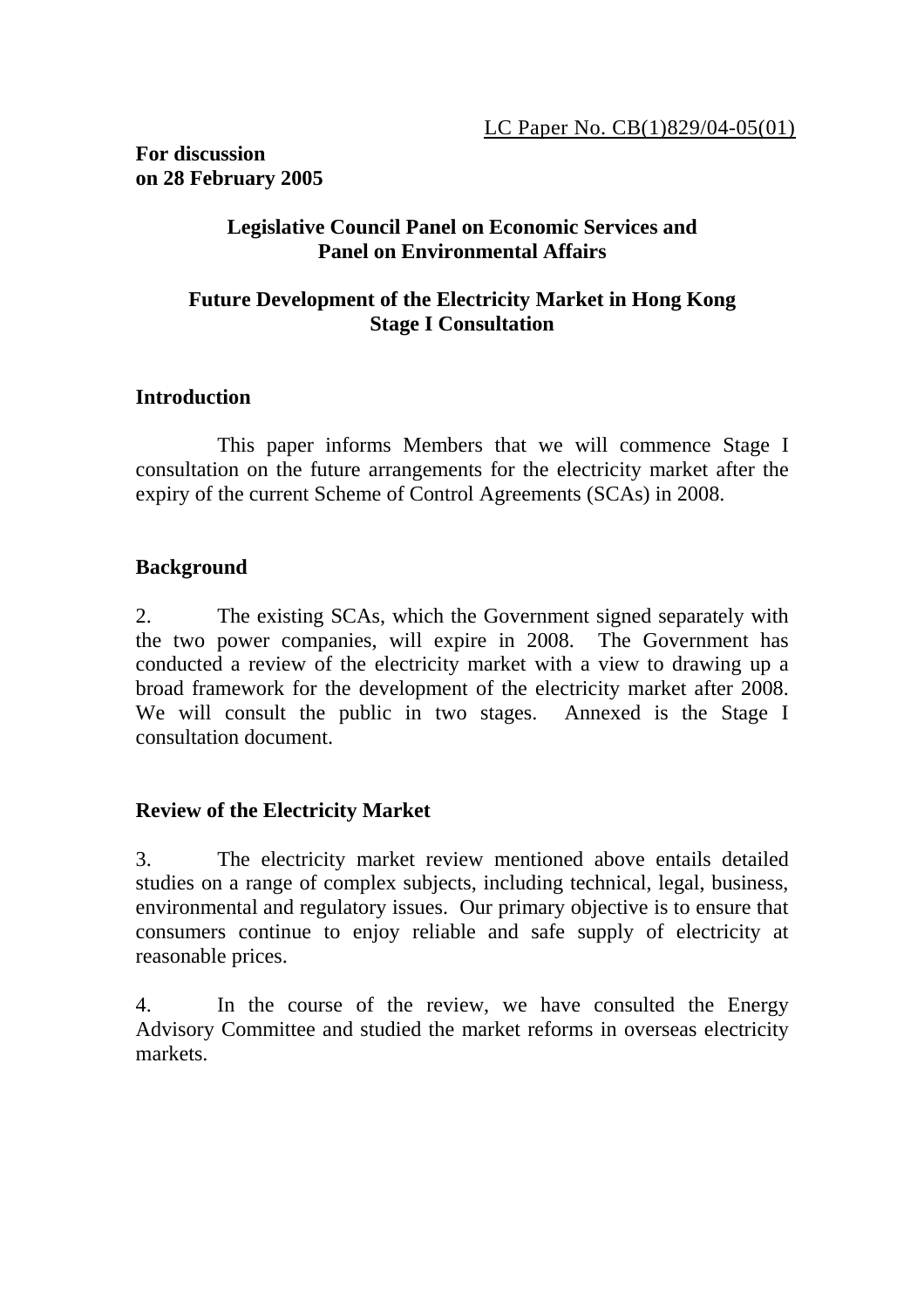#### **Stage I Consultation**

5. We will consult the public and the stakeholders, including the two power companies, in two stages. The Stage I consultation document at Annex identifies issues that should be considered and proposes possible options for the post-2008 electricity market.

6. We invite the public to view the consultation document on the website<sup>1</sup> of the Economic Development and Labour Bureau and forward their comments to us on or before 30 April 2005. Working documents considered by the EnAC during the electricity market review will also be uploaded onto the EDLB website for public access.

#### **Stage II Consultation**

7. We will consider the views received at the Stage I consultation and map out a broad framework for the development of the future electricity market. We will then brief the Panels before we commence the Stage II consultation, which we plan to conduct in the second half of 2005.

#### **Views Sought**

8. We welcome comments and views from Members on the consultation document.

Economic Development and Labour Bureau 31 January 2005

 $\overline{a}$ 

<sup>1</sup>  *www.edlb.gov.hk/edb*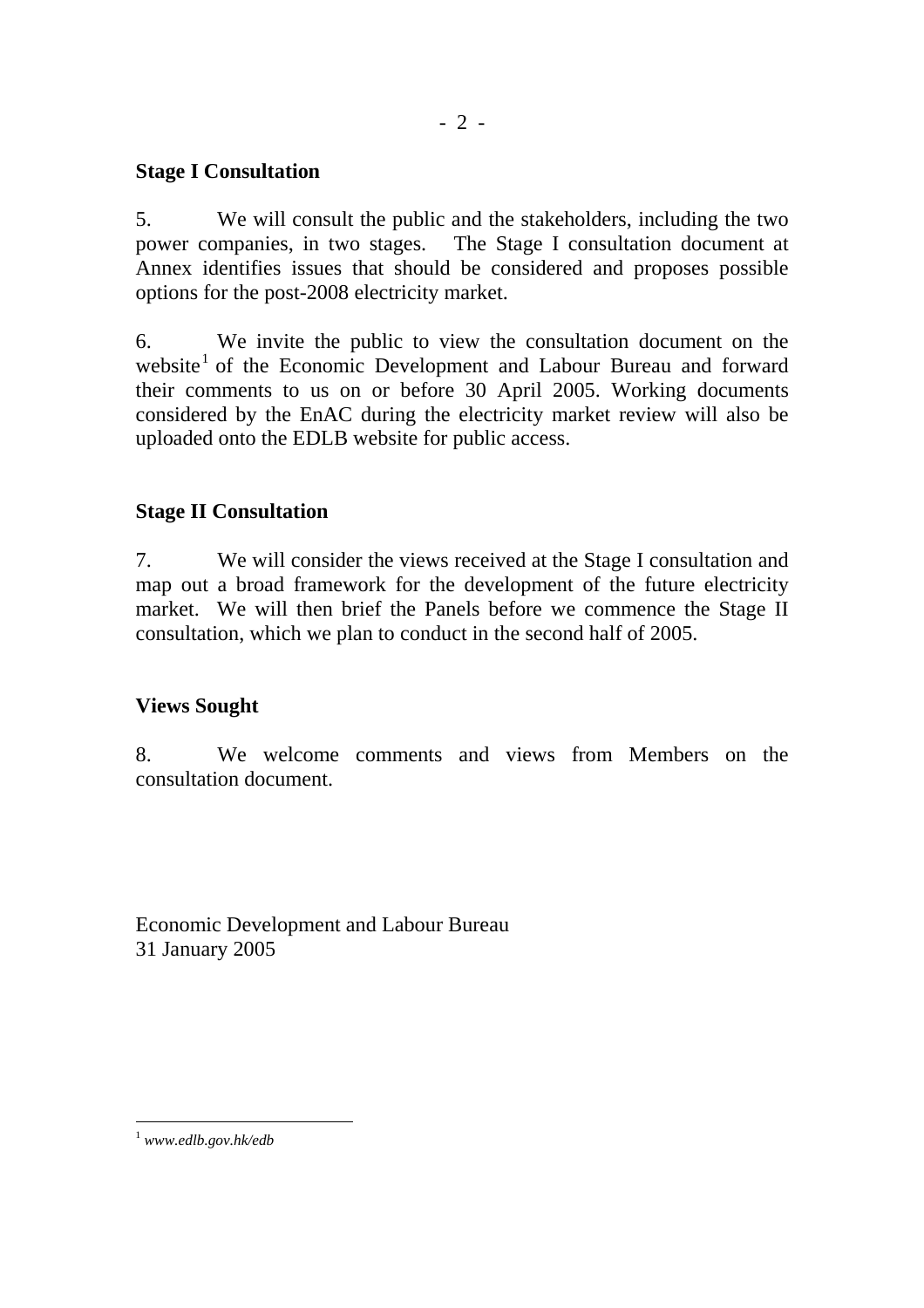# **CONTENTS**

 **Page**

| <b>FOREWORD</b>                                                           | $\overline{11}$ |
|---------------------------------------------------------------------------|-----------------|
| <b>CHAPTER 1 - INTRODUCTION</b>                                           | $\mathbf{1}$    |
| Policy Objective                                                          | 1               |
| The Electricity Market Review                                             | 1               |
| <b>CHAPTER 2 - THE EXISTING ELECTRICITY MARKET</b>                        | 3               |
| Market Structure in Hong Kong                                             | 3               |
| <b>Regulatory Arrangement</b>                                             | $\overline{4}$  |
| The Scheme of Control Agreements                                          | 5               |
| <b>CHAPTER 3 - THE FUTURE ELECTRICITY MARKET</b>                          | 10              |
| Prerequisites                                                             | 11              |
| A. Ensuring Supply Safety                                                 | 11              |
| B. Protecting the Environment                                             | 11              |
| C. Ensuring Supply Reliability and Reasonable Prices                      | 13              |
| <b>Possible Approaches to Future Regulatory Regime</b>                    | 13              |
| (I) A Modified SCA-Type Regime                                            | 13              |
| (A) Return on Investment                                                  | 14              |
| (B) Return Based on Performance                                           | 17              |
| $(C)$ Regulating Tariff                                                   | 18              |
| (II) A Regime with New Features                                           | 20              |
| (A) Increased Interconnection                                             | 20              |
| (B) New Supply Sources                                                    | 25              |
| (C) Grid Access for Third-Party Users                                     | 29              |
| <b>CHAPTER 4 - ARRANGEMENT AND STRUCTURE FOR</b><br><b>IMPLEMENTATION</b> | 33              |
| <b>Regulatory Arrangement</b>                                             | 33              |
| <b>Institutional Set-up</b>                                               | 35              |
| <b>Implementation Schedule</b>                                            | 37              |
| <b>GLOSSARY OF TERMS</b>                                                  | 38              |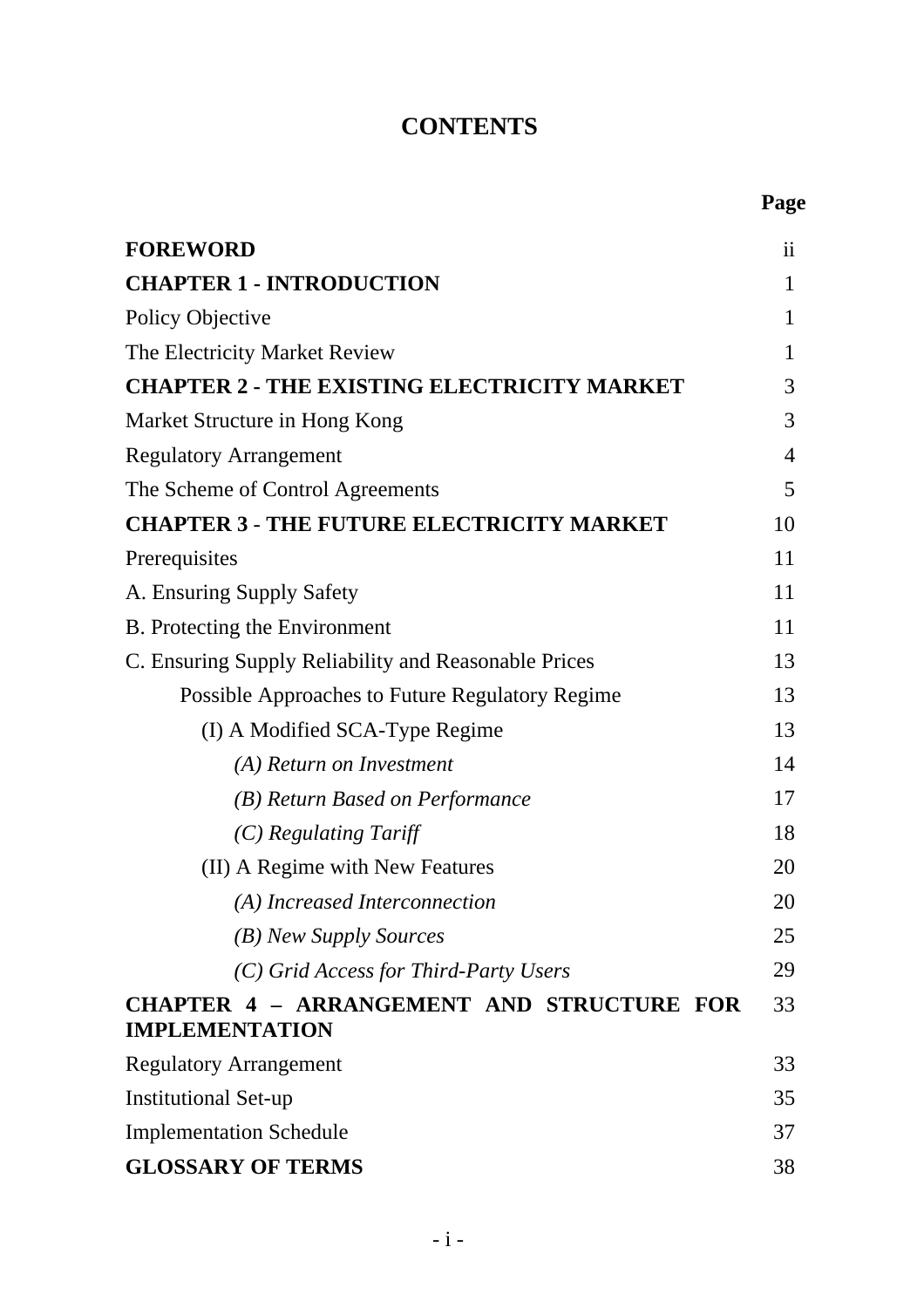### **FOREWORD**

This Consultation Paper summarises the key findings of initial phase of the electricity market review conducted by the Government on options for the future development of Hong Kong's electricity market after 2008 when the Scheme of Control Agreements (SCAs) which the Government separately signed with the two local power companies expire. We invite your views or suggestions on the issues and options identified in this Consultation Paper and any related matters.

This is Stage I of a two-stage consultation process. The views obtained during this stage will be considered when we formulate proposals on the framework for the future development of the electricity market. We will further consult the public on the proposed framework at Stage II of the exercise.

This Consultation Paper consists of four chapters. Chapter 1 outlines the background to the review. Chapter 2 provides an overview of the existing electricity market structure and regulatory regime in Hong Kong. Chapter 3 explores issues and options for development of our future electricity market. Chapter 4 considers options for implementation, covering regulatory and institutional arrangements. Further details on the key subjects presented in this Paper are available on our web site at http://www.edlb.gov.hk/edb.

Please send us your views and comments *on or before 30 April 2005*:

| By post:                                               | <b>Economic Development and Labour Bureau</b> |  |  |
|--------------------------------------------------------|-----------------------------------------------|--|--|
| $2/F$ ., Central Government Offices, Main & East Wings |                                               |  |  |
|                                                        | Lower Albert Road, Central                    |  |  |
|                                                        | Hong Kong                                     |  |  |
|                                                        | By e-mail: electricity comments @ edlb.gov.hk |  |  |
| By fax:                                                | $(852)$ 2868 4679                             |  |  |

All responses will be treated as public information unless otherwise specified.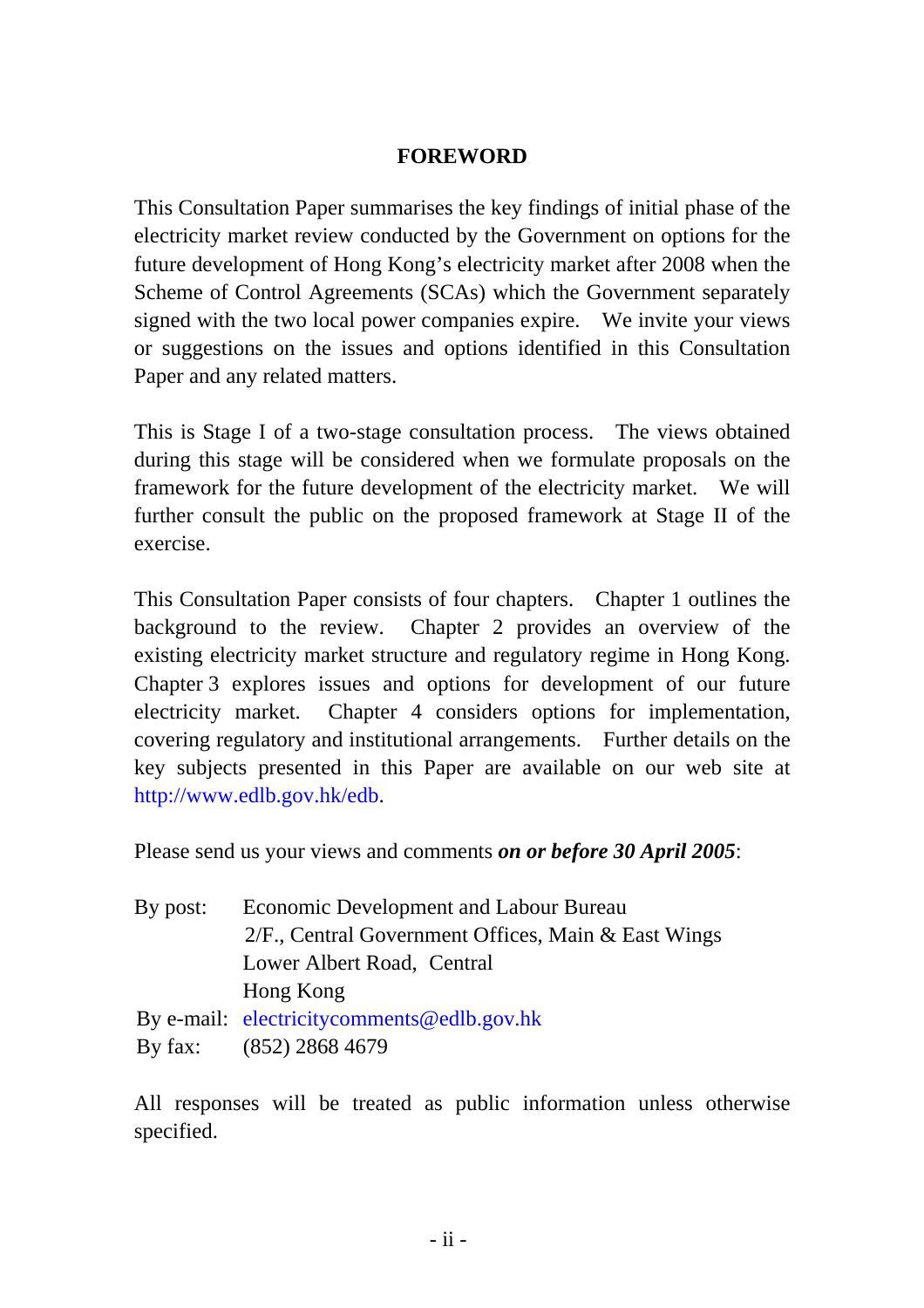### **CHAPTER 1**

### **INTRODUCTION**

### **Policy Objective**

1.1 Reliable electricity supply is vital to the economic development of Hong Kong and the livelihood of its people. In this respect, Government's policy objective is to ensure that consumers receive reliable, safe and efficient electricity supply at reasonable prices while minimising environmental impact caused by the generation and use of electricity. This will continue to be our policy objective.

### **The Electricity Market Review**

1.2 The current Scheme of Control Agreements (SCAs) between the Government and the two power companies will expire in 2008. The Government has conducted an electricity market review with a view to drawing up a broad framework for the future development of Hong Kong's electricity market after 2008. The review aims to evaluate and identify options for future development of the electricity market that will:

- ensure that reliable, safe and efficient electricity supply will continue to be delivered to consumers at reasonable prices;
- address major criticisms and perceived shortcomings of the current regulatory regime; and
- have regard to environmental concerns.

1.3 The review encompasses a wide range of complex, interrelated economic, technical and regulatory issues, which have significant implications for the community, the existing market players, as well as potential new entrants to the market in future. Detailed studies undertaken during the review have drawn on a wide range of professional expertise and experience, including experience of other economies where electricity market reforms have been introduced or are underway, and the findings of consultancy studies commissioned by the Electrical and Mechanical Services Department (EMSD) on increasing interconnection $\triangle$ 

 $\triangle$  Glossary of terms provided at the end of this document.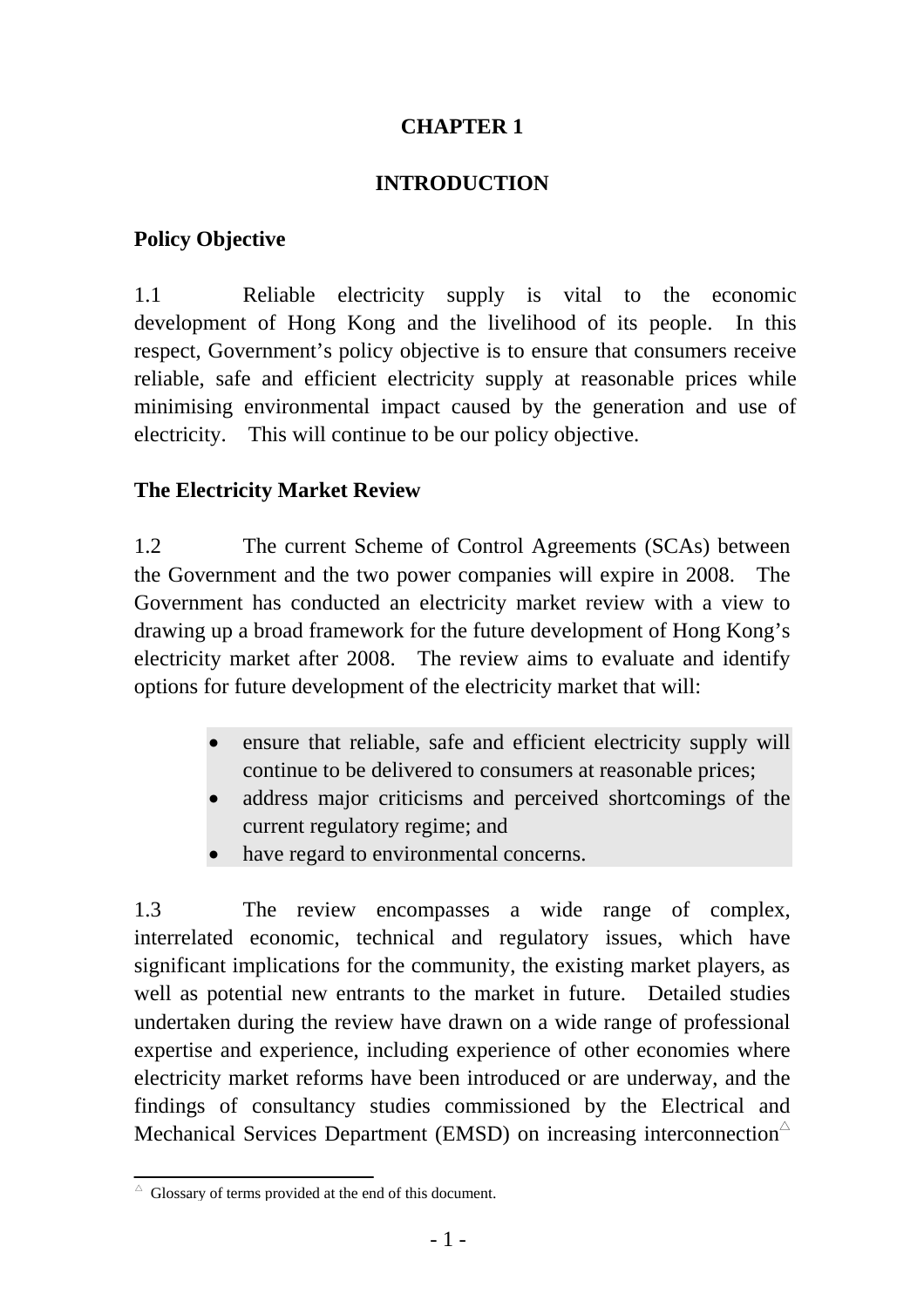between the two local power companies. The Energy Advisory Committee (EnAC) has been consulted throughout the review.

1.4 This document summarises the key issues emanating from the initial phase of the review, and considers:

- how the existing regime might be improved and what new features might be introduced?
- whether the future regulatory arrangement should be based on bilateral agreements or a regulatory framework backed by legislation? and
- whether the Government should remain the regulator or an independent regulatory authority should be set up?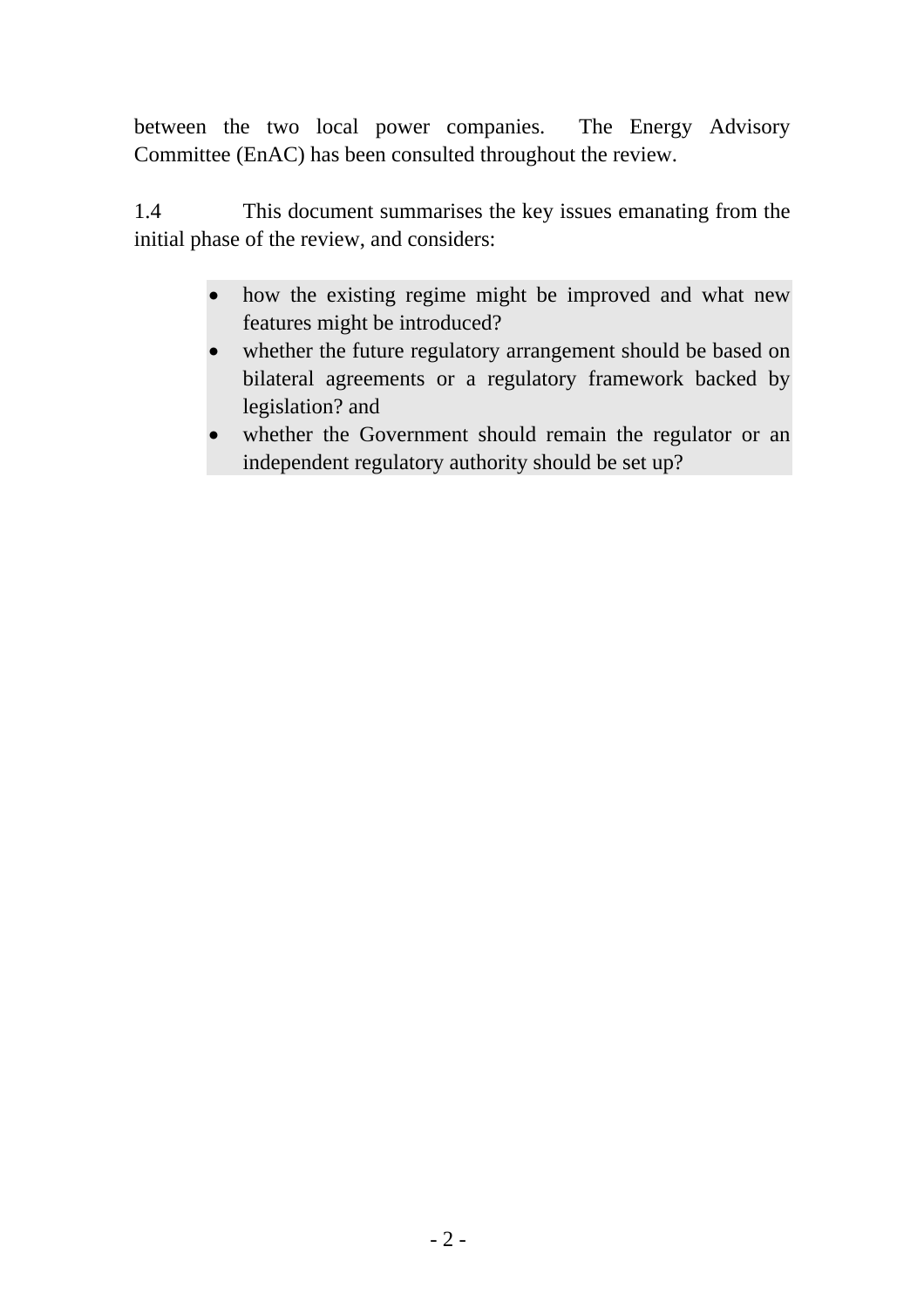#### **CHAPTER 2**

#### **THE EXISTING ELECTRICITY MARKET**

#### **Market Structure in Hong Kong**

2.1 Electricity supply in Hong Kong has all along been provided by the private sector. The Hongkong Electric Company Ltd.  $(HEC)^1$ supplies electricity to customers on the Hong Kong Island, Ap Lei Chau and Lamma Island, while CLP Power Hong Kong Ltd. (CLP Power) and Castle Peak Power Company Ltd.  $(CAPCO)^2$  jointly supply customers in Kowloon, the New Territories and some outlying islands. Both power companies are investor-owned and vertically integrated, i.e. they own and operate the entire electricity supply chain, including generation plants, transmission and distribution networks, and supply directly to customers within their respective service areas. Figure 2.1 shows the electricity consumption in 2003.

#### **Figure 2.1 – Electricity Consumption (by customer type) in 2003**<sup>3</sup>



2.2 At present, local electricity demand is largely supplied by generation plants built in Hong Kong (except nuclear and pumped storage generation) by the two power companies, whose installed and committed capacities are summarised in the table below. Figure 2.2 shows the generation fuel mix<sup> $\triangle$ </sup> of the installed capacities<sup> $\triangle$ </sup>.

l 1 HEC is a subsidiary of the Hongkong Electric Holdings Limited.

<sup>&</sup>lt;sup>2</sup> CLP Power is a subsidiary of the CLP Holdings Limited. CAPCO is a joint venture generating company established between CLP Power and ExxonMobil. Where pertinent in this document, CLP Power would represent both companies.

Source: Annual reports of CLP Power and HEC.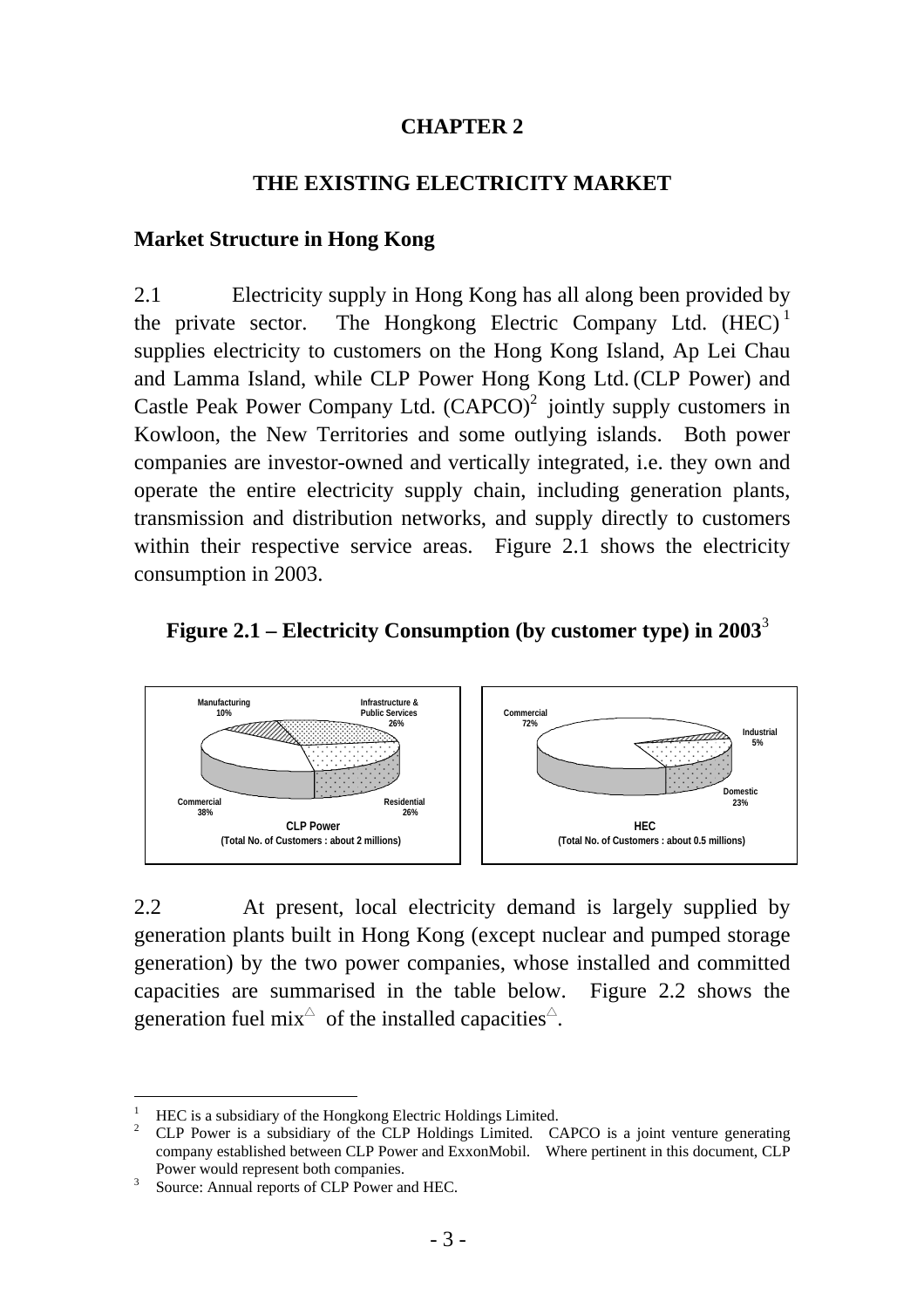| <b>Generation Capacity</b> | <b>CLP</b> Power        | <b>HEC</b> |  |
|----------------------------|-------------------------|------------|--|
| Installed                  | $8,263$ MW <sup>4</sup> | 3,420 MW   |  |
| Under construction         | 625 MW                  | 300 MW     |  |

| Figure 2.2 – Present Generation Fuel Mix in Hong Kong' |  |  |  |
|--------------------------------------------------------|--|--|--|
|                                                        |  |  |  |



The latest electricity demand forecast<sup>6</sup> indicates an annual growth rate of 2-3% over the next 10 years. The installed and committed generation capacities of the two power companies are expected to be able to meet local demand up to around the end of this decade. There is potential at the existing power plant sites for the two power companies to develop generation facilities to meet forecast demand well into the next decade.

### **Regulatory Arrangement**

2.3 To protect consumers' interests, the Government regulates the safety, environmental and economic aspects of electricity supply:

- Safety and environmental regulations are enforced through legislative provisions under the relevant ordinances; and
- Economic regulation $\circ$  is exercised through the Scheme of Control Agreements (SCAs) signed between the Government and the individual power companies.

 $\overline{a}$ 4 Including CLP Power's generation in the Mainland, i.e. about 1380 MW from the Guangdong Nuclear Power Station in Daya Bay, and about 600 MW from the Guangzhou Pumped Storage Power Station in Conghua.

Source: EDLB website.

<sup>6</sup> In tandem with a forecast 3.8% GDP growth rate per annum from 2004 to 2008 (2004-2005 budget speech) and a population growth rate of 0.8% per annum from 2003 to 2013 estimated by the Census and Statistics Department in June 2004.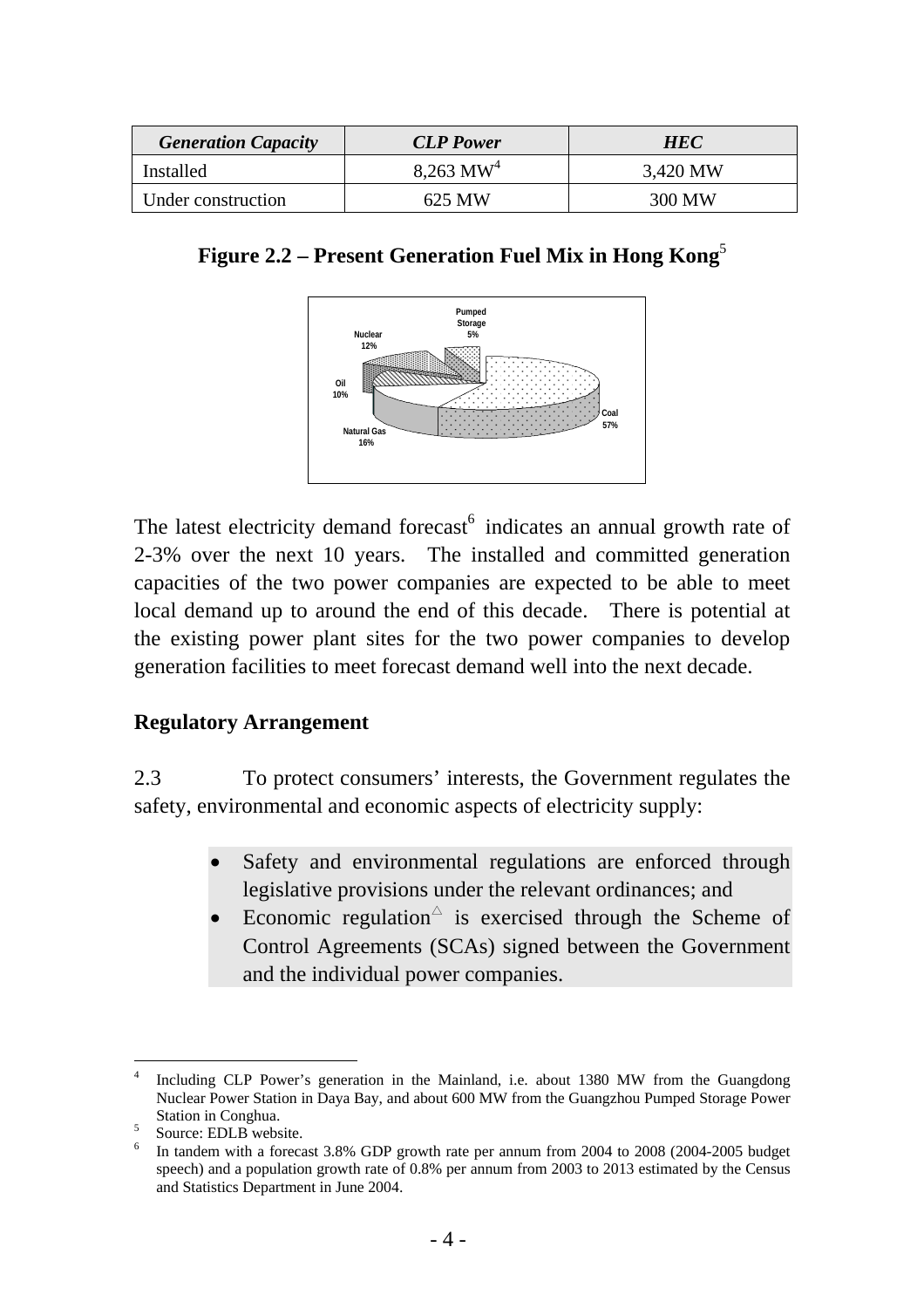The regulatory roles of different Government Bureaux/Departments are as follows:

| <b>Safety Regulation</b>   |           | <b>Environmental Regulation</b>        | <b>Economic Regulation</b> |
|----------------------------|-----------|----------------------------------------|----------------------------|
| The Economic               | $\bullet$ | The Environment,                       | EDLB oversees all          |
| Development and            |           | <b>Transport and Works</b>             | policy issues              |
| Labour Bureau              |           | Bureau (ETWB) oversees                 | relating to                |
| (EDLB) oversees all        |           | all environmental polices              | economic                   |
| policy issues relating     |           | relating to power                      | regulation <sup>8</sup> .  |
| to reliability, safety     |           | generation and electricity             | Economic                   |
| and efficiency of          |           | supply.                                | regulation is based        |
| power generation,          | $\bullet$ | The Environmental                      | on the SCAs which          |
| electricity supply and     |           | <b>Protection Department</b>           | the Government             |
| utilisation.               |           | (EPD) enforces                         | separately signed          |
| The Electrical and         |           | legislative provisions in              | with the power             |
| <b>Mechanical Services</b> |           | the relevant Ordinances <sup>7</sup> . | companies.                 |
| Department (EMSD)          |           |                                        |                            |
| enforces legislative       |           |                                        |                            |
| provisions under the       |           |                                        |                            |
| Electricity Ordinance.     |           |                                        |                            |

## **The Scheme of Control Agreements**

2.4 The Scheme of Control Agreements (SCAs) are not franchises and they do not provide exclusive rights to the power companies to supply electricity. Interested parties are at liberty to enter the electricity market. Nevertheless, new suppliers have yet to emerge due primarily to latent constraints in the electricity supply industry, such as intensive capital investment with long payback periods $\triangle$ , the relatively small size of Hong Kong's electricity market, and the availability (or rather, the scarcity) of suitable land for infrastructure development.

l 7 Including the Air Pollution Control Ordinance, Environmental Impact Assessment Ordinance, Noise Control Ordinance, Waste Disposal Ordinance and Water Pollution Control Ordinance. 8

With technical support from EMSD and economic assistance from the Government Economist, EDLB conducts regular Financial Reviews, Tariff Reviews and Auditing Reviews jointly with the power companies in accordance with the SCAs.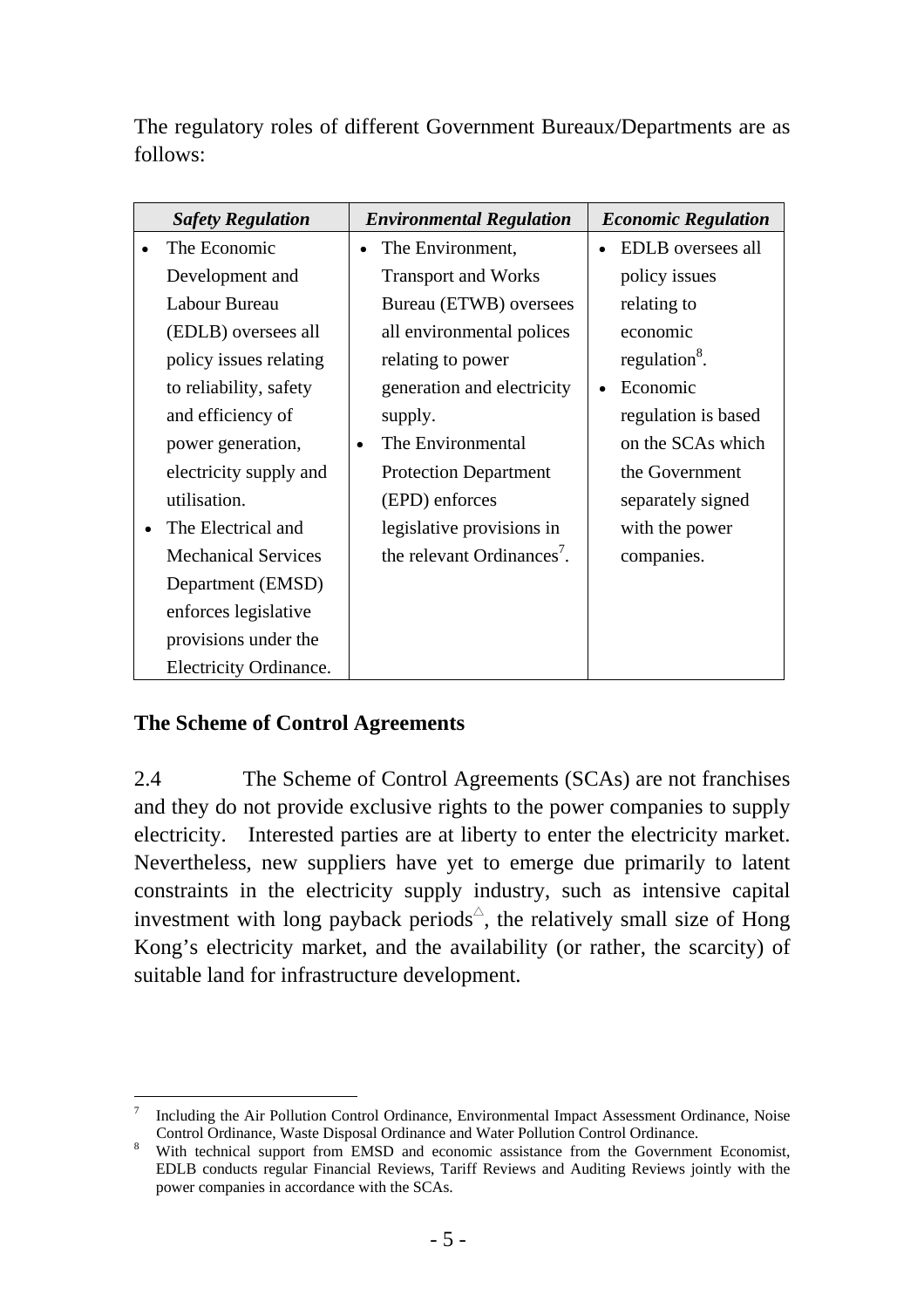2.5 The SCAs are 15-year bilateral agreements that set out the obligations and rights of the power companies, and provide a framework for the Government to monitor the power companies' financial affairs and technical performance. Key features of the SCAs which contribute to achieving our policy objective of providing reliable, safe and efficient electricity supply at reasonable prices include:

> an obligation for the power companies to provide sufficient facilities to meet present and future electricity demand. For this obligation, the power companies are entitled to receive a 13.5% permitted rate of return on their fixed assets<sup> $\triangle$ </sup> with an additional 1.5% for assets financed by shareholders' funds.

> This has provided a stable environment and incentive for continued investments in supply facilities to meet growth in electricity demand. The power companies have made substantial, long-term investments to provide reliable and safe electricity supply that supported Hong Kong's economic development over the years. We enjoy a high level of supply reliability that currently exceeds 99.99%, which is among the highest in the world, when compared to that ranges between 99.95% and 99.99%<sup>9</sup> in some major cities such as San Francisco, London, Sydney, Seoul and Shanghai.

> • an obligation for the power companies to supply electricity at lowest possible cost.

> In general, the electricity bill accounts for less than 2% of the general household monthly expenditure (see Figure 2.3) for residential customers $^{10}$ .

l 9 Average Service Availability  $Index^{\triangle}$ , expressed as a percentage of total customer–hour served to total customer–hour demanded, published by the power companies in different cities or calculated with

reference to relevant data available from these companies.<br><sup>10</sup> Source: 1999/2000 Household Expenditure Survey conducted by the Census and Statistics Department.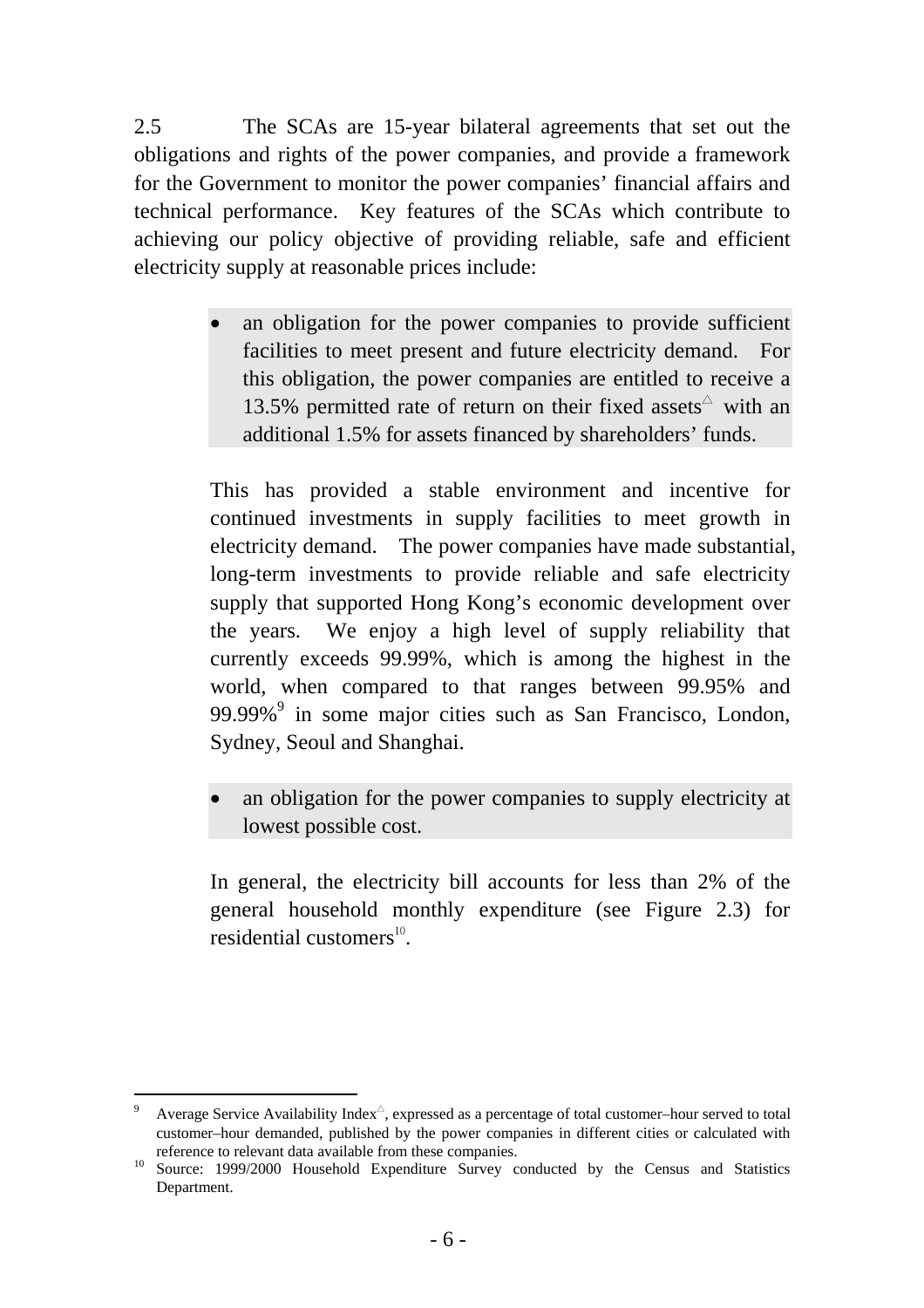

Expenditure on electricity by non-residential customers, i.e. the commercial and industrial establishments and public organisations, varies significantly depending on the nature of their business, their size and their mode of operation. A recent survey<sup>11</sup> indicates that the electricity bill constitutes less than 10% of the monthly operating costs for the majority (77%) of the establishments and organisations surveyed.

• provision for periodic financial review  $\triangle$  and annual tariff review, and for annual audit of the technical and financial performances of the power companies.

This has enabled the Government to review the basis for the power companies' capital investments and for tariff adjustments, and monitor the power companies' actual performance to safeguard consumers' interest.

 $11\,$ Establishment Survey on Electricity Supply in Hong Kong conducted by EDLB in 2004.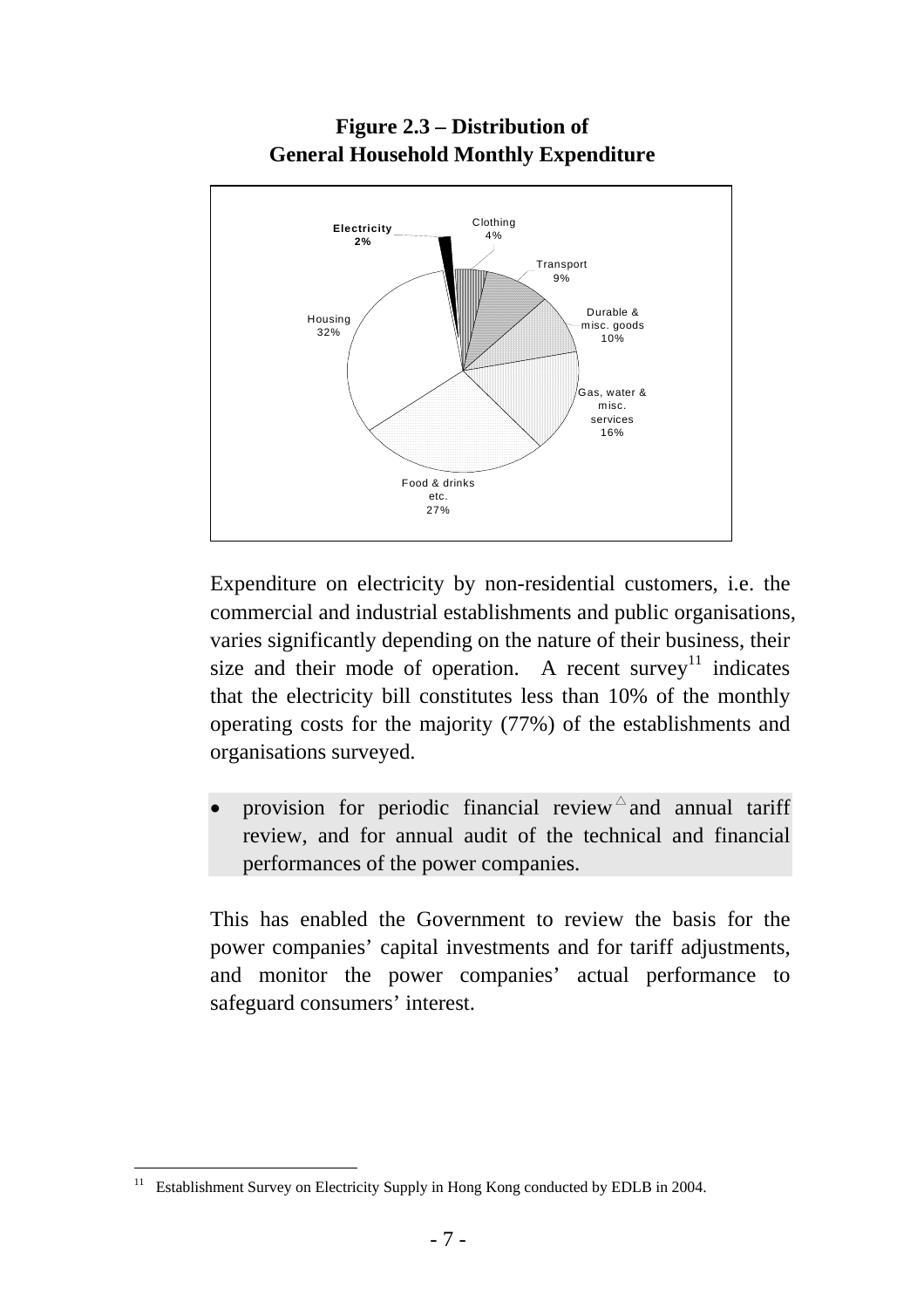2.6 The table below shows Hong Kong's residential electricity tariffs and those in other major cities<sup>12</sup>.

| City                        | Tariff range (HK\$/kWh) |
|-----------------------------|-------------------------|
| Tokyo (Tepco)               | $1.41 - 1.73$           |
| London (London Energy)      | $1.17 - 1.68$           |
| San Francisco (PG&E)        | $0.89 - 1.41$           |
| Sydney (Energy Australia)   | $0.75 - 1.23$           |
| Hong Kong (HEC)             | $0.82 - 1.18$           |
| Brisbane (Energex)          | $0.75 - 1.15$           |
| Hong Kong (CLP Power)       | $0.85 - 0.99$           |
| Singapore (Singapore Power) | 0.8                     |
| Taipei (Taipower)           | $0.51 - 0.65$           |

**Residential Tariff of Major Cities**  (as at January 2005)

Notes: Based on: (i) tariff rates of the respective companies as at January 2005, (ii) consumption of between 100kWh to 1500kWh per month, and

(iii) exchange rates as at January 2005.

 $\overline{a}$ 

It is, however, very difficult to compare non-residential tariffs in the different cities because of the variety of tariff schemes offered by different power companies to different non-residential customer groups in the commercial, industrial and agricultural sectors, which in turn are affected by the policies and economic considerations, etc., of the countries or cities for each economic sector.

2.7 The SCA arrangement, a light-handed form of regulation, was first introduced in 1963 and has been the instrument for making available reliable and safe supply of electricity to consumers in Hong Kong for some 40 years. It is, however, not without drawbacks, and criticisms of the SCAs arise particularly with regard to those aspects that are less acceptable by the community during periods of economic downturn. For example:

<sup>12</sup> Electricity tariffs are affected by many local factors including, inter alia, market structure, generation and load mix, business ownership, land restriction, infrastructure development costs, fuel costs and dependency on external supply.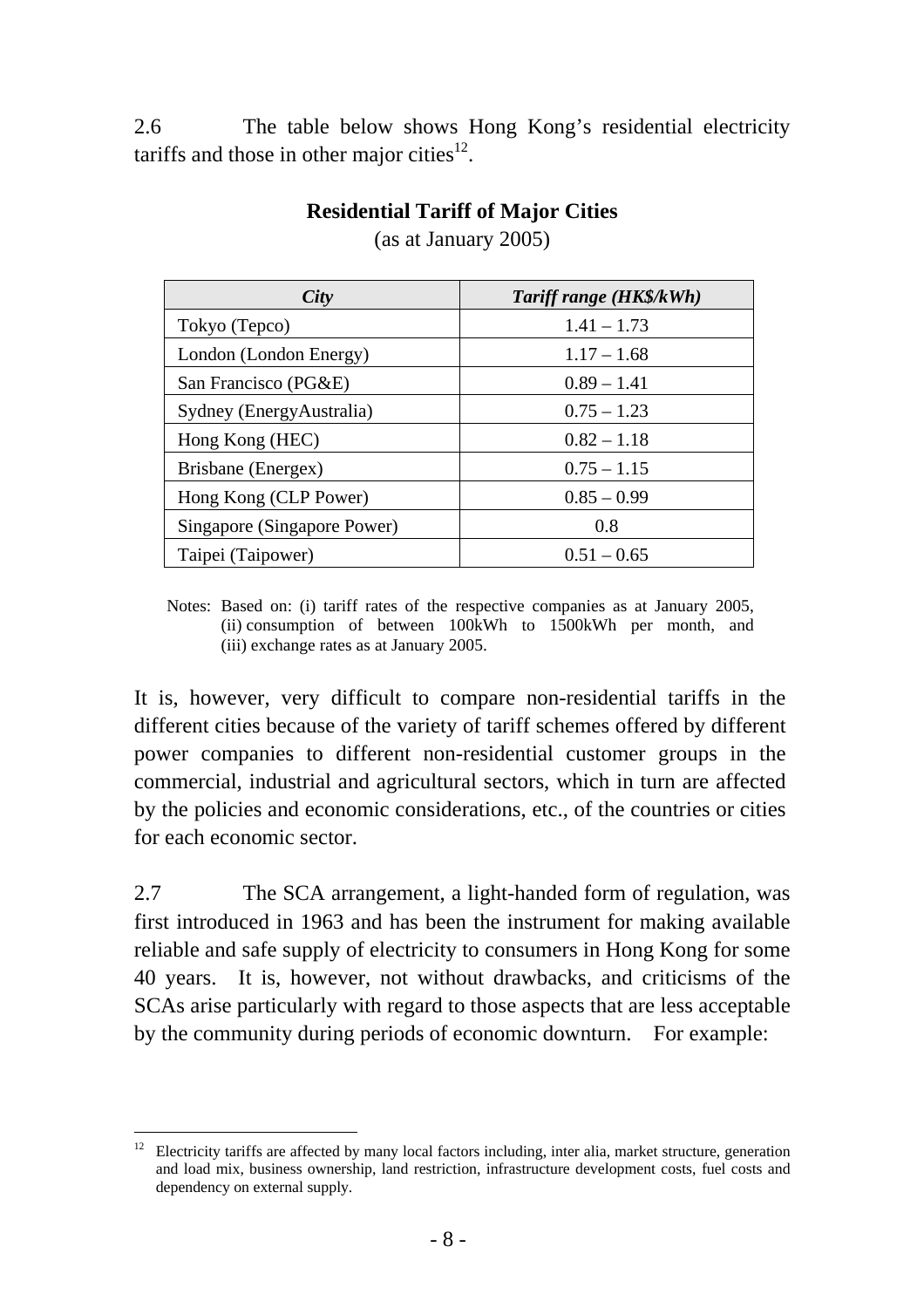- the permitted rate of return of 13.5% on fixed assets and the additional 1.5% on assets financed by shareholders' funds are considered high in present-day economic climate;
- the permitted return, based on fixed assets, is perceived to have encouraged over-investment;
- the permitted rate of return fixed over a 15-year period lacks flexibility, as amendments to the SCAs cannot be made without consent of the parties involved; and
- the annual tariff and auditing reviews lack transparency.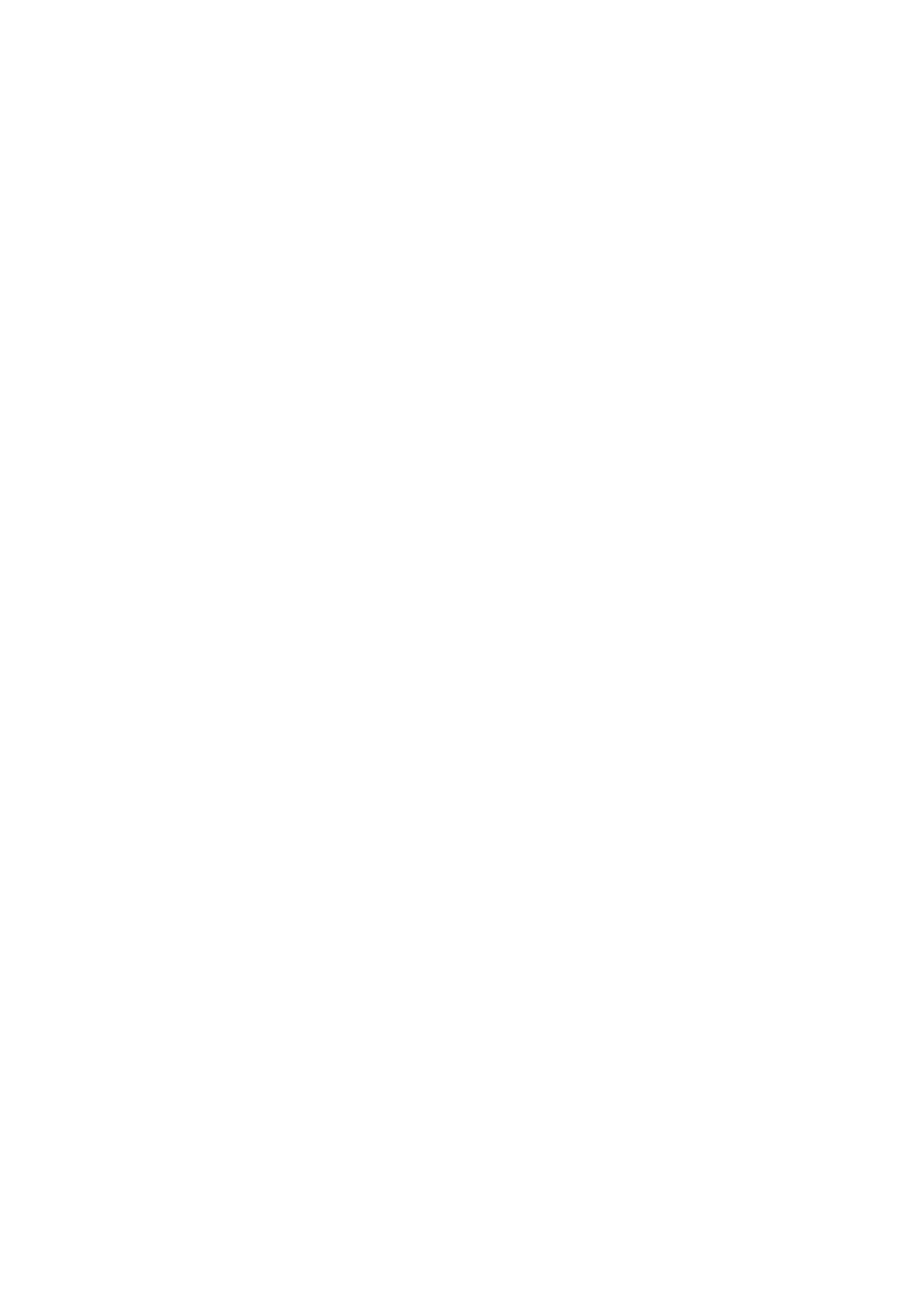### **CHAPTER 3**

#### **THE FUTURE ELECTRICITY MARKET**

3.1 In addition to criticisms of the current SCAs, there are suggestions that our electricity market should encourage more competition; provide for third-party access to the power grid<sup> $\triangle$ </sup> to give customers the choice of suppliers; and that alternative supply sources such as renewable energy and import from the Mainland should be pursued. The review has focused on these issues, and explored possible arrangements for future market development, bearing in mind the overarching objective of ensuring reliable and safe electricity supply at reasonable prices, with minimum impact on the environment.

3.2 Separately, we have also reviewed developments in other major economies, where electricity market reform has led to mixed outcomes. Our key observations are summarised below:

- The main drivers for market reform in other economies included privatisation of government-owned assets and improving supply reliability. These are not relevant in the Hong Kong context as electricity has always been supplied by the private sector, and supply has always been reliable and secure.
- There is no universal model for market reform as every market is unique. Local factors have to be taken into account, and reform experience of other markets can at best be used as a reference.
- Market reform is not a one-off exercise, but a continuous process necessitating adjustments to suit changing circumstances.
- The outcome of some of the market reforms points to the need for an evolutionary and progressive process in market development, and market readiness is the key to each process.
- Sufficient number of market participants is crucial for transforming a regulated regime to a market-driven regime to guard against price fluctuation arising from abuse of market power.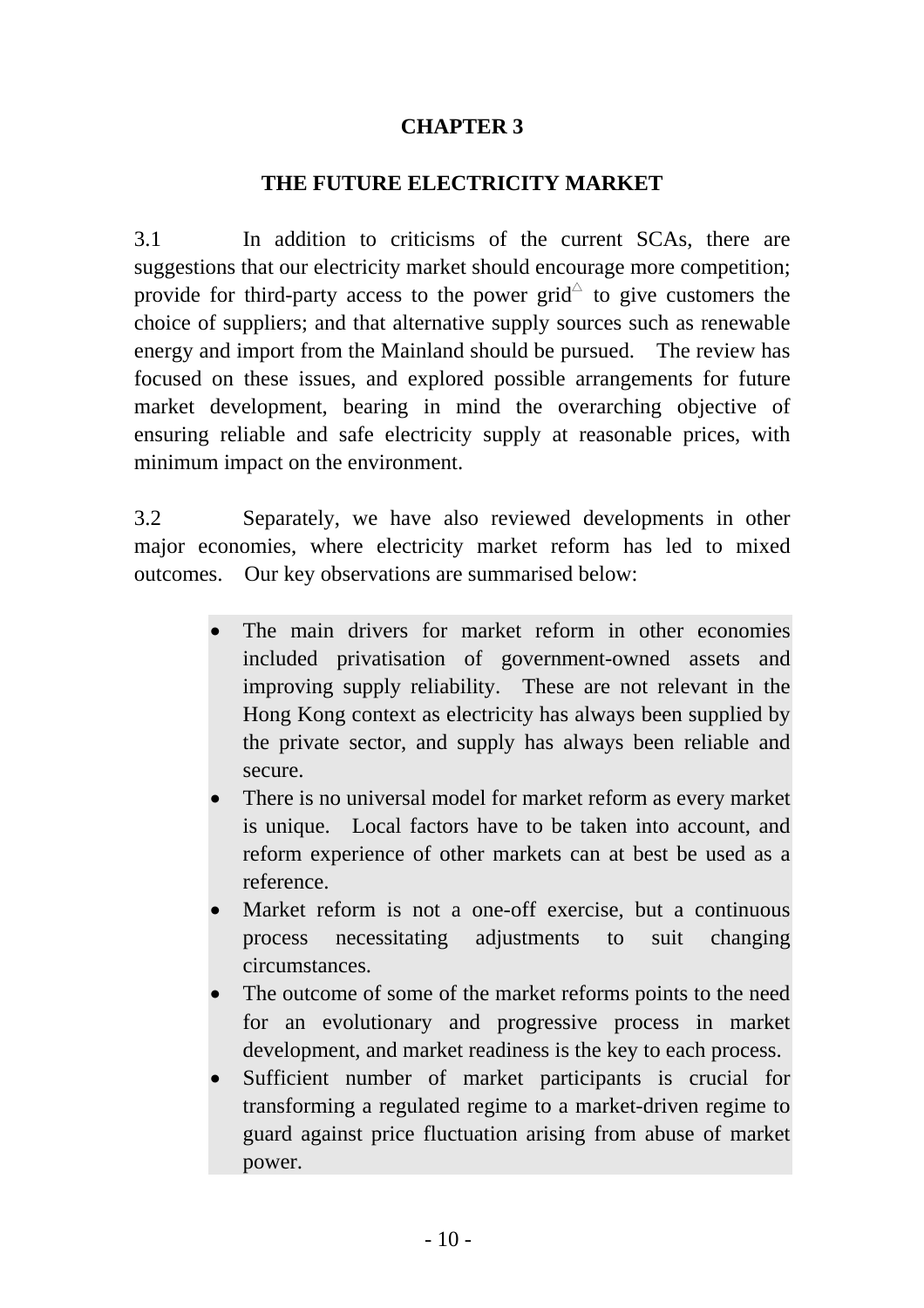## **Prerequisites**

3.3 Irrespective of the future market structure and regulatory regime, we should ensure that arrangements are in place to meet our policy objectives which are set out below:

## **A. Ensuring Supply Safety**

3.4 Ensuring safety in the supply and use of electricity is of paramount importance. We should not compromise on the existing high standards in these areas. At present, safety of electricity supply covering all aspects from registration of generating facilities to transmission, distribution and use of electricity is regulated under the Electricity Ordinance (Cap. 406) and enforced by EMSD. We intend to continue to subject all electricity supply facilities and practices to stringent legislative and administrative control on safety, and the regulatory regime to be adopted for the electricity market in future should also align with these safety standards.

### **B. Protecting the Environment**

3.5 Minimising pollutant and greenhouse  $\text{gas}^{\triangle}$  (GHG) emissions associated with the burning of fossil fuels<sup> $\triangle$ </sup> is becoming an increasingly important factor in power generation. To improve regional air quality in the Pearl River Delta, the Hong Kong Government and the Guangdong Provincial Government are committed, on a best endeavour basis, to reducing the emissions of sulphur dioxide  $(SO<sub>2</sub>)$ , nitrogen oxides  $(NOx)$ and respirable suspended particulates (RSP) by 2010 (see Figure 3.1 below).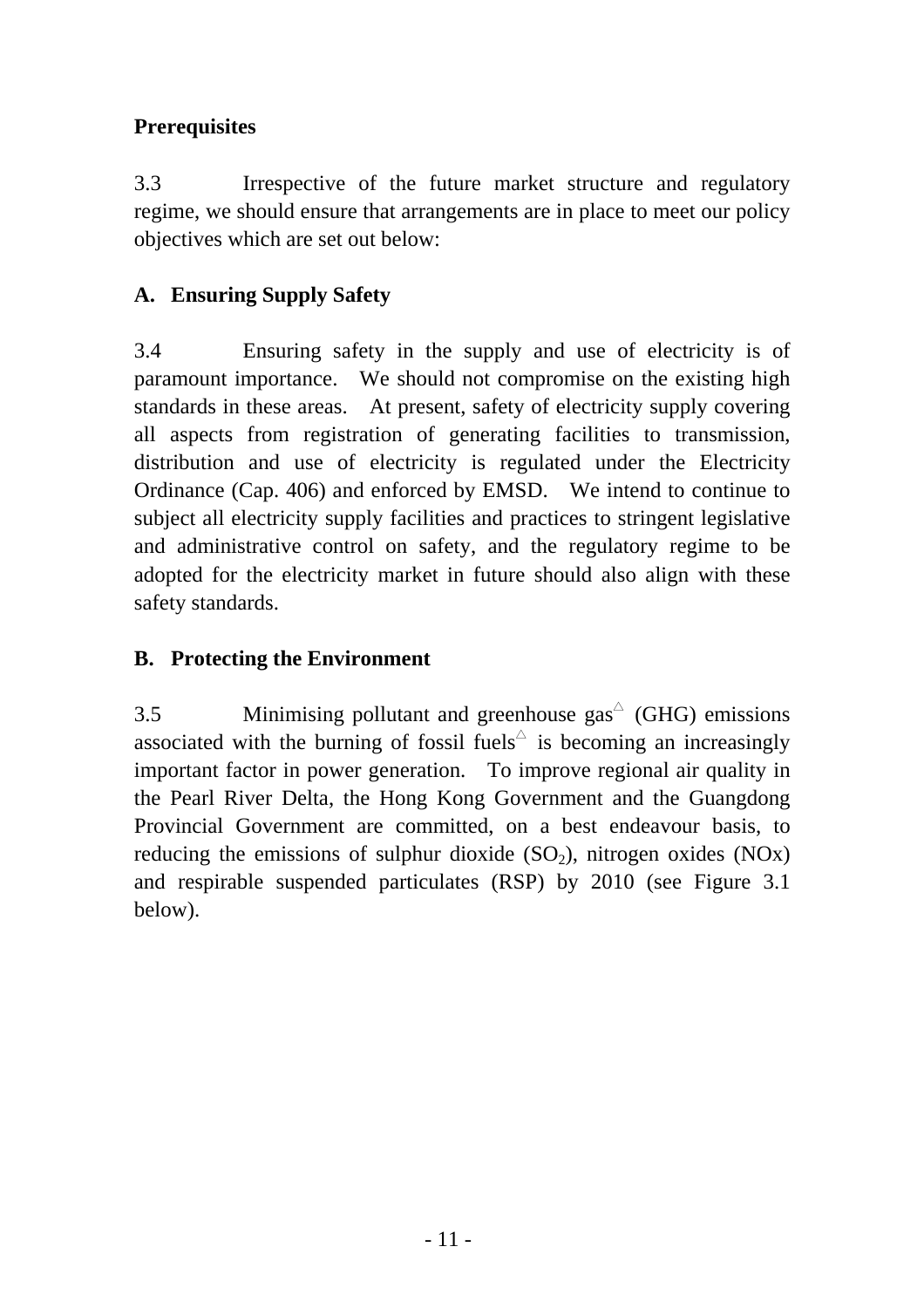

**Figure 3.1 – Emission Reduction Target of the Pearl River Delta**<sup>13</sup>

Notes: PRDEZ refers to the Pearl River Delta Economic Zone, Mainland China

3.6 Reduction of emissions in power generation is important to Hong Kong's achieving the emission reduction targets. Following the extension of the United Nation Framework Convention on Climate Change and its Kyoto Protocol to HKSAR in May 2003, we also aim to reduce GHG emissions as far as practical. To achieve the required emission reduction targets, we will cap emissions from power generation in Hong Kong through specifying the maximum allowable emission quantities in future licences for power plants under the Air Pollution Control Ordinance.

3.7 While imposing emission caps through licences will be an effective means to reducing emissions from power generation, measures taken to achieve the emission reduction can lead to substantial costs. It is therefore necessary to explore means to optimise the costs involved, and we propose to work closely with the power companies to introduce measures and new technologies that aim at achieving emission reduction target, as well as ensuring sustainability, energy conservation and efficiency.

 $\overline{a}$ <sup>13</sup> Source: Final Report on the Study of Air Quality in the Pearl River Delta Region, April 2002.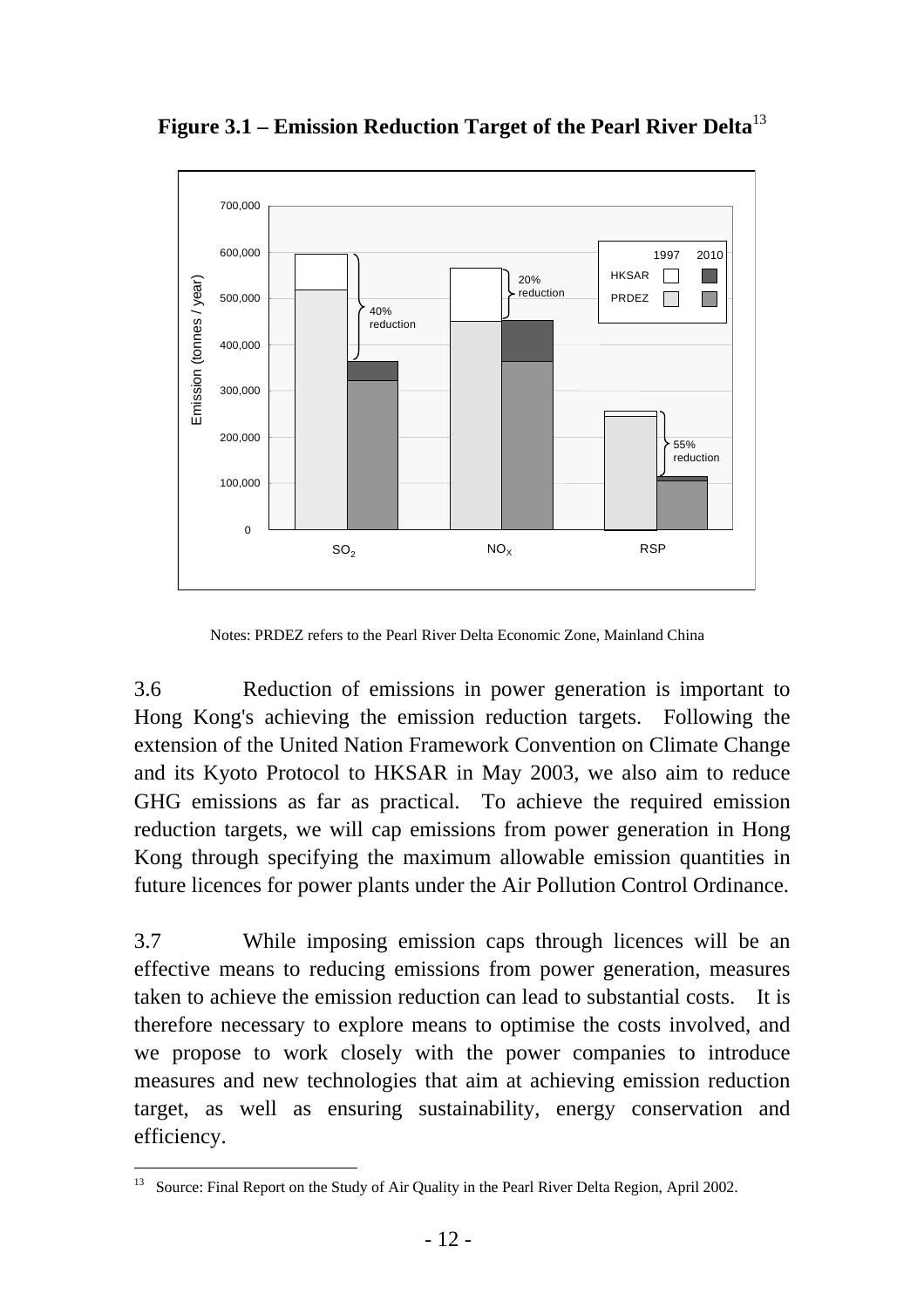## **C. Ensuring Supply Reliability and Reasonable Prices**

3.8 We must have reliable supply in Hong Kong. Hong Kong is a densely populated city that relies on electricity for, among other things, vertical transportation within high-rise buildings and for moving people and goods on electrified massive transportation systems. Reliable electricity supply is also vital to the economic activities and financial and business operations in Hong Kong. Adequate and a reasonable level of investment in relevant infrastructure is crucial to maintaining this level of supply reliability. We should therefore ensure that the future regulatory regime includes appropriate provisions to induce adequate and reasonable investment in the electricity supply infrastructure.

3.9 The current regime based on the SCAs has provided a consistent regulatory framework over a 15-year period, on the basis of which investors have, in the light of clearly defined obligations and rights, made timely investments to meet growth in demand. With adequate infrastructure in place, consumers are enjoying very high supply reliability, which is among the highest in the world. A high level of supply reliability, however, comes at a price, and this has led to a number of criticisms on the existing SCA arrangement.

## **Possible Approaches to Future Regulatory Regime**

## **(I) A Modified SCA-Type Regime**

3.10 A major criticism of the current SCA regime is the alleged high permitted return and the resultant high electricity tariff. To address them, we propose to consider regulating the power companies' return on investment through the following means, either individually or in combination.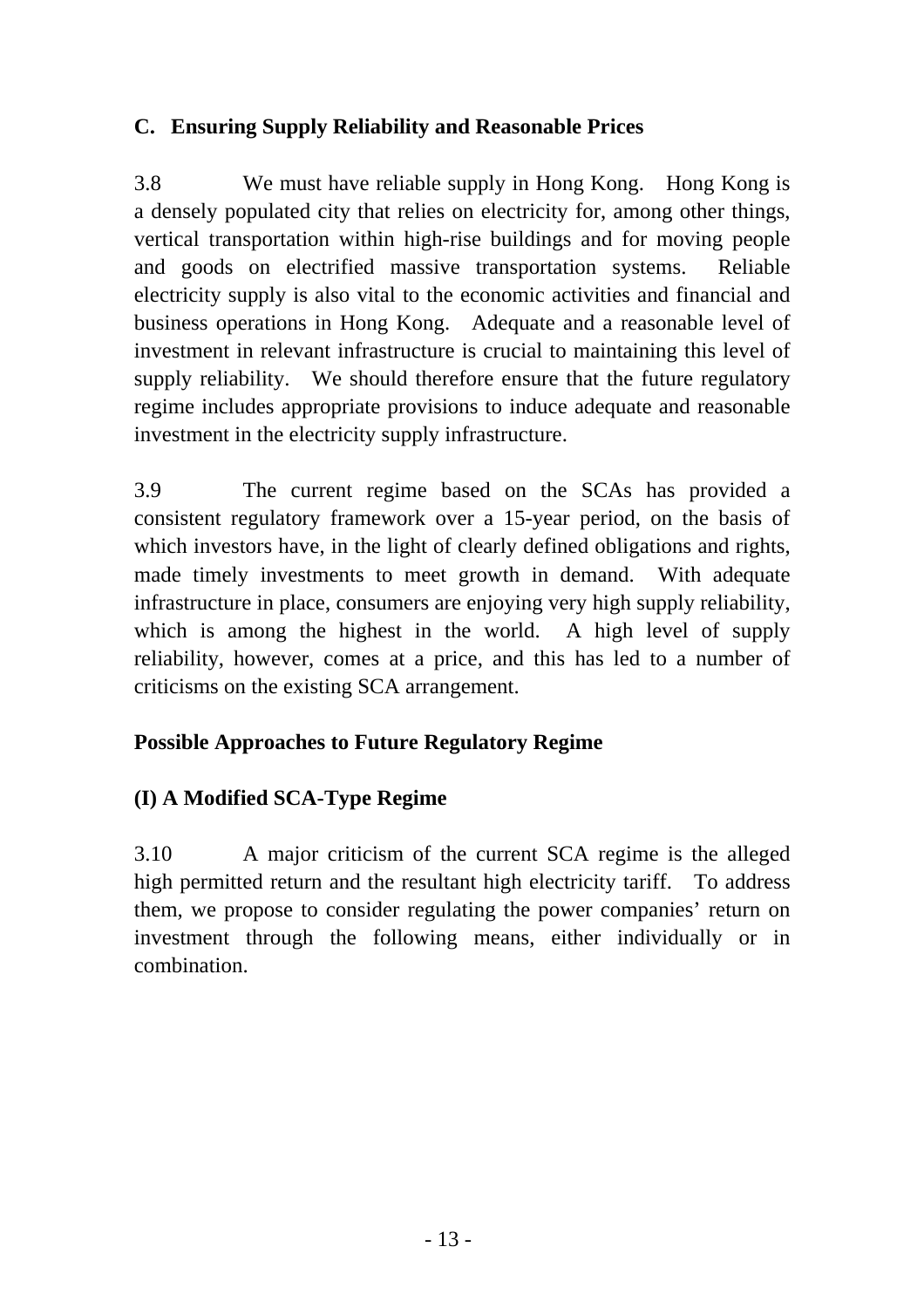## *(A) Return on Investment*

3.11 The permitted rate of return and rate base go hand in hand and are crucial to ensuring an appropriate balance between a reasonable price to the consumers and a fair and attractive return to the investors that encourages continuous investments to maintain stable and reliable electricity supply. Presently in Hong Kong, the two power companies are regulated under a Rate of Return (ROR) type of regime<sup> $\triangle$ </sup> with a permitted rate of return applied to a rate base, which is the average net fixed assets  $\triangle$ (ANFA).

### *Determining the Rate Base*

3.12 In general, investment in the electricity supply infrastructure constitutes a base on which the permitted rate of return would be determined and regulated. There are two basic approaches to establishing this base:

- (a) Asset Base Approach, which links return to the value of the aggregated assets (return on asset or ROA); or
- (b) Equity<sup> $\triangle$ </sup> Base Approach, which uses shareholders' funds (i.e. aggregate assets minus liability) as the base to determine the return (return on equity or ROE).

| <b>Rate Base</b>         | <b>Pros</b>               | Cons                            |
|--------------------------|---------------------------|---------------------------------|
| <b>Asset Base</b><br>(a) | • Would provide incentive | • Could expose the regime to    |
|                          | to ensure continued and   | potential over-investment.      |
|                          | adequate investment in    | • Determination of the          |
|                          | asset.                    | appropriate rate of return      |
|                          |                           | would be affected by the        |
|                          |                           | proportion of debt and equity   |
|                          |                           | in acquiring the assets.        |
| Equity<br>(b)            | Would encourage           | • Lacks incentive for efficient |
| <b>Base</b>              | shareholders to inject    | financing, e.g.                 |
|                          | funds for investment.     | under-utilisation of debt       |
|                          |                           | capital.                        |

3.13 The pros and cons of these approaches are summarised below: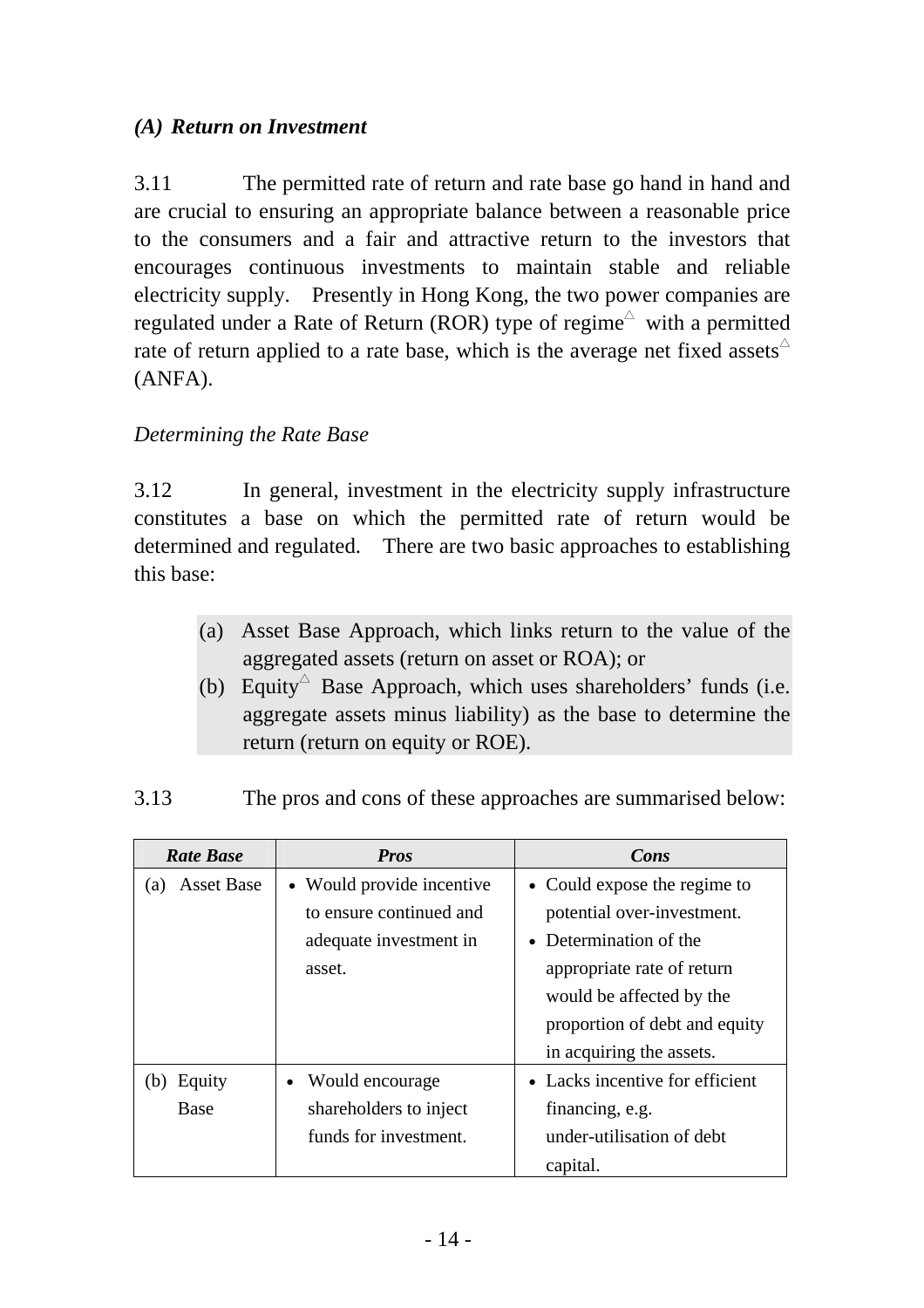### *Determining the Permitted Rate of Return*

3.14 Having determined the base, the permitted rate of return could be determined by one of the following approaches:

- (a) Drawing reference to returns that could be obtained from comparable, alternative investments such as the rates of return for other utilities; or
- (b) Linking it to the cost of raising capital required to provide the electricity supply facilities (i.e. the cost of capital  $^{\triangle}$  approach).

3.15 The first approach employs the opportunity cost concept and recognises the need to provide a return that can be earned from a similar investment (such as other utilities). The second approach determines a rate of return by systematically analysing the cost of equity and the cost of debt to the company taking into account the relevant risks involved.

| <b>Approach</b>        | <b>Pros</b>             | Cons                          |
|------------------------|-------------------------|-------------------------------|
| Comparing<br>(a)       | • Current business data | • Finding suitable businesses |
| Returns                | could be used as        | locally for comparison        |
| Obtained from          | benchmarks.             | could be difficult.           |
| Investment in          |                         | • Could be criticised as      |
| <b>Other Utilities</b> |                         | crude or arbitrary.           |
| Cost of Capital<br>(b) | • Could be more         | • Might entail a protracted   |
|                        | objectively determined  | negotiation process in        |
|                        | and more transparent.   | determining the basic         |
|                        |                         | parameters.                   |

3.16 The pros and cons of these approaches are:

*Overseas Practices in Regulating Return on Investment* 

3.17 Direct comparison of rates of return for electric utilities in different economies would be very difficult owing to, inter alia: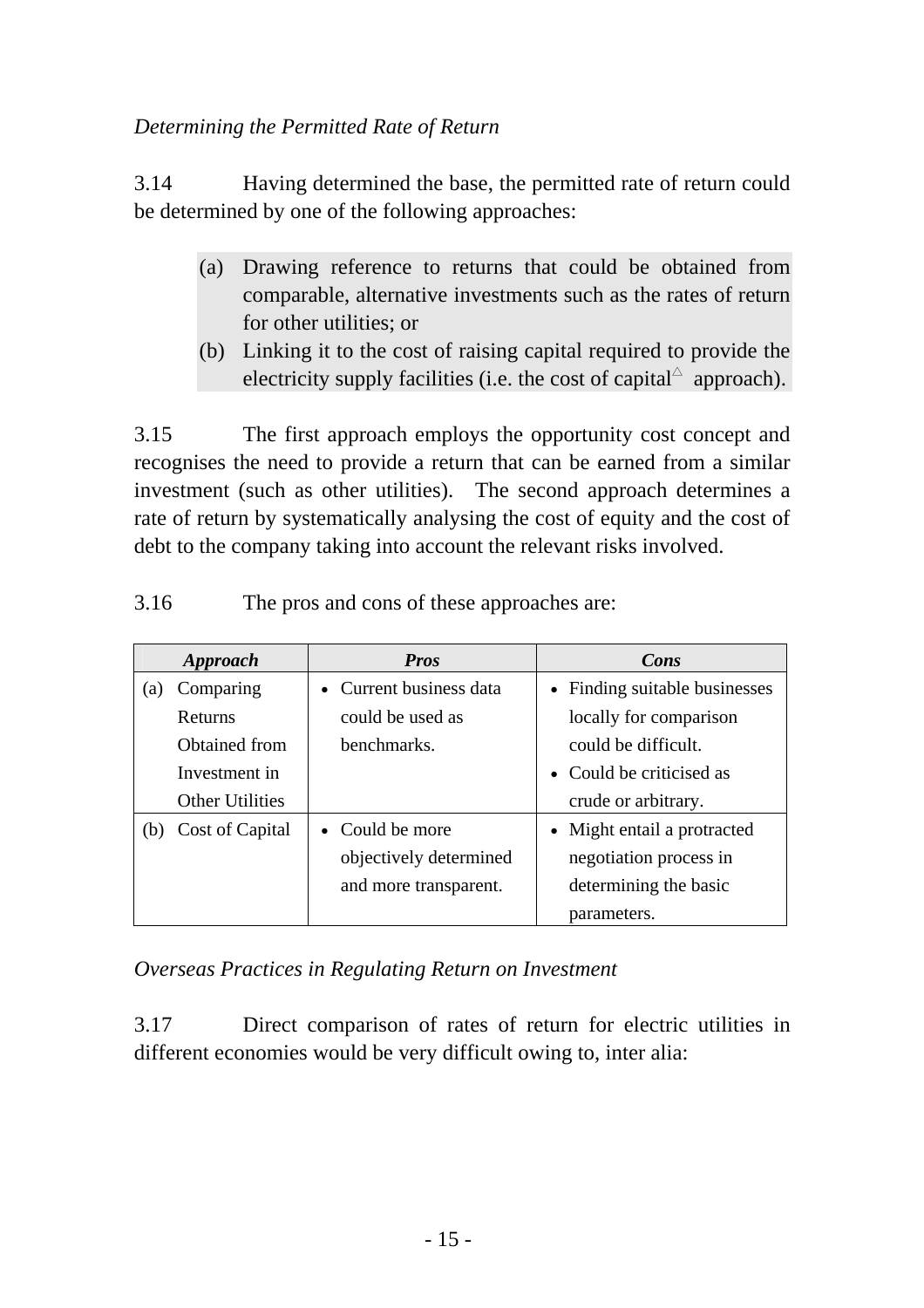- difference in business ownership, which affects target rate of return and the equity and debt makeup in financing;
- different market structure, which affects the business makeup of the utility and earnings of individual business segments of the utility;
- business diversification, as other businesses such as gas supply and telecommunication services may also be operated by or associated with the same company; and
- different economic regulatory regime, as permitted return and the actual return could be quite different for different regimes.

3.18 The ROR regime is commonly adopted in the regulated electricity markets in the U.S.A. to regulate charges, which comprise all costs of service plus an appropriate return. The cost of capital approach is usually applied to determine the permitted rate of return, which is applied to either an asset or equity base. Typical permitted rate of return for vertically integrated investor-owned electricity supply utilities in the U.S.A. is in the range of  $6-13\%$ <sup>14</sup>. There is no fixed review period for setting the rate of return, and either the power companies or the regulator can initiate a review of the tariffs if the actual returns vary significantly from the permitted returns.

3.19 In electricity markets that have been deregulated, e.g. the U.K. and some states in Australia, only the power grids (i.e. the transmission and distribution networks), which operate as natural monopolies, are under regulatory oversight, and performance-based ratemaking (PBR) regulation  $\triangle$ in the form of price cap or revenue cap<sup> $\triangle$ </sup> are usually adopted. The regulators do not regulate the return directly but would set the initial price or revenue targets for the regulatory review period in a manner similar to that under the ROR regime, applying the cost of capital approach to an asset base. Typical rates of return for regulated electric utilities in the U.K. and Australia are in the range of  $6-7\%$  and  $6-9\%$ <sup>15</sup> respectively. Regulatory review periods of such regimes range from three to five years.

l <sup>14</sup> Based on the allowed/authorised rates of return adopted for regulating the electricity supply businesses in some states of the U.S.A., with some of them on asset base and some on equity base. 15 Based on the allowed rates of return applied to the regulatory asset base, which could be determined

by different approaches, e.g. with reference to replacement costs of the assets or sale prices of the assets during privatisation.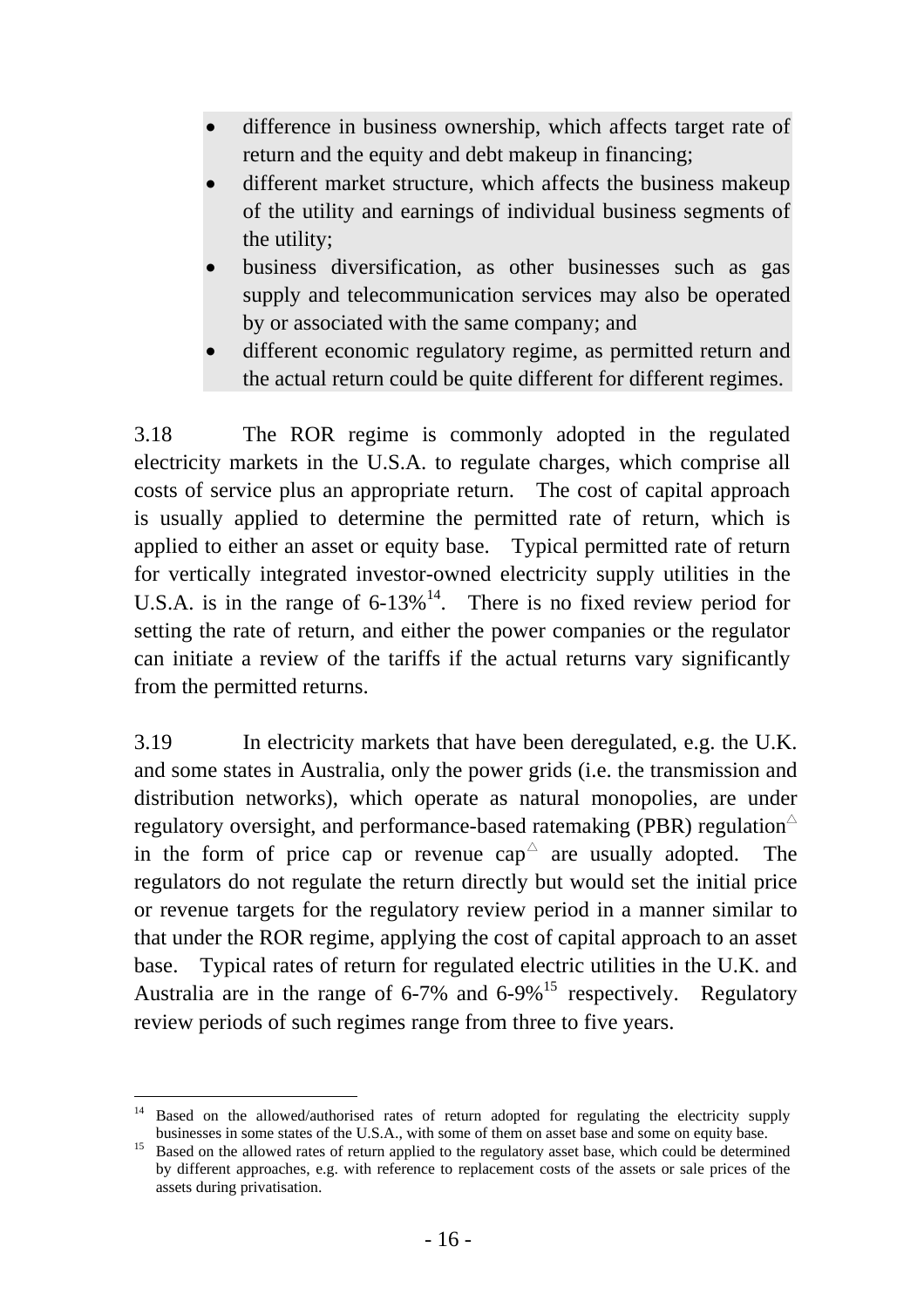### *Setting the Review Period*

3.20 Under the current SCA, unless both sides agree to make revisions, the permitted rate of return and the components of the rate base are fixed over the entire 15-year period of the SCAs. To require regular reviews, say once every five years, of either the rate or the base of return or both and to make necessary changes could ensure a fairer balance between the interests of the consumers and investors. However, the uncertainties thus posed would deter continued or longer term investments by the power companies.

### *Development Fund*

3.21 Under the current SCAs, a Development Fund (DF) is established which, among other purposes, provides a depository for net revenue in excess of the permitted return and, when necessary, provides funds up to the balance of the DF, to ameliorate the impact of tariff increase for consumers. The pros and cons of retaining the DF are:

| <b>Pros</b>                           | Cons                                      |
|---------------------------------------|-------------------------------------------|
| • Provides a cushion to stabilise the | • Power companies may be inclined to      |
| tariff.                               | build up a large balance in DF, which are |
|                                       | monies belonging to consumers.            |

### *(B) Return Based on Performance*

3.22 In addition to determining return based on investment, incentives may be introduced to encourage improvements in operating efficiency and service performance (e.g. to meet or exceed performance standards and targets, better utilisation of electricity supply facilities). This is an alternative form of PBR regulation commonly adopted for regulated utility business in a number of overseas electricity markets. This approach entails additional resources and costs in determining performance targets, and monitoring and assessing actual performance against the targets.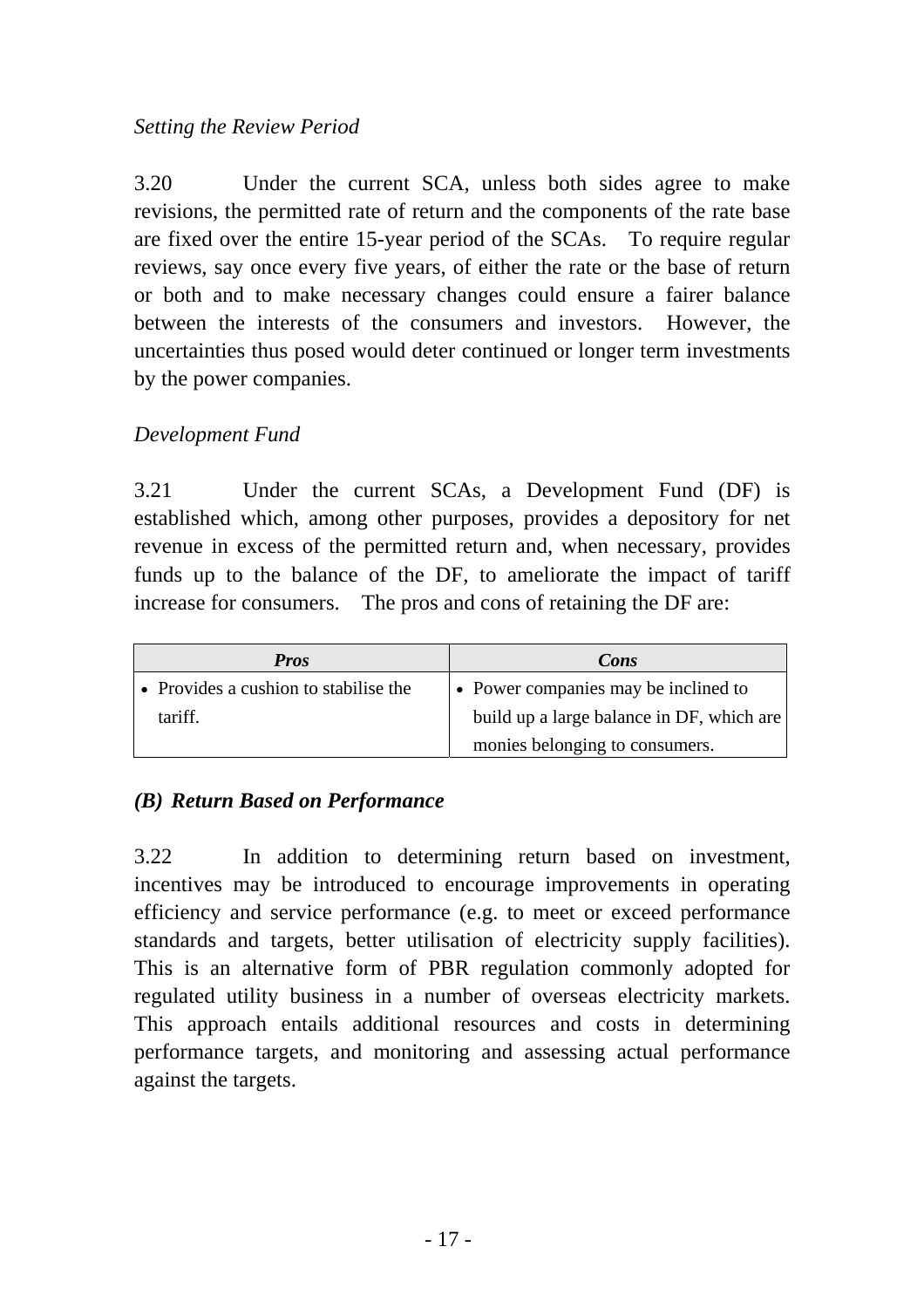## *(C) Regulating Tariff*

3.23 Given the importance of electricity supply to our economic and social development, we intend to continue with economic regulation to ensure that electricity tariffs are reasonable and will take into account the prevailing economic conditions. Apart from regulating return on investment and providing incentives to encourage efficiency and performance improvements, tariff regulation is necessary to ensure reasonable pricing. In this connection, tariff could be set:

- (a) on an annual basis as at present, i.e., based on projected sales, operating expenses and the agreed return for the power companies, but with more transparency in the tariff setting process; or
- (b) over a fixed period with links to economic indicators<sup> $\triangle$ </sup>, such as the consumer price index (CPI), and efficiency gain measures (see paragraph 3.26 below).

### *(a) Existing Tariff Setting Mechanism with Increased Transparency*

3.24 The existing tariff setting process involves an annual tariff review and periodic review of the financial plans by the Government together with the respective power companies. Consideration may be given to continuing with this process, but making public the relevant information available for increased transparency. The pros and cons of this approach are:

| <b>Pros</b>                              | Cons                                   |
|------------------------------------------|----------------------------------------|
| • Would better apprise the public of the | • Requires disclosure of information   |
| basis for tariff adjustment.             | deemed commercially sensitive by the   |
|                                          | power companies.                       |
|                                          | • Amount of information disclosed may  |
|                                          | not satisfy the public.                |
|                                          | • Requires longer time to complete the |
|                                          | process.                               |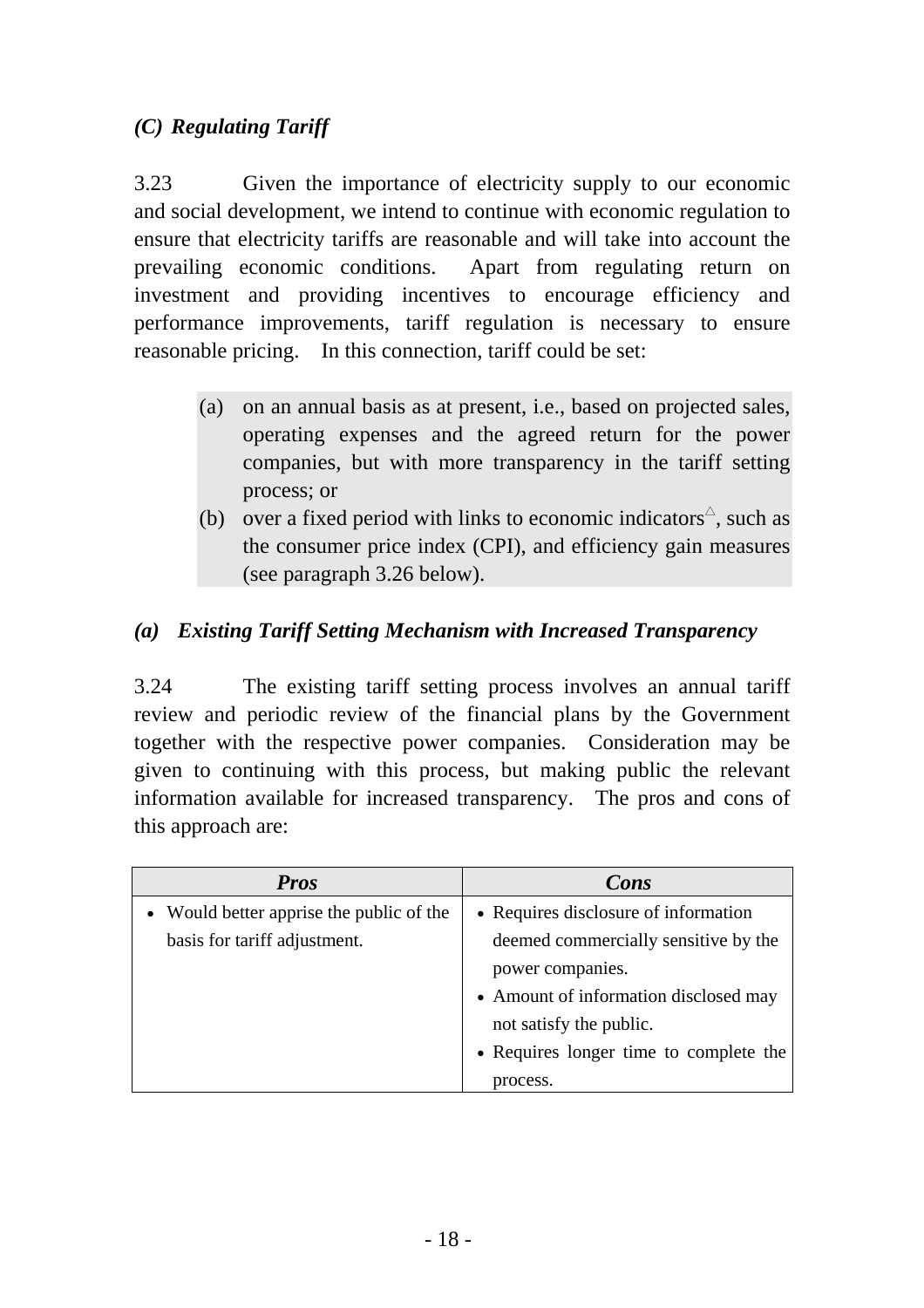## *Fuel Cost Adjustment*

3.25 The current SCAs provide that fuel cost is to be borne by consumers and the Basic Tariff $\triangle$  includes a standard fuel cost. Through the Fuel Clause Account mechanism, the difference between the standard fuel cost and the actual fuel cost will be returned to or recovered from the consumers each year by means of a Rebate or a Surcharge. The pros and cons of retaining this mechanism are:

| <b>Pros</b>                            | Cons                               |
|----------------------------------------|------------------------------------|
| • Power companies may not factor fuel  | • Power companies may not have the |
| price fluctuation in their running     | incentive to ensure efficient fuel |
| expenses.                              | procurement.                       |
| • There should be no profit or loss to |                                    |
| the power companies in operating the   |                                    |
| Fuel Clause Account.                   |                                    |

## *(b) Linking Tariff to Economic Indicators*

3.26 Linking tariff to economic indicators (such as consumer price index (CPI) or retail price index  $(RPI)$ <sup>16</sup> can be considered by adopting the price cap or revenue cap regime as is done in Australia and the U.K. In essence,

- (a) an initial price or revenue target (price cap or revenue cap) would be determined, using an appropriate rate of return and rate base;
- (b) the capped price or revenue would be indexed to inflation or deflation;
- (c) incentives would be included to encourage the power companies to lower costs (relative to the baseline costs for each year), whereby the savings realised would be either kept by the power companies or shared between the consumers and the shareholders; and

 $\overline{a}$ <sup>16</sup> CPI/RPI is typically adopted by overseas regulatory authorities because it is most commonly understood, and cannot be influenced by the utilities being regulated. However, electricity-related operations involve cost components such as generating facilities and imported fuel that are not components of these indices and are influenced more by external economic conditions.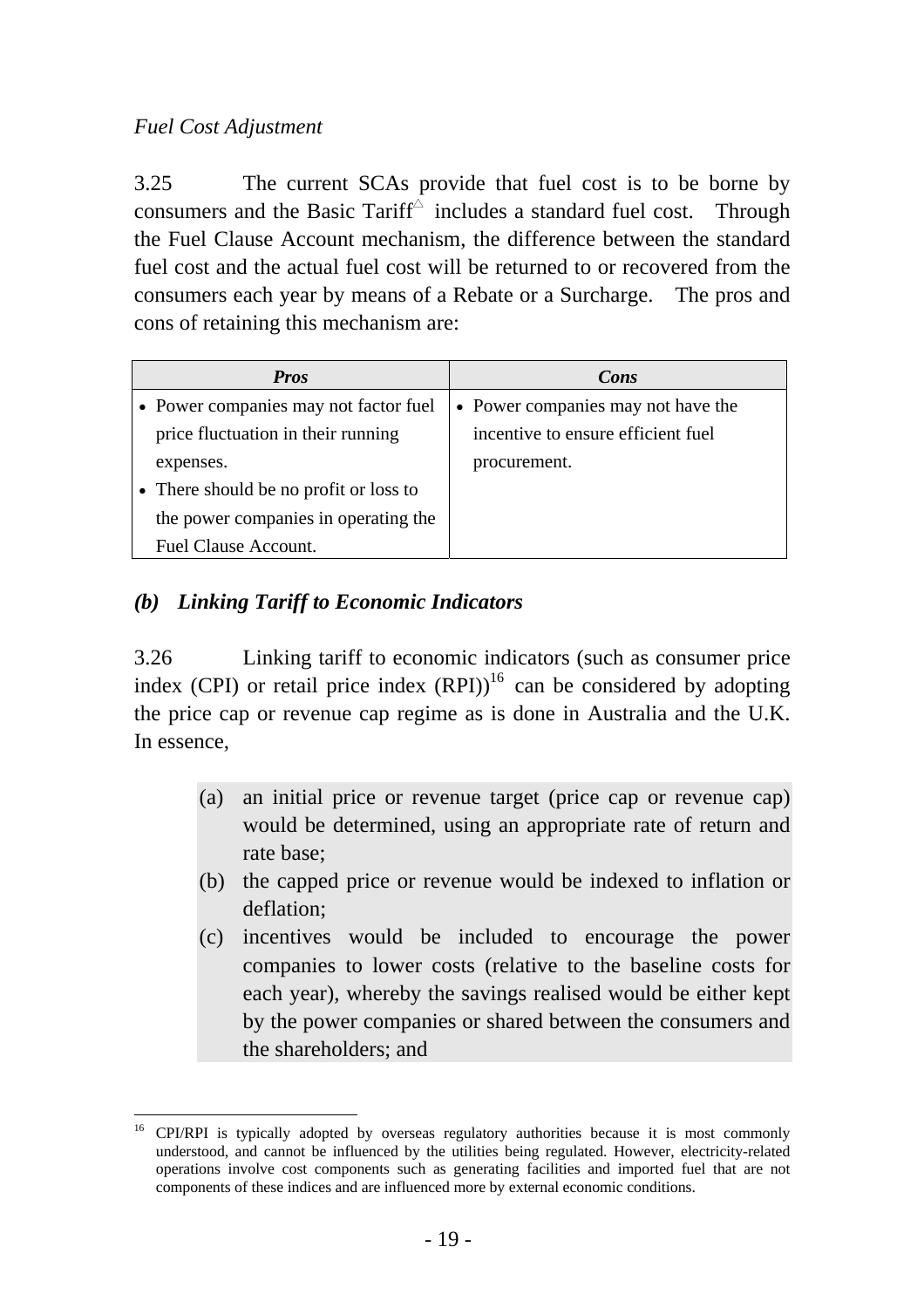(d) there would be provision for a regulatory review period that typically ranges from three to five years, whereby any elements in the pricing or revenue formula might be adjusted.

| <b>Pros</b>                             | Cons                                        |
|-----------------------------------------|---------------------------------------------|
| • Should bring tariff more in line with | • Could give rise to uncertainty that could |
| the economic situation.                 | increase business risks and discourage      |
| • Would provide drivers for efficiency  | investment.                                 |
| improvement.                            | • Would require more administrative         |
| • Regulatory review period should       | oversight and higher cost.                  |
| provide flexibility for introducing     | • Would require other measures to ensure    |
| changes.                                | that the objective of maintaining safe and  |
|                                         | reliable electricity supply would not be    |
|                                         | compromised.                                |

3.27 The pros and cons of this approach include:

### **(II) A Regime with New Features**

3.28 We could also consider introducing new features such as the following, either individually or severally, to a regulatory regime. However, implementation of these features would be dependent on the market conditions and relevant infrastructure being in place.

### *(A) Increased Interconnection*

3.29 The two power companies in Hong Kong have been interconnected since the early 1980's, primarily for mutual emergency support $\hat{O}$ . The transmission network of CLP Power is also interconnected with the Guangdong power system for transmitting contracted power purchase from the Guangdong Nuclear Power Station at Daya Bay and the Guangzhou Pumped Storage Power Station at Conghua to CLP Power, and for selling CLP Power's surplus electricity to Guangdong.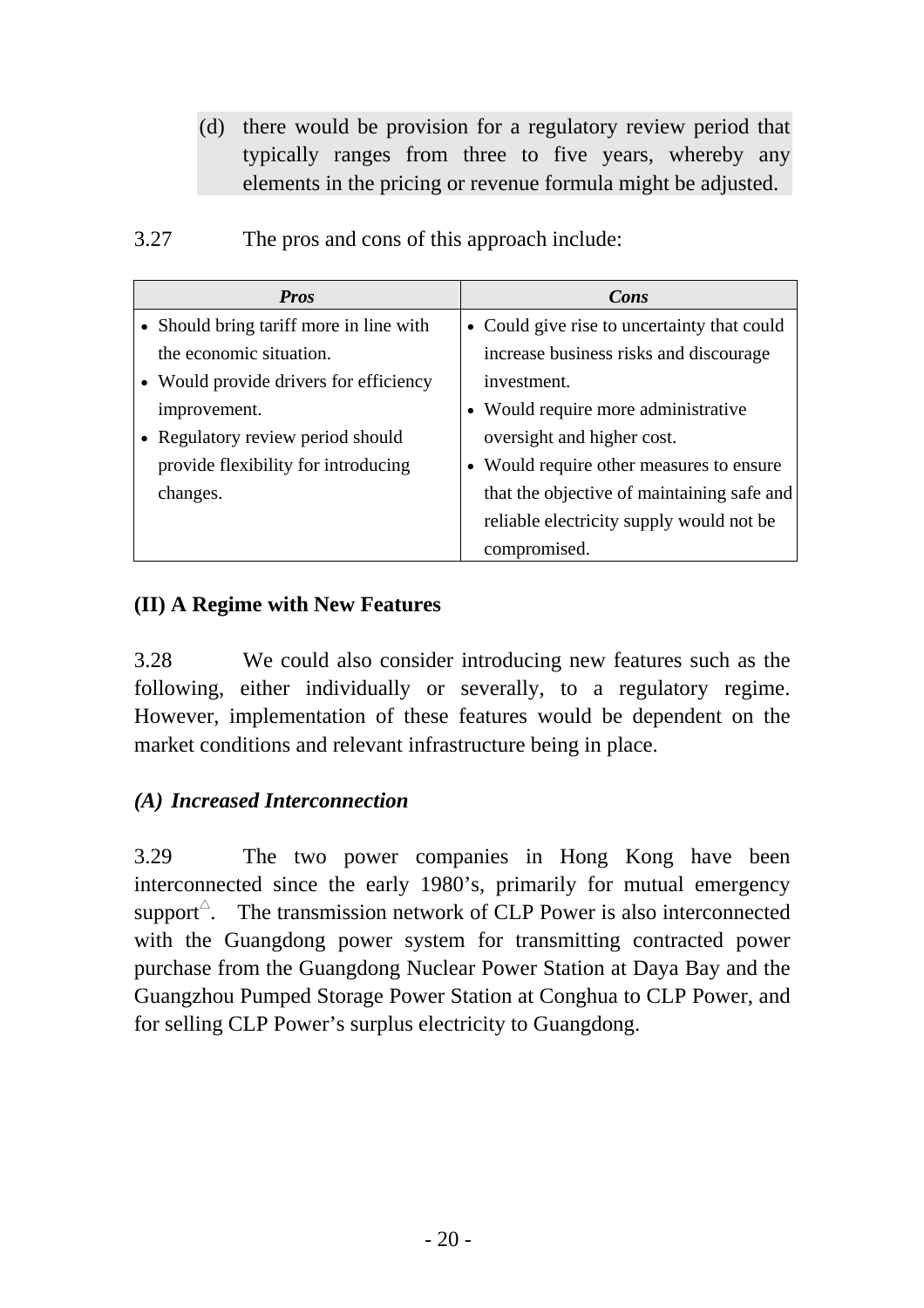3.30 Two consultancy studies<sup>17</sup> completed respectively in 1999 and 2003 concluded that, prima facie, there would be overall economic benefits in increasing the interconnection capability between HEC and CLP Power, and that this project is technically feasible.

3.31 The 2003 technical consultancy study recommended the laying of a new interconnector of two 400kV circuits, each of 700MW in capacity, connecting CLP Power's 400kV system with HEC's 275kV system through a new transformer station  $\triangle$  to be built on the Hong Kong Island. Some five years would be required for the implementation of this project, and certain reinforcements in both power companies' networks would be required to make them compatible with the transfer capability of increased interconnection. The consultancy study focused mainly on the technical aspect of increasing interconnection for enhancing system efficiency (e.g. capacity reserve sharing), but not to the extent that would facilitate customers' unconstrained  $\alpha$ cess<sup>18</sup> to choose a supplier.

## *Operational Consideration*

## *(i) Choice of Suppliers*

3.32 There are suggestions that interconnection between HEC and CLP Power should be enhanced to provide the customers with a choice of obtaining electricity supply from either of the two existing power companies.

3.33 Conceptually, increasing the interconnection capability to this "full access" level is technically possible. Our assessment has shown that to provide this "full access" capability would be very costly and might not be economically viable. The reasons are:

l 17 ERM Study on "Interconnection and Competition in the Hong Kong Electricity Supply Sector", November 1999 and MCL Study on "Investigation Study of Increasing Power Interconnection in

<sup>&</sup>lt;sup>18</sup> It means that the relevant transmission circuit should have large enough capacity to handle the highest possible level of electricity supply required to meet the demand of all customers.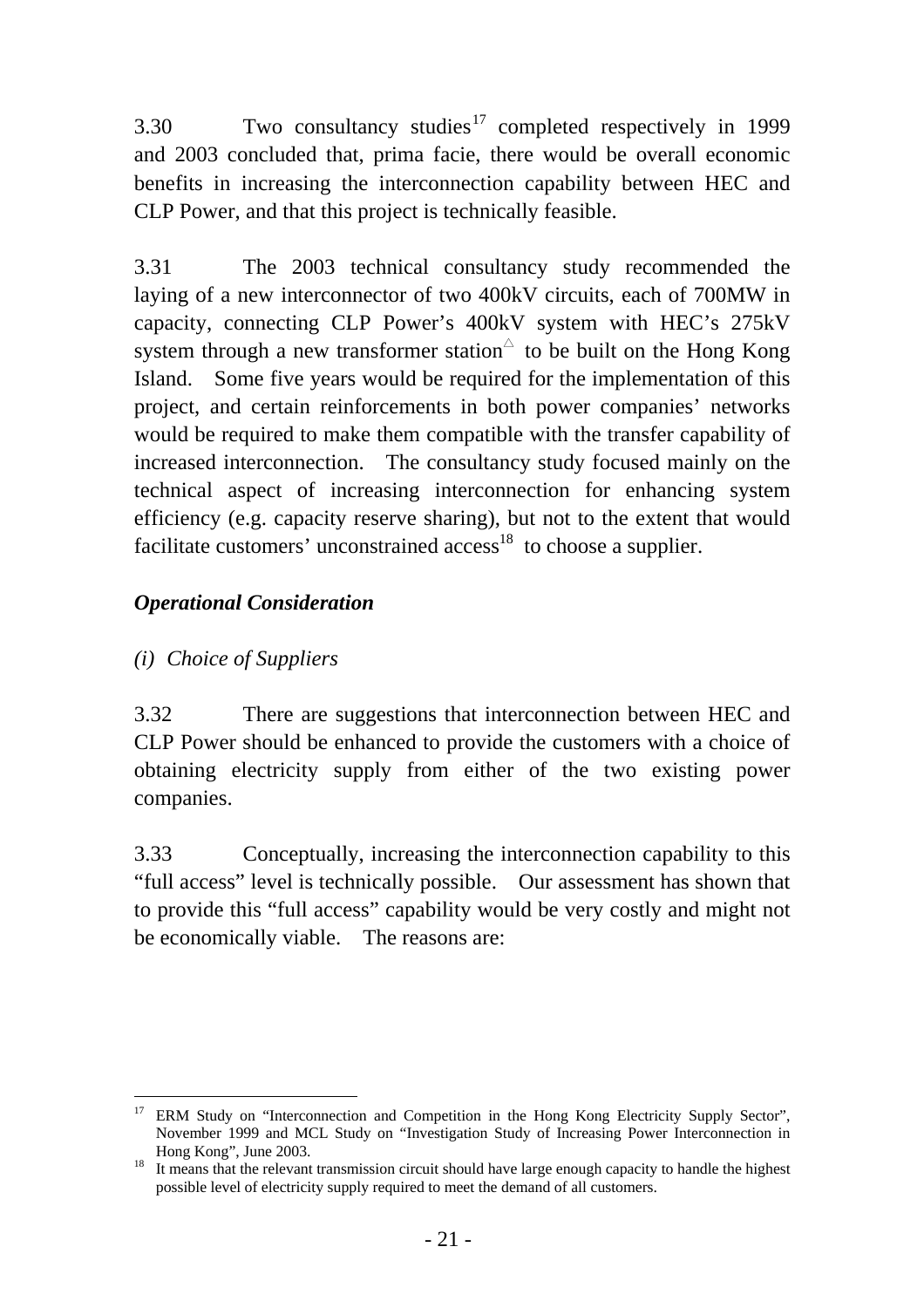- firstly, in order to allow all customers in one service area to have full access to supply sources in the other service area, the interconnection as well as the networks of the two power systems would have to be much enhanced. There would also be significant environmental and space requirement issues associated with the network enhancement; and
- secondly, the two power companies would need to develop substantial additional generation capacity to cater for supplying customers in both service areas.

In short, a large amount of upfront cost would have to be borne by all consumers while the perceived benefits would be uncertain and long in coming. Moreover, there would be transmission charges levied by the 'local' power company for transferring electricity supply obtained from the power company in another service area.

3.34 Customer choice  $\Delta$  is a means rather than an end in itself, and having a choice of suppliers is not necessarily the only means to achieving the objective of providing a reliable electricity supply at reasonable prices. Lessons from other economies have indicated that introducing more players into the electricity market to provide customer choice is not without risks, and lower supply reliability and price fluctuations could be the outcome.

3.35 If customer choice were to be pursued in Hong Kong in the long run, a key prerequisite, among others, is having more (number of) alternative electricity suppliers. This issue is further explored under the options for new supply sources (see paragraphs 3.44 to 3.58).

## *(ii) Enhancing System Efficiency*

3.36 While increasing interconnection within limits between the two power companies by itself might not enable customer choice and would not displace the need for new generation capacity to meet increased demand, it could help optimise installed generation capacity and improve overall system efficiency. Generally speaking, the pros and cons of increased interconnection are: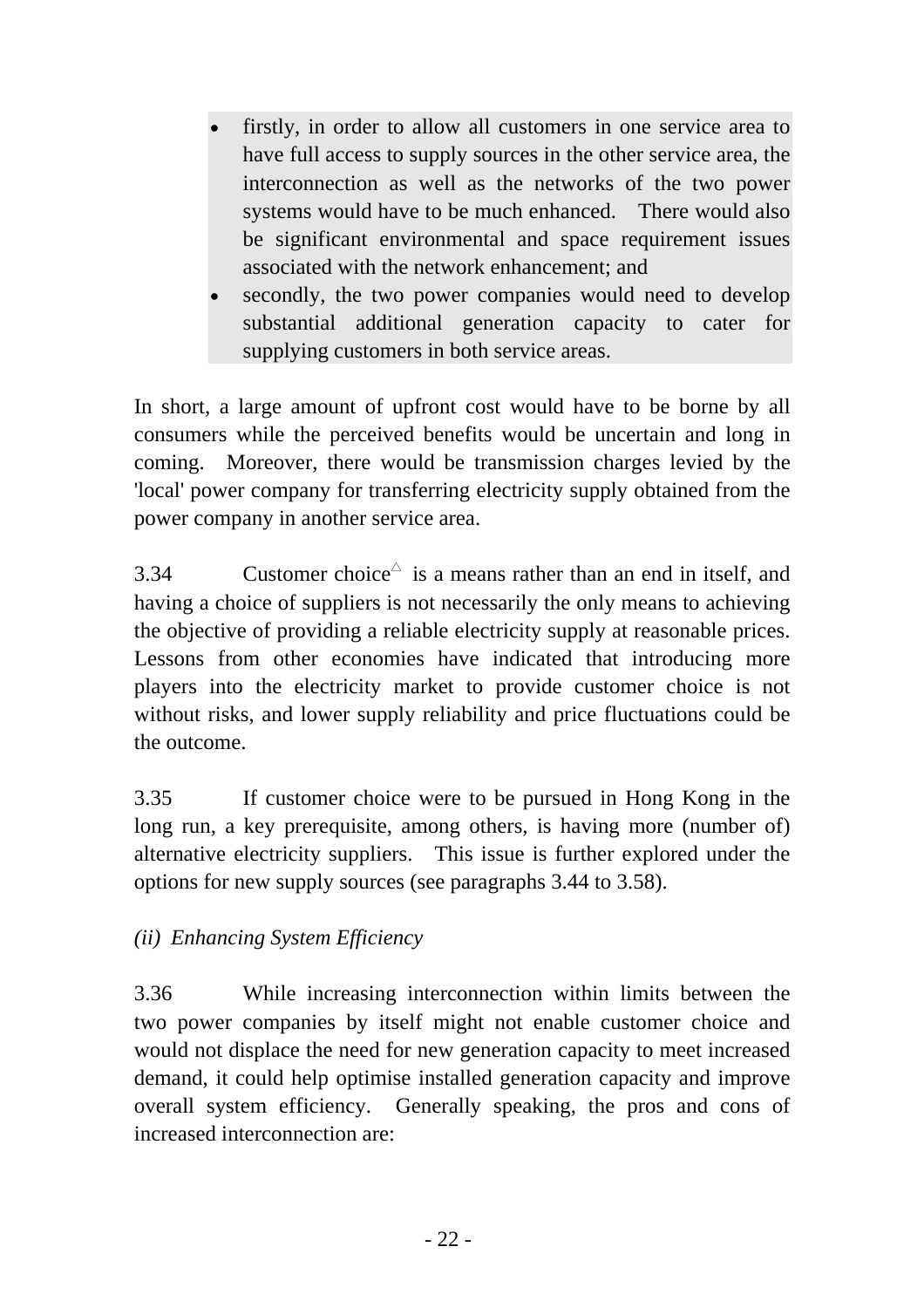| <b>Pros</b>                                        | Cons                                        |
|----------------------------------------------------|---------------------------------------------|
| Could facilitate increased reserve                 | • Would need significant upfront            |
| capacity $\triangle$ sharing, which may result     | $\cos(s^{20}$ that will have to be borne by |
| in deferring generation addition, and              | the consumers through the tariff,           |
| hence avoid/defer tariff increase.                 | while the associated benefits would         |
| • Could support future market                      | likely take some years to realise.          |
| development where desired.                         | • Would not in itself provide customer      |
| • Could serve as a replacement for the             | choice and would not displace the           |
| existing interconnector when it                    | need for new generation capacity to         |
| reaches the end of its useful life <sup>19</sup> . | meet growth in demand.                      |

3.37 Whether or not increased interconnection should be pursued would to a great extent depend on the net economic benefit it could provide. While some of the potential economic benefits might be estimated in broad terms, others are difficult to quantify as they would be affected by many parameters, such as the amount and cost differential in economy power exchange  $\sim$ , the level of reserve capacity sharing  $\sim$ . Moreover, to obtain the full benefit of increased interconnection, other options, such as optimising system resources, would need to be considered.

### *(iii) Optimising System Resources*

3.38 At present, the two power companies in Hong Kong prepare separately their own demand forecasts and power system development plans, using their own planning criteria<sup> $\triangle$ </sup>, to ensure the timely provision of adequate electricity supply infrastructure to meet demand growth. This planning process ensures adequacy of the individual systems, but does not lend itself to optimising the overall system's planned and available resources.

 $\overline{a}$ 19 The useful life of 30 years for cables as specified in the SCAs is assumed for the existing interconnector. However, its actual life span would depend on detailed engineering assessments to be

conducted by the power companies.<br><sup>20</sup> According to the estimate of the consultants, the overall cost of the new interconnector would be in the order of HK\$2.1 billion at 2002 price, which includes the cost of the proposed interconnector at around HK\$1.6 billion and the costs of rescheduling the necessary network reinforcements in the two power systems at around HK\$0.5 billion.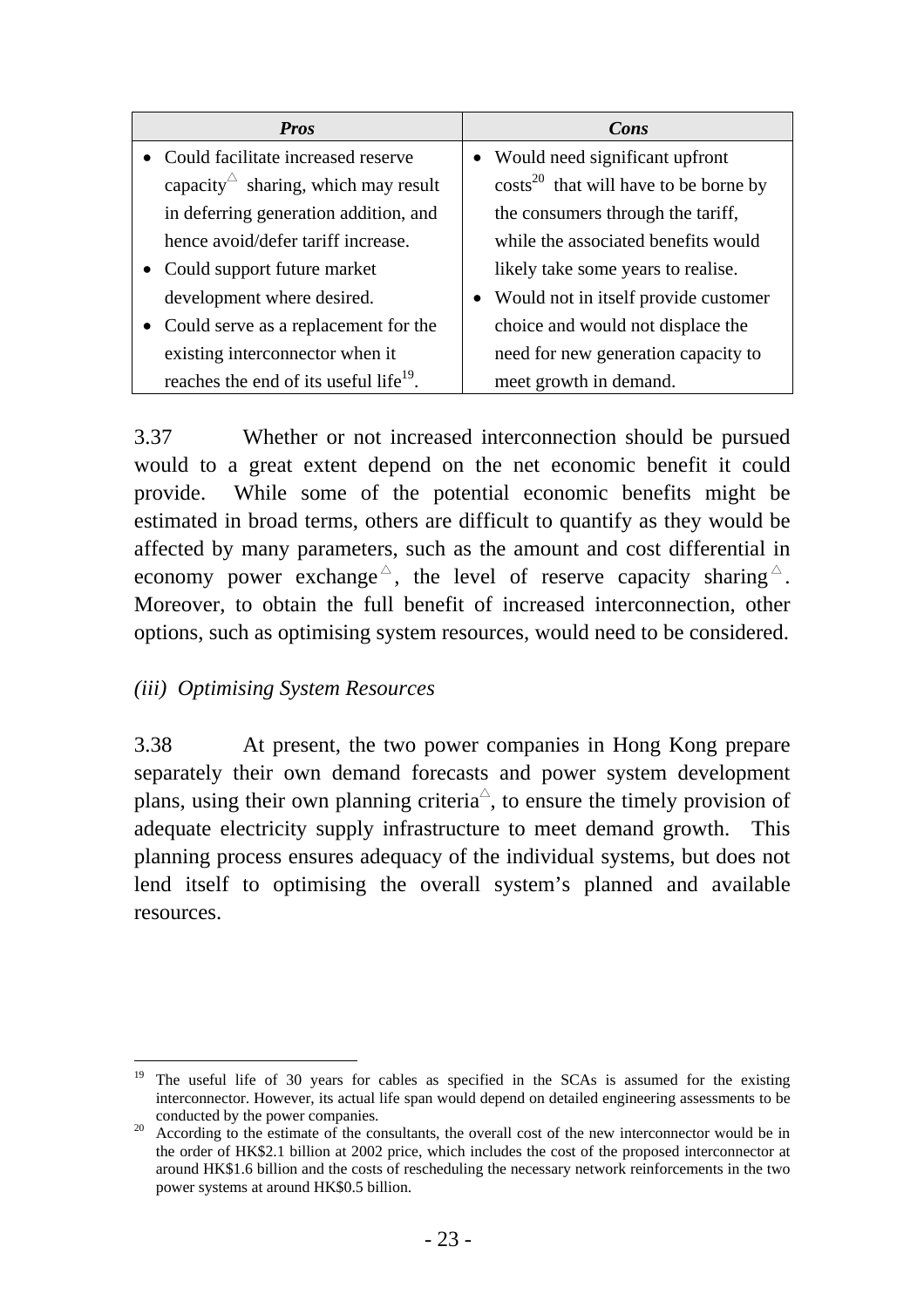3.39 To optimise the use of planned and available resources in the two systems, an alternative would be to increase coordination between the two power companies or to have central planning in developing the overall system plans. This would mean demand forecasting and system planning functions being undertaken either jointly by the two power companies or by a central agency, having regard to possible resource (e.g. generation capacity) sharing through the increased interconnection.

3.40 Nevertheless, increasing coordination in planning would entail additional resources for the two power companies or the central planning agency (should that be established), and more administrative interfaces between the two power companies. Moreover, issues including liability for demand forecast and planning decision would need to be addressed.

## *Implementation*

### *(i) Ownership and Operation of the New Interconnector*

3.41 HEC and CLP Power are the owners and operators of the existing electricity supply networks to which the new interconnector would need to be linked up and in which associated network reinforcements  $\triangle$ would be required to cope with increased power transfer across the new interconnector. Funding and operation of the new interconnector could be undertaken either:

- (a) jointly by the two power companies, e.g. in the case of the existing interconnector; or
- (b) by a third party.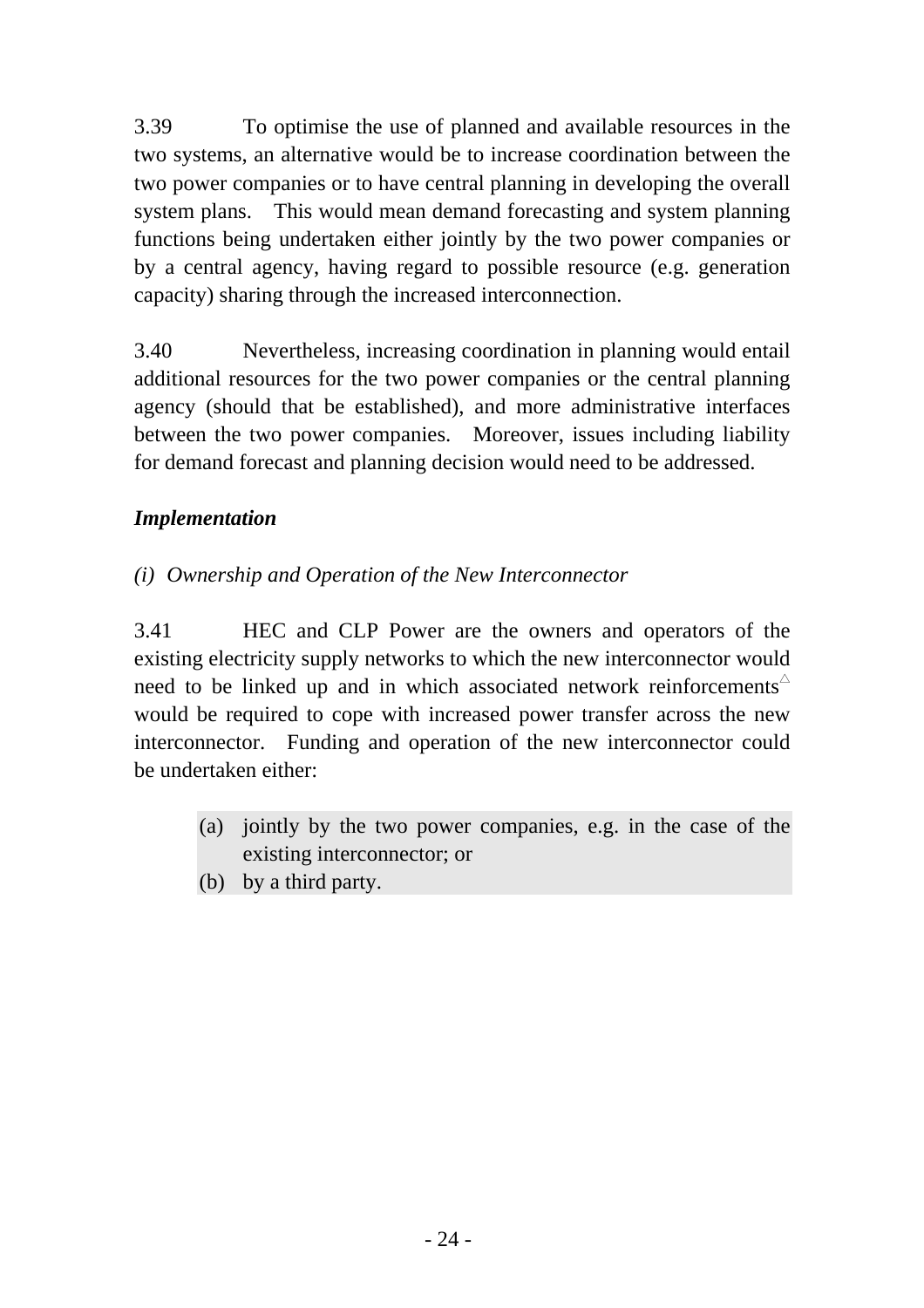| <b>Option</b>  | <b>Pros</b>               | Cons                          |
|----------------|---------------------------|-------------------------------|
| $(a)$ Funded/  | • Would be a system       | Would deprive others the      |
| Operated       | addition hence operation  | opportunity to participate in |
| Jointly by     | could follow the          | electricity supply            |
| the Two        | arrangement for the       | infrastructure development.   |
| Power          | existing interconnection. |                               |
| Companies      | • Would simplify the      |                               |
|                | technical and operational |                               |
|                | interface.                |                               |
| Funded/<br>(b) | • Would provide           | Would involve complex         |
| Operated By    | opportunity to introduce  | technical, cost, legal,       |
| a Third Party  | additional market player. | liability and interface       |
|                |                           | issues.                       |

## *(ii) Reliability Considerations*

3.43 Experience in overseas electricity markets has illustrated that the economic benefits and interchangeability of electricity from strong interconnection between power systems have to take into account the importance of effective coordination in operation and planning of interconnected systems as well as effective monitoring to guard against adverse impacts of operational and system disturbances, to ensure reliability performance, as illustrated in major blackouts in North America and Europe in 2003.

### *(B) New Supply Sources*

3.44 As discussed above, existence of alternative electricity suppliers supplying from either local sources or facilities across the border is the key to enabling consumers to have a choice of suppliers.

### *(i) Supply from Mainland China*

3.45 Importing electricity from the Mainland to meet part of the demand in Hong Kong could relieve dependency of and reduce emissions from local power generation, and introduce new suppliers to the local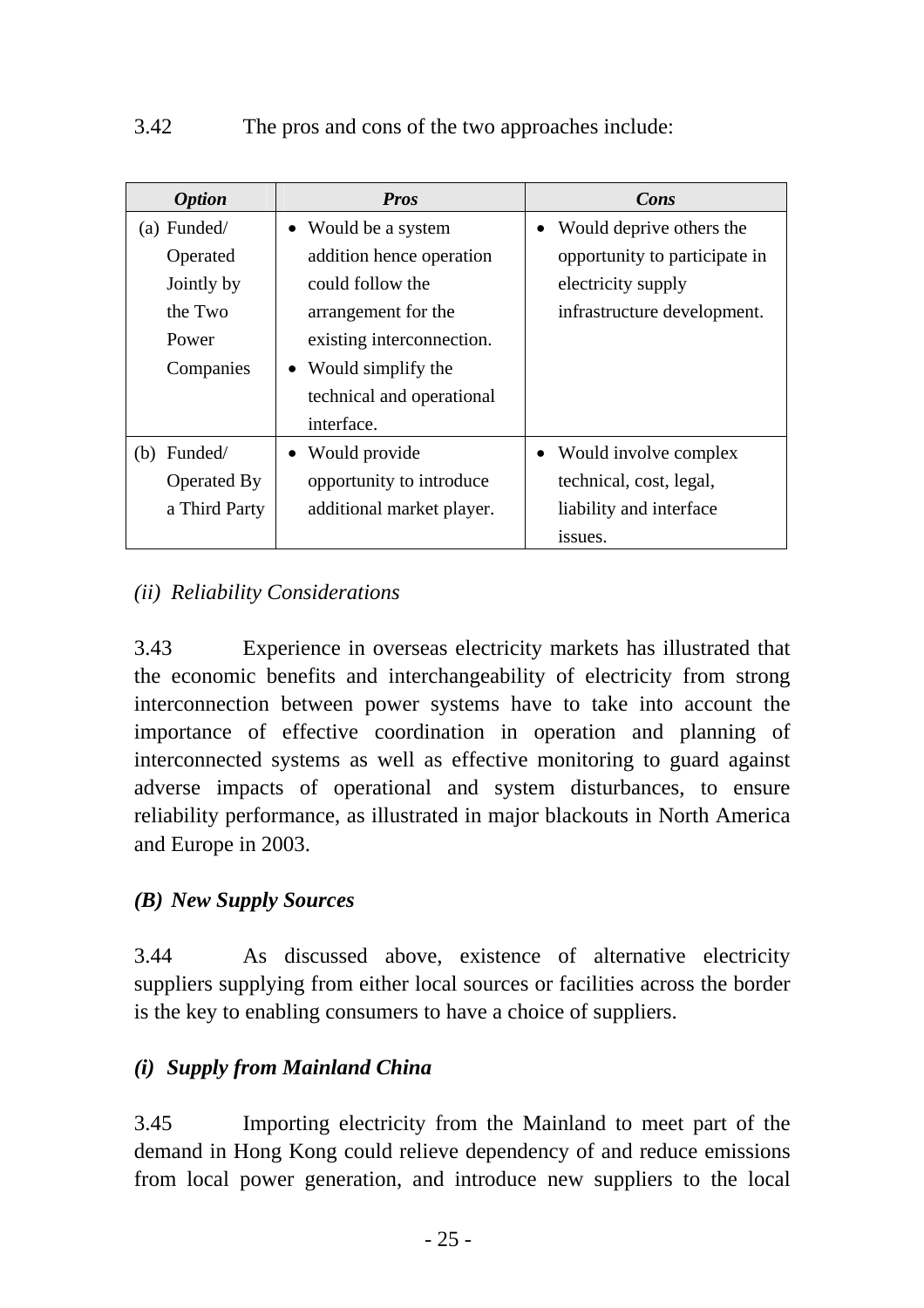electricity market. An analysis of the present and forecast electricity supply situation in the Mainland, particularly in Guangdong, would assist us in assessing the extent and the timing of when this might happen.

### *Electricity Market Reform in Mainland*

3.46 The electricity market in the Mainland has been and is still undergoing changes. Until December 2002, the State Power Corporation (SPC) owned about half of the total generation assets and the majority of the transmission assets in the whole country. In December 2002, a restructuring of the State Power Corporation was formally announced, including the formation of five major generation groups and two grid companies to take up the management and control of majority of the state-owned electricity supply assets across the whole country.

3.47 The regulatory functions of the electricity market are also undergoing reform. A new State Electricity Regulatory Commission was established in 2002 to take up the main regulatory role for the electricity market including implementing the reform and drawing up market development plans.

3.48 Electricity markets with generators competing through bidding to supply the power grid are being introduced and implemented on a trial basis in some regions. While electricity market reform is being pursued vigorously in Mainland China, the tight power supply situation in recent years has become a major issue.

### *The Supply Situation in Guangdong*

3.49 Guangdong currently imports electricity from neighbouring provinces/areas, including Guangxi, Yunnan, Guizhou, Three Gorges and Hong Kong (through the existing interconnection between CLP Power and the Guangdong system), to meet part of its local demand. Some of the generation sources in Guangdong are "centrally dispatched $\triangle$ " while some are not. "Non-centrally dispatched" supply sources, which amount up to some 30-40% of the total generation capacity in the province, are mainly small local generators which are not as dependable as their "centrally dispatched" counterparts.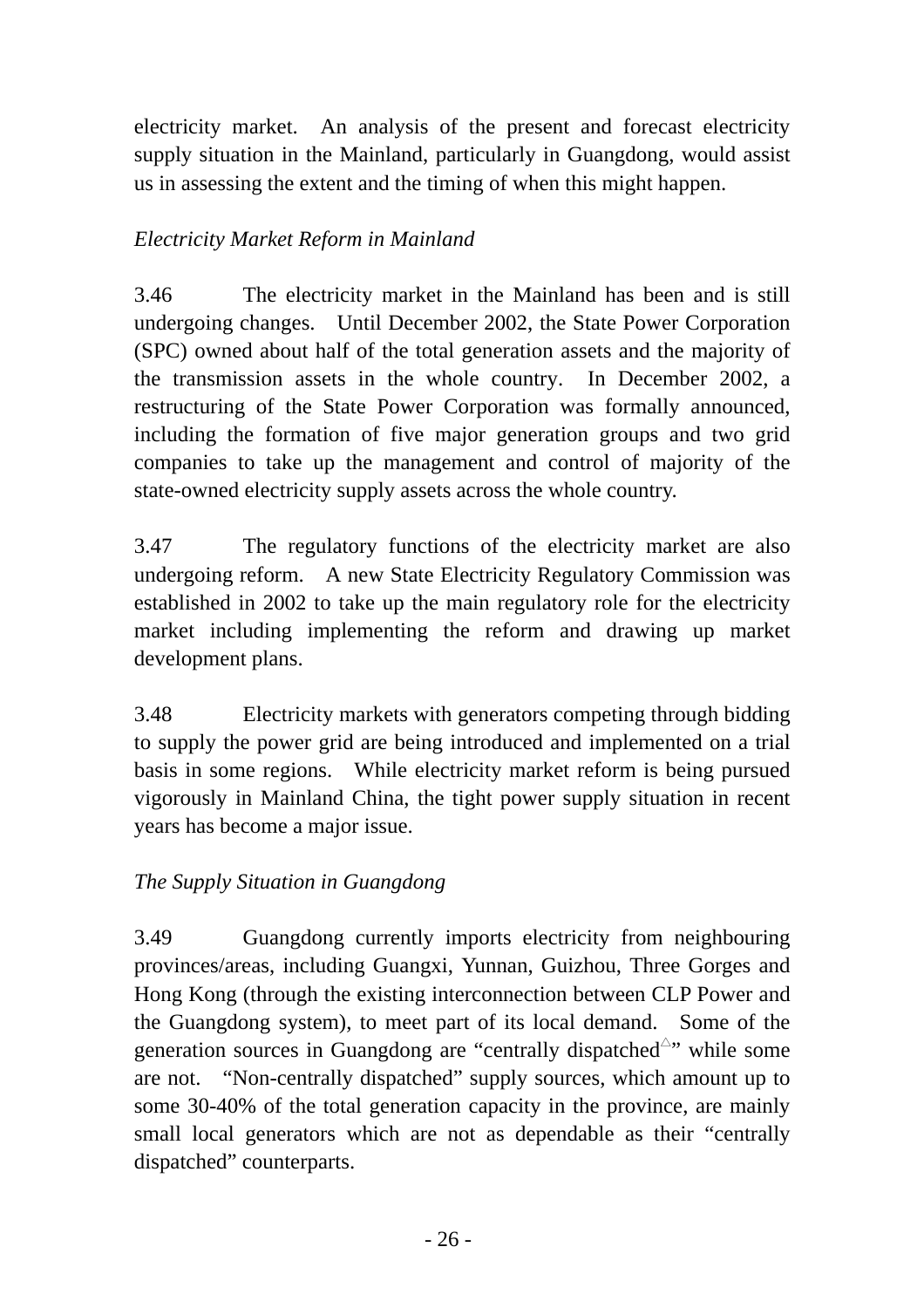3.50 Guangdong has experienced tight electricity supply situations in recent years owing to the much higher than expected demand growth driven by rapid economic development. In 2003, due to the much increased maximum demand, a high level of power import was required from neighbouring provinces/areas, and some power rationing was administered to reduce peak demand.

3.51 The tight supply situation continued in 2004. Shortage in water resources due to dry weather in the western provinces has affected Guangdong's power import from hydroelectric sources, and recent shortage in coal supply throughout the country has further aggravated the province's already tight power supply situation. While a new transmission line was commissioned in mid 2004 for importing power from the Three Gorges to Guangdong, limited support is available since power export from the Three Gorges is shared by other provinces/regions that have also suffered power shortage.

3.52 Although the forecast prepared earlier by the Development Planning Commission of Guangdong Province<sup>21</sup> indicated that balanced supply and demand situation in Guangdong could be achieved in the medium to long-term, there are still uncertainties due to the rapidly changing situation. For instance, the less dependable "non-centrally dispatched" supply sources and the phasing out of highly polluting small thermal power plants with low efficiency might cause the forecast generation capacity not fully realisable in short term.

### *The Outlook*

3.53 The current tight supply situation in the Mainland and Guangdong and substantial demand arising from the continued rapid growth in economic activities expected in the next few years suggest that surplus electricity in the Mainland for supplying to Hong Kong would unlikely be available in the next few years. It would therefore appear prudent not to predicate as yet the development of the Hong Kong electricity market on supply from the Mainland. Nonetheless, as supply situation may change quite rapidly, we should continue to keep track of the

 $\overline{a}$ <sup>21</sup> Based on that forecasted in 2001 at the beginning of the Tenth 5-year Plan from 2001 to 2005.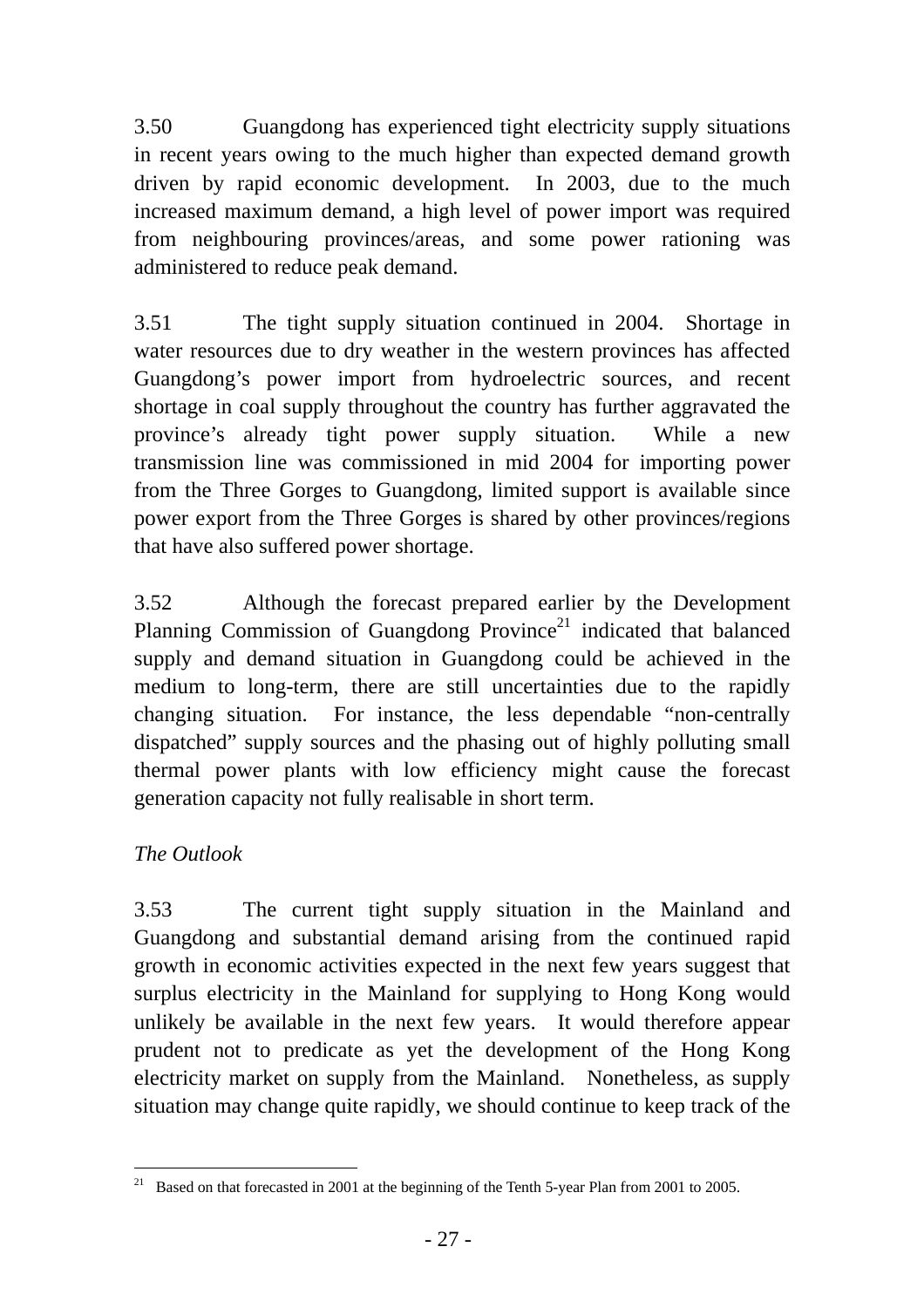electricity market development in the Mainland to consider possible sourcing opportunities and implications for our future electricity market.

3.54 While the existing interconnection capability between Hong Kong and Guangdong can support some level of power import from (and export to) the Mainland, it would need to be reviewed if and when Mainland's supply situation improves and the signs for possible substantive sourcing from the Mainland emerge.

## *(ii) Supply from Other Local Sources*

3.55 Locally, possible alternative supply sources could include independent power producers<sup> $\triangle$ </sup>, some of whom might wish to develop renewable energy sources. A consultancy study<sup>22</sup> in 2002 assessed that, despite local environmental and physical constraints such as lack of hydro resources, renewable energy has the potential to provide electricity supply to meet some of the electricity demand in Hong Kong (see table below).

| Year                        | 2012              | 2017              | 2022              |
|-----------------------------|-------------------|-------------------|-------------------|
| Potential contribution from | $261 - 686$       | 417 - 1256        | 699 - 1536        |
| renewable energy sources    |                   |                   |                   |
| (GWh/year)                  |                   |                   |                   |
| % of 1999 electricity       | $0.74\% - 1.93\%$ | $1.18\% - 3.54\%$ | $1.97\% - 4.33\%$ |
| consumption                 |                   |                   |                   |

3.56 Experimental use of photovoltaic panels  $\triangle$  and technical feasibility studies on the application of other types of renewable energy such as wind power are being conducted. At the same time, we have obtained the agreement of the two power companies, during the Interim Review of the SCAs in 2003, to set up two production-scale wind turbines $\hat{\ }$  for the purpose of understanding the benefits and limitations of wind power generation in Hong Kong.

 $\overline{a}$ <sup>22</sup> Stage I Study on "Potential Applications of Renewable Energy in Hong Kong" completed in 2002.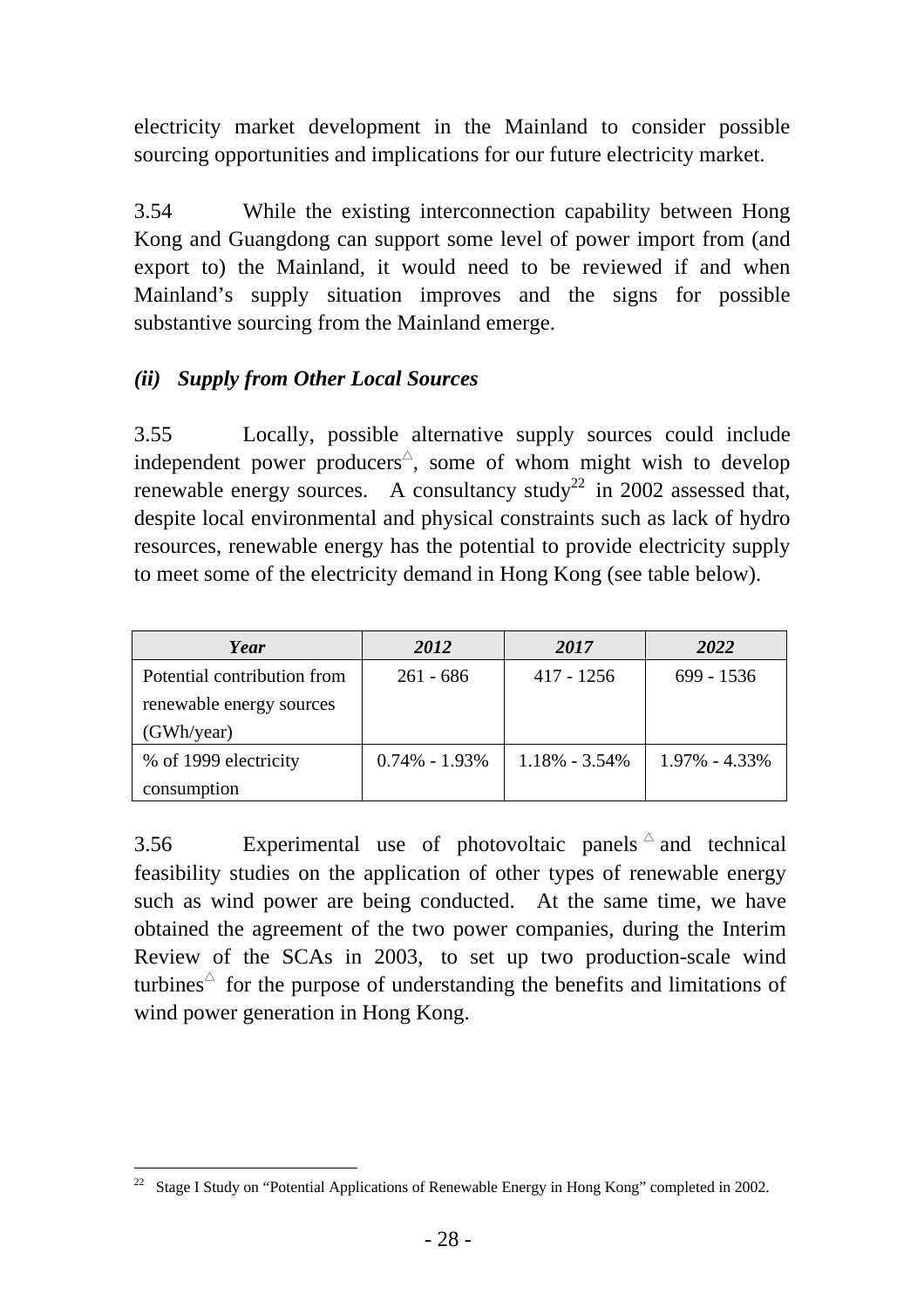3.57 More recently, the Council for Sustainable Development sought the views of the public<sup>23</sup> on, amongst other issues, how renewable energy should be introduced in Hong Kong, taking into account economic, social and environmental constraints. Feedback in this exercise will be taken into consideration as we map out the future direction for the development of the electricity market.

3.58 Separately, recent surveys conducted by the Government indicated that there is general but qualified public support  $24$  for the introduction of renewable energy sources. Various issues would need to be considered and addressed as we factor renewable energy into our future electricity market development. These include, for example:

- the reliance of solar and wind power on prevailing weather conditions, hence possible implications on supply reliability and backup requirements;
- the substantial capital costs taken against the relatively smaller amount of energy that can be produced by some renewable energy technologies, hence potential implications on tariff; and
- any financial incentives to encourage the development and use of renewable energy will have implications on the Government's established policy of no government subsidy or cross-subsidisation of business endeavours.

## *(C) Grid Access for Third-Party Users*

 $\overline{a}$ 

3.59 Grid access for third-party users may facilitate entry of new suppliers and development of alternative supply sources such as renewable energy and energy-from-waste technologies. However, grid access by third party may also give rise to reliability, cost and liability issues. Two common approaches for introducing third-party grid access are discussed below.

<sup>&</sup>lt;sup>23</sup> "Sustainable Development: Making Choices for Our Future" issued by the Council for Sustainable

Development in July 2004. 24 Thematic Household Survey conducted by the Census and Statistics Department in 2003, and Establishment Survey on Electricity Supply in Hong Kong conducted by EDLB in 2004.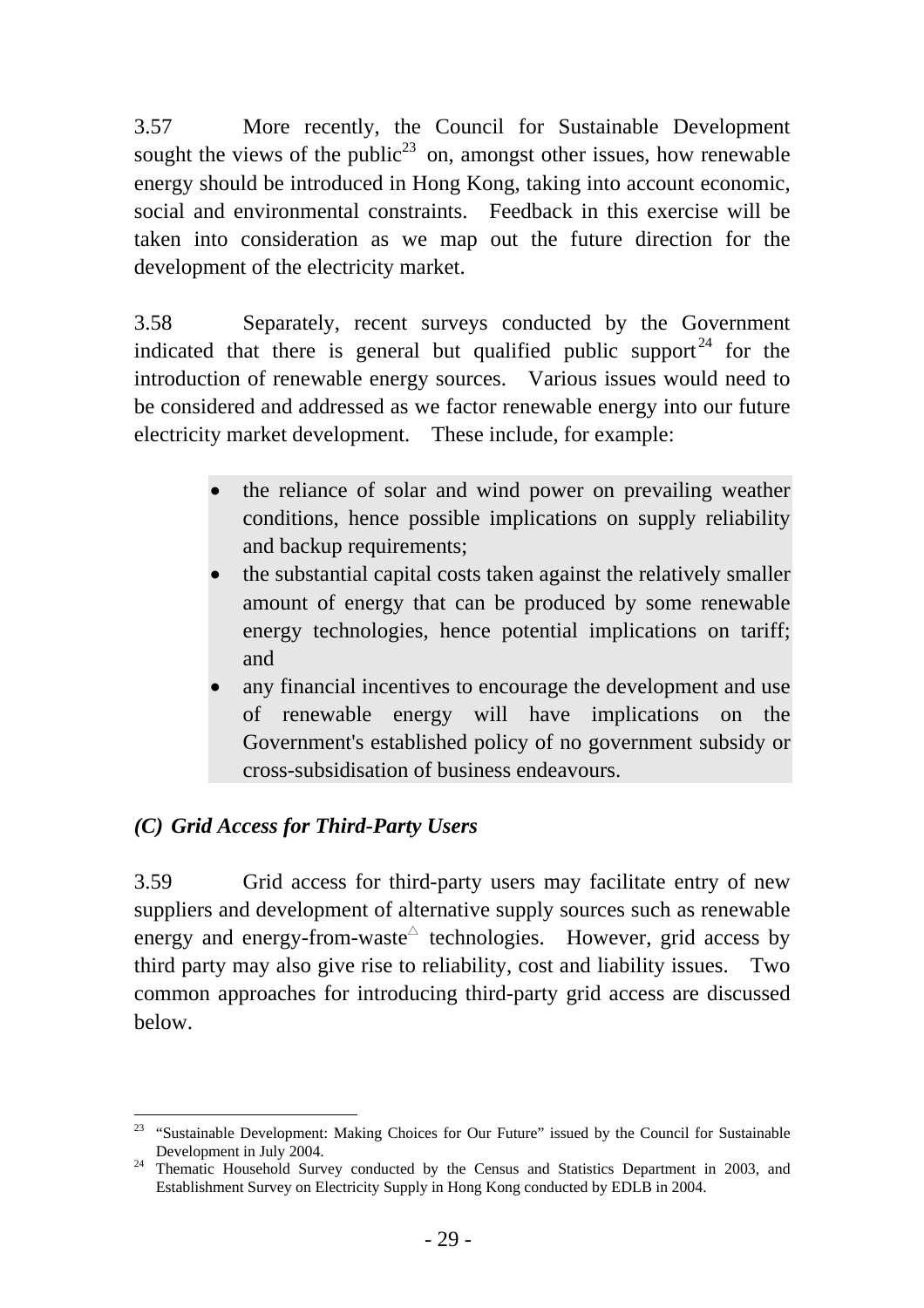## *(a) Voluntary Approach*

3.60 Under this approach, the power companies would be encouraged by Government to make individual arrangements for third-party access, with details on technical and reliability requirements, responsibilities and liabilities covered by bilateral agreements between the power company and the grid users. The pros and cons of this approach are:

| <b>Pros</b>                            | Cons                                   |
|----------------------------------------|----------------------------------------|
| • Would take less time to implement.   | • There is no assurance that an        |
| • The power companies would retain     | agreement would be reached, or when    |
| accountability for system integrity    | reached, the arrangement would be fair |
| and supply reliability, and be given   | and non-discriminatory.                |
| latitude in their bilateral agreements | • Lacks transparency.                  |
| with the grid users.                   |                                        |

### *(b) Mandatory Approach*

3.61 A more commonly adopted approach in overseas markets is to mandate third-party access as a condition for operating the grid. This could be achieved through introduction of regulatory framework that:

- stipulates issues (e.g. technical standards, liability, etc.) to be specified in the agreement between the grid owners and the users; or
- provides detailed specifications covering codes of conduct, technical standards for connection, liability, charging mechanisms and dispute resolution, to ensure fairness to both the grid owners and users, transparency to all market participants, compatibility with the entire power system, as well as the safe and reliable operation of the power grid.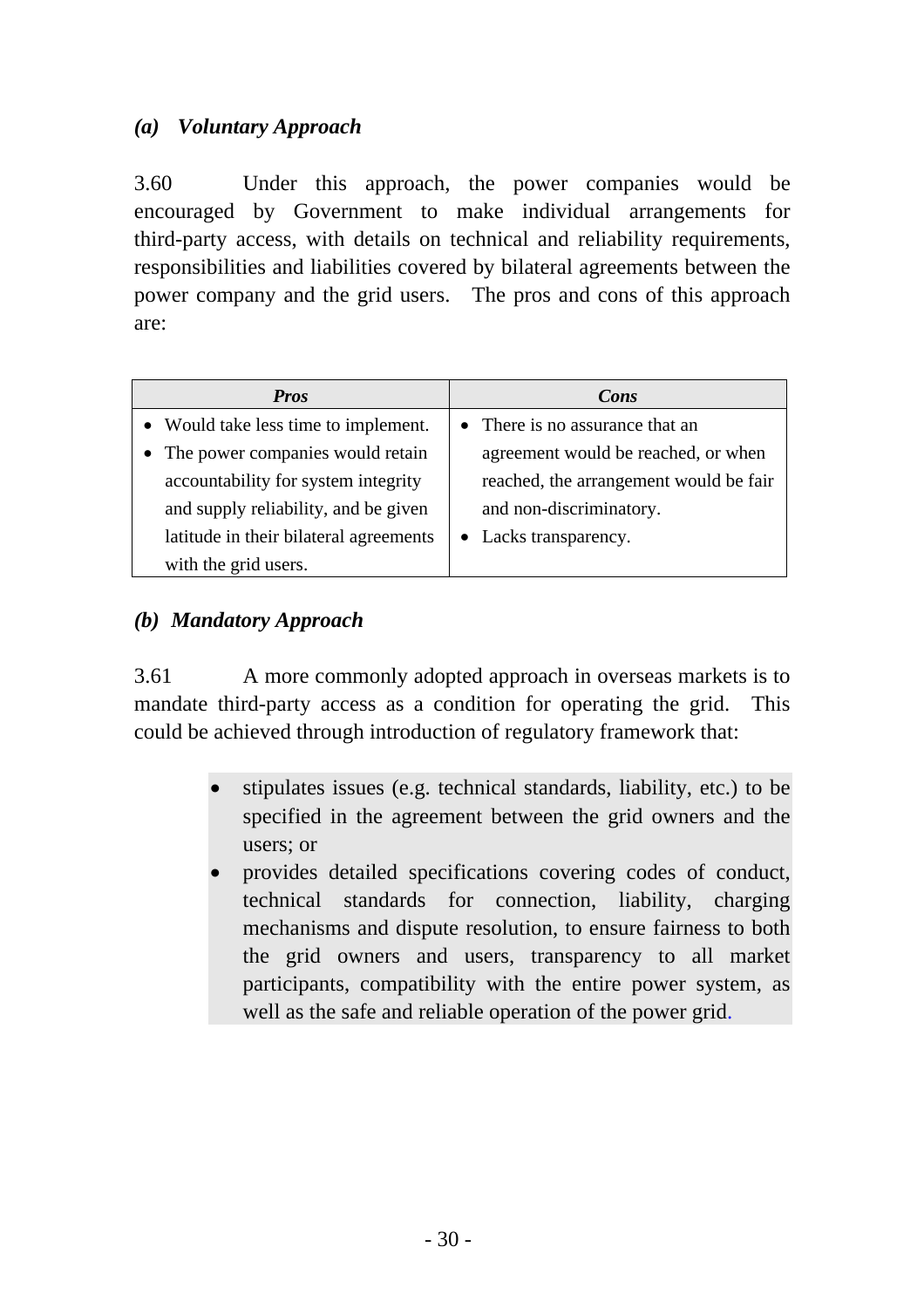#### 3.62 The pros and cons of the mandatory approach include:

| <b>Pros</b>                         | Cons                                             |
|-------------------------------------|--------------------------------------------------|
| Would ensure non-discriminatory     | Would take longer time to implement<br>$\bullet$ |
| access to the power grid by any     | and could be perceived as                        |
| interested parties who satisfy the  | Government's intrusion into property             |
| stipulated connection requirements. | ownership and private business                   |
| Would support development of        | operation.                                       |
| renewable energy sources.           | Would involve increased Government               |
| Would support future development    | commitment and resources to develop              |
| of the market.                      | and implement regulatory framework,              |
| Would enable customers to access    | establish and maintain technical                 |
| alternative supply sources.         | standards and codes, and monitor and             |
|                                     | ensure compliance.                               |
|                                     | While enabling customers to access<br>$\bullet$  |
|                                     | alternative supply sources, existing             |
|                                     | power companies might no longer be               |
|                                     | held responsible for meeting demands             |
|                                     | of all customers within their service            |
|                                     | areas.                                           |

3.63 To take forward the mandatory approach, overseas experience has shown that vertically integrated power companies had to separate the network business from other business segments to ensure a level playing field for all market participants. This process was usually conducted at the time when the electricity market was privatised/liberalised and relevant infrastructure passed on from the Government to the private sector. Moreover, additional costs, both for separating the business segments and for subsequent operation of the separated business entities, would be inevitable and would in all likelihood be passed onto the consumers. Accounts separation is the usual first step<sup>25</sup>, followed by business separation, which could be in the form of function or corporate segregation.

 $\overline{a}$ 25 During the Interim Review of the SCAs in 2003, agreements were reached with the power companies to segregate, and present to the Government separate cost data pertaining to their generation and network businesses.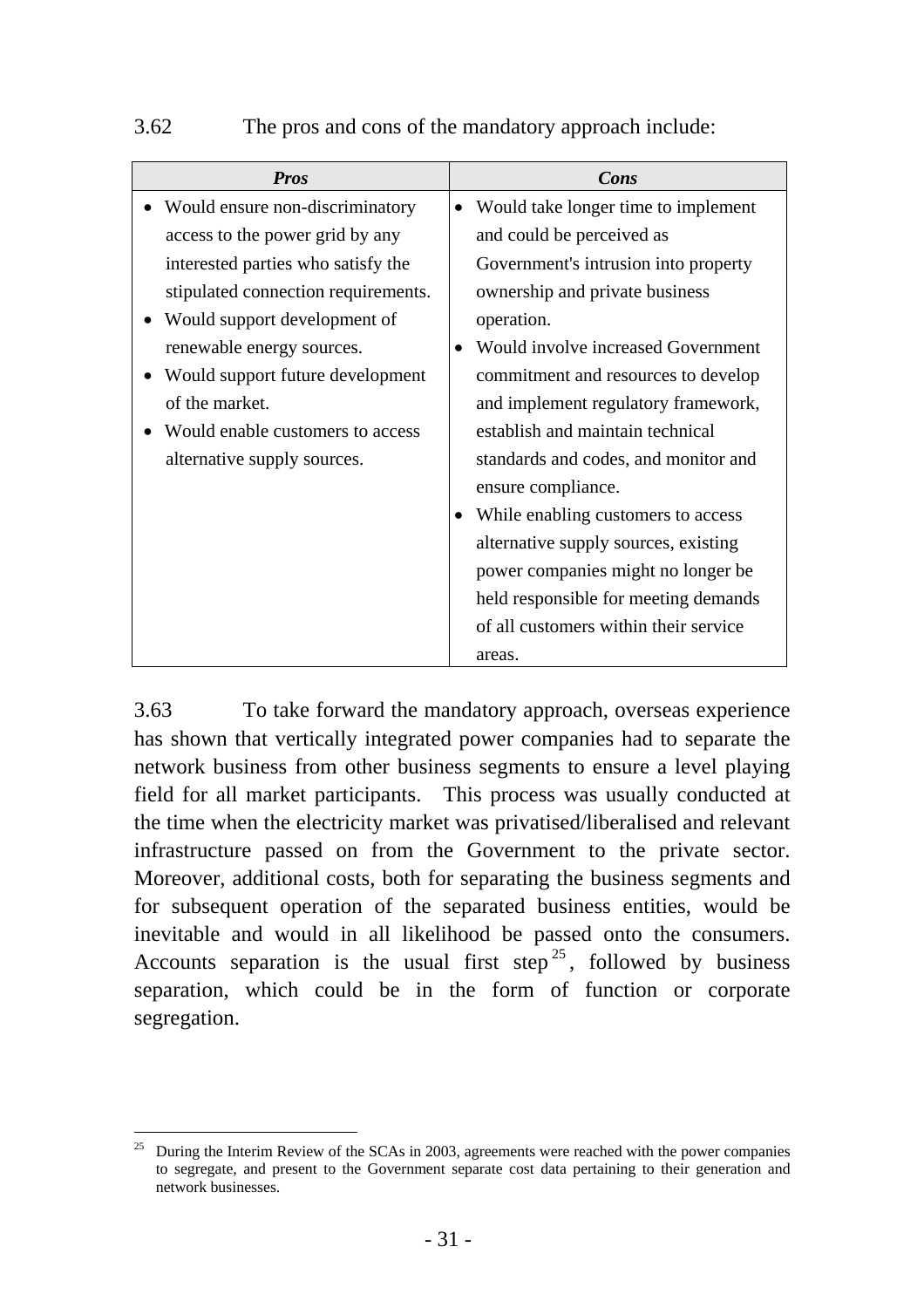3.64 To ensure connection compatibility and to prevent potential adverse impact on supply reliability with multiple players connecting to the grid, a set of common reliability standards<sup> $\triangle$ </sup>, codes and rules would need to be established. If this set of industry-wide standards were to be developed, it would entail oversight, either by the Government or an independent authority, leading to additional resource commitment and possibly perception of undue intrusion into the management of private business operation.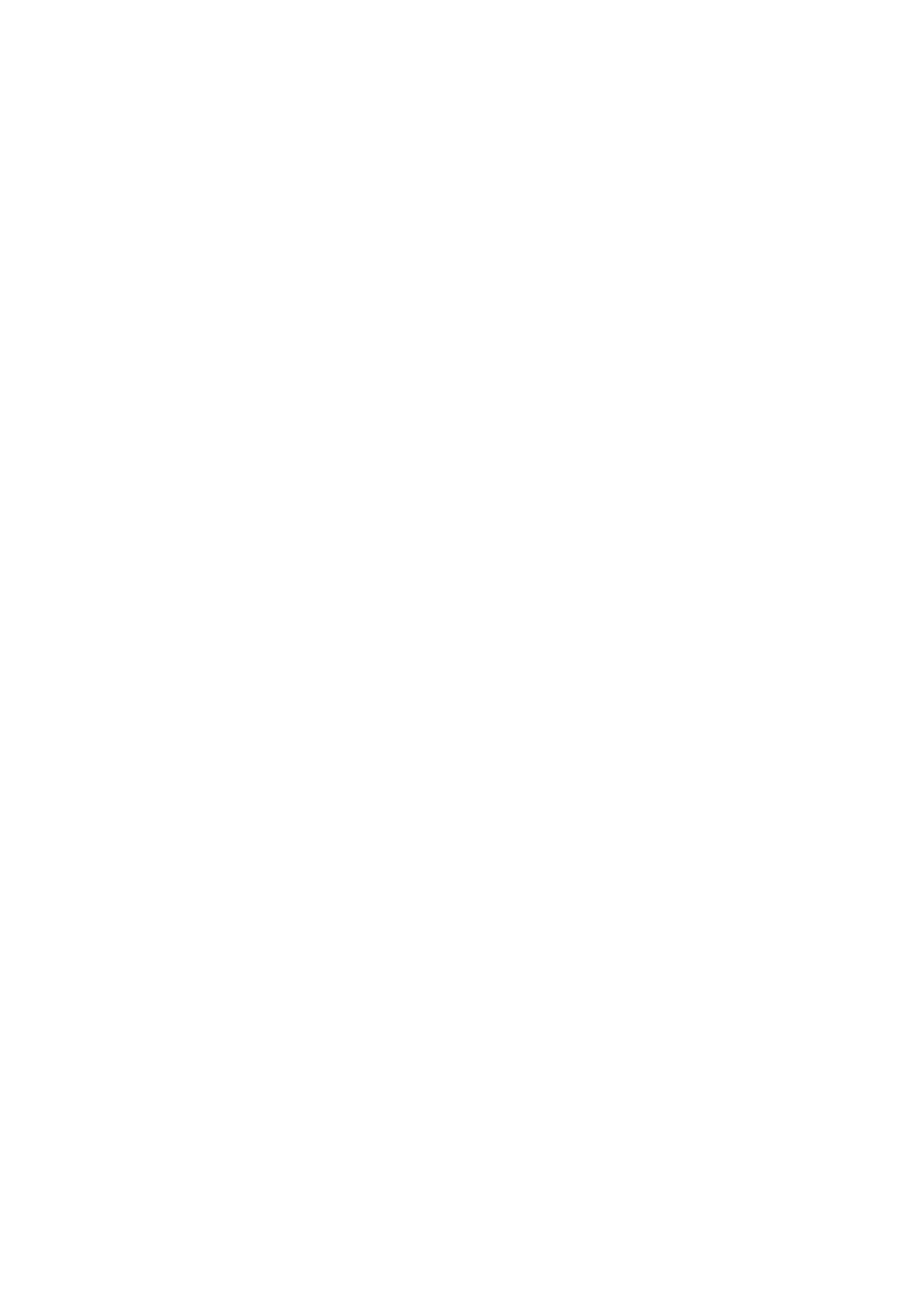## **CHAPTER 4**

### **ARRANGEMENT AND STRUCTURE FOR IMPLEMENTATION**

#### **Regulatory Arrangement**

4.1 Our current regulatory framework is based on bilateral agreements which the Government separately made with the two power companies. In some economies, such as the U.S.A., Australia, Canada and the U.K., regulatory frameworks for the electricity supply sector are laid down in legislation, and market participants are required to register with or obtain operating licences from the regulatory authority.

4.2 The regulatory arrangement for the future electricity market in Hong Kong could be implemented in different forms.

#### *Option 1* **-** *Bilateral Agreement*

4.3 Regulation through bilateral agreements between the Government and the power companies is a well established practice in Hong Kong. When the current agreements expire in 2008, we could choose to continue with this type of arrangement, either as a short-term or long-term option. The pros and cons of this option include:

| <b>Pros</b>                          | Cons                                     |
|--------------------------------------|------------------------------------------|
| • Requires low governance costs.     | • Requires the consent of parties to the |
| • Provides reasonable assurance of a | agreement before amendments could        |
| consistent business environment      | be made hence restricts the flexibility  |
| conducive to making timely           | for introducing changes to take          |
| investments to meet demand growth.   | account of prevailing circumstances.     |

Consideration may also be given to shorter agreement periods, say of 5 or 10 years duration, to provide flexibility for amendments as circumstances may so require. However, the uncertainties thus posed would deter continued or longer term investments by the power companies.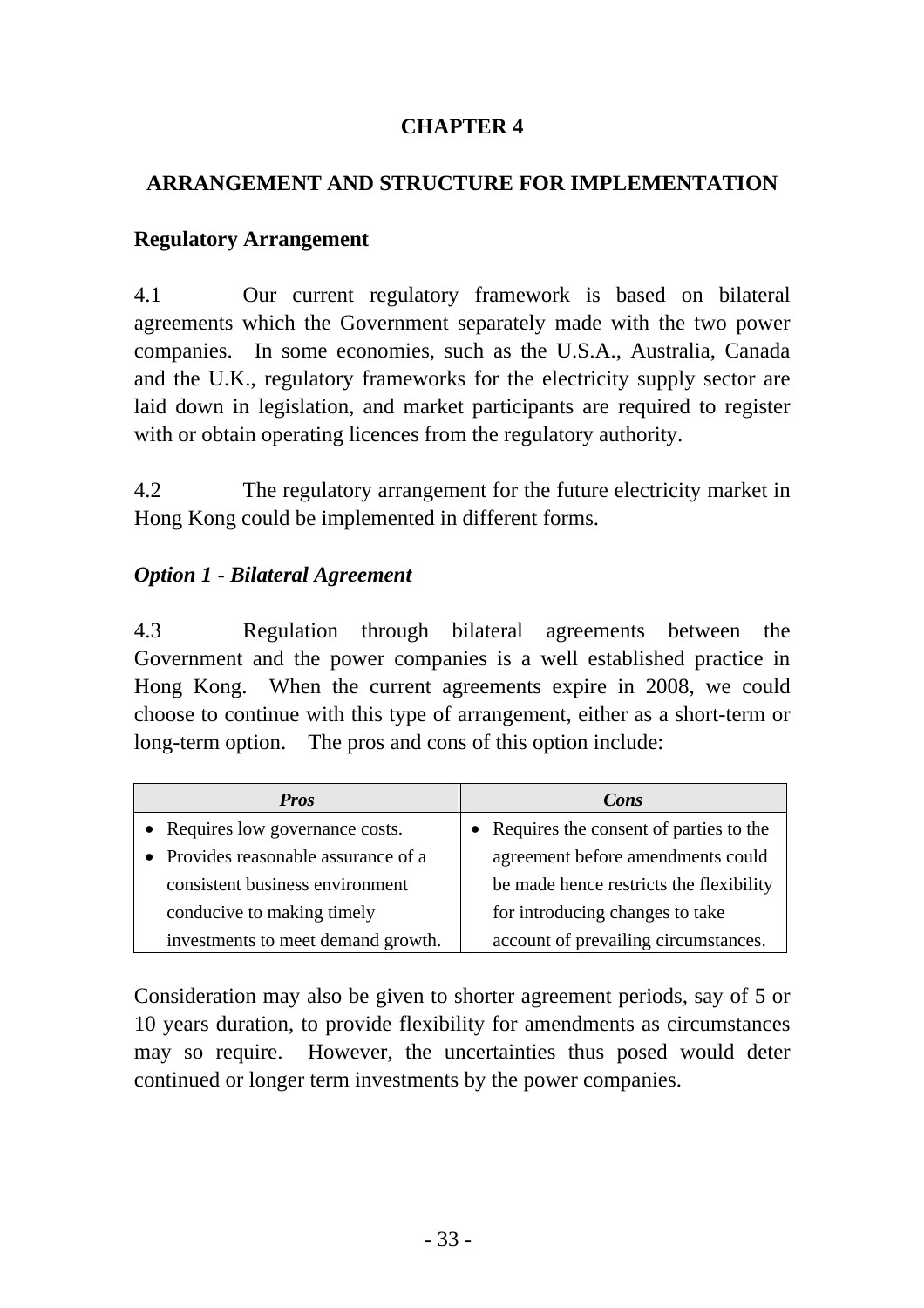## *Option 2* **-** *Regulatory Framework Supported by Legislation*

4.4 A regulatory framework supported by legislation could address the identified shortcomings of a bilateral agreement. Such legislation could, for example, empower an authority (the Government or an appointed regulator) to regulate the supply reliability, safety and economic aspects of the electricity market<sup>26</sup> by means of, inter alia:

- issuing licences or granting franchise rights to market participants including generators, grid and/or interconnector owners and operators; and/or
- regulating charges (tariff and/or grid connection and usage fees) and approving system development plans; and/or
- determining technical standards and codes, which may include reliability and safety standards, planning criteria and performance measures; and/or
- monitoring and enforcing licence/franchise conditions and provisions.

4.5 Appeal procedures against regulatory decisions of the authority and/or dispute resolution mechanisms would be established and penalties could be included to ensure compliance with the statutory conditions and provisions.

l 26 Regulation of the environmental and safety aspects is already backed by legislation through the applicable Ordinances.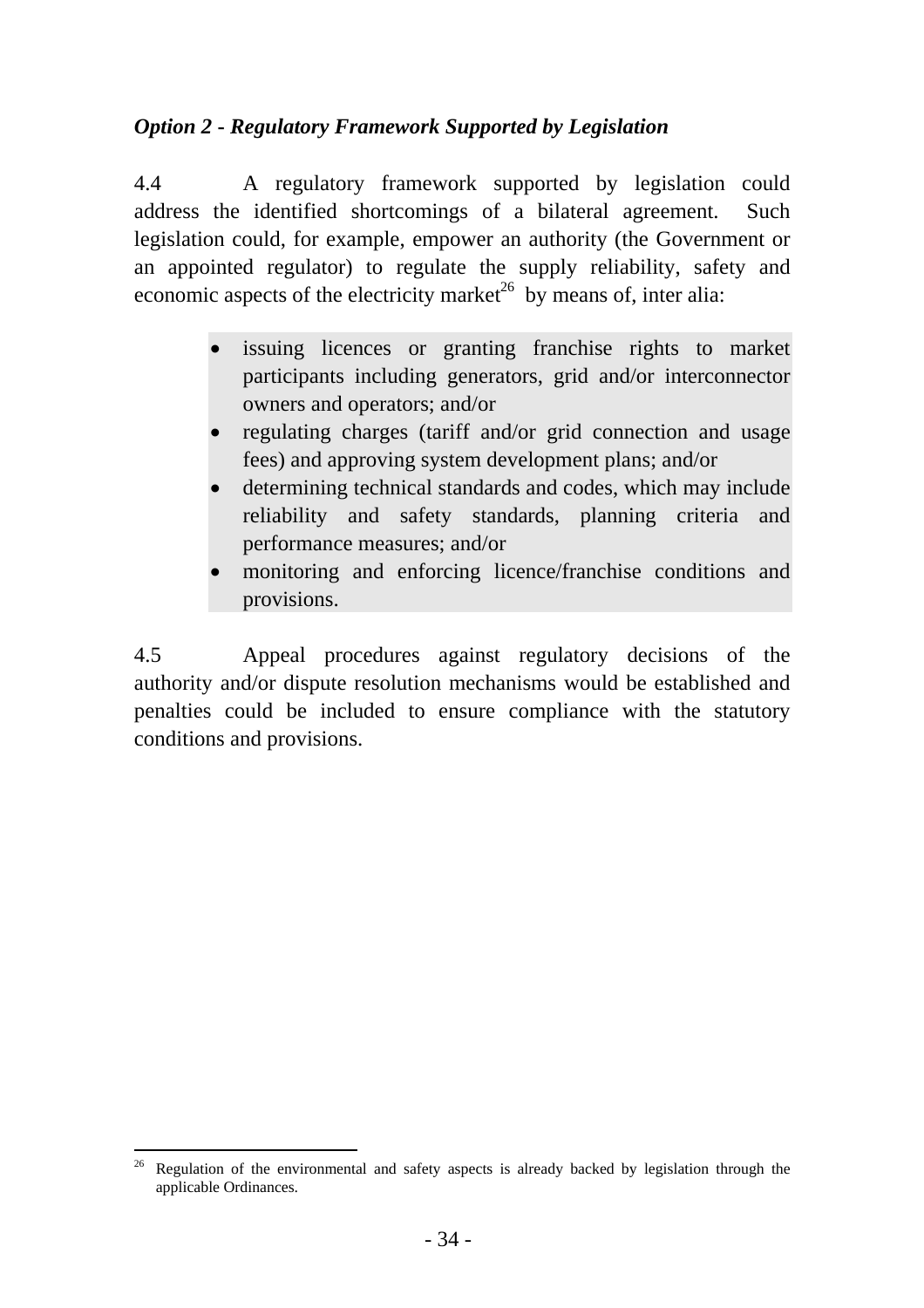## 4.6 The pros and cons of this option include:

| <b>Pros</b>                         | Cons                                  |
|-------------------------------------|---------------------------------------|
| • Provides definitive authority and | Would be perceived as Government's    |
| facilitates amendments to the       | intrusion into private business       |
| regime as circumstance so requires. | operation.                            |
|                                     | Might entail a lengthy legislative    |
|                                     | process.                              |
|                                     | Would involve more bureaucracy and    |
|                                     | higher administrative costs.          |
|                                     | • Would mean complete overhaul of a   |
|                                     | regulatory framework that has         |
|                                     | generally operated satisfactorily for |
|                                     | several decades.                      |

### **Institutional Set-up**

## *Option 1* **-** *Current Approach*

4.7 At present, regulatory oversight is undertaken by various authorities within the Government vide paragraph 2.3 above. The pros and cons of maintaining the current setup include:

| <b>Pros</b>                              | Cons                                 |
|------------------------------------------|--------------------------------------|
| • This organisation structure has        | • Coordination and interfacing       |
| worked well and has ensured that         | between different bureaux and        |
| financial and supply reliability, safety | departments do, at times, add to the |
| and efficiency considerations are        | administrative procedures.           |
| appropriately balanced against           |                                      |
| environmental considerations.            |                                      |

## *Option 2* **-** *Rationalisation within the Government*

4.8 Some of the options discussed in Chapter 3 could precipitate increased involvement and resources by the Government in regulating the electricity market. An alternative to the existing setup would be to funnel relevant personnel and/or expertise from the various bureaux/departments to form a single agency within the Government to take over the electricity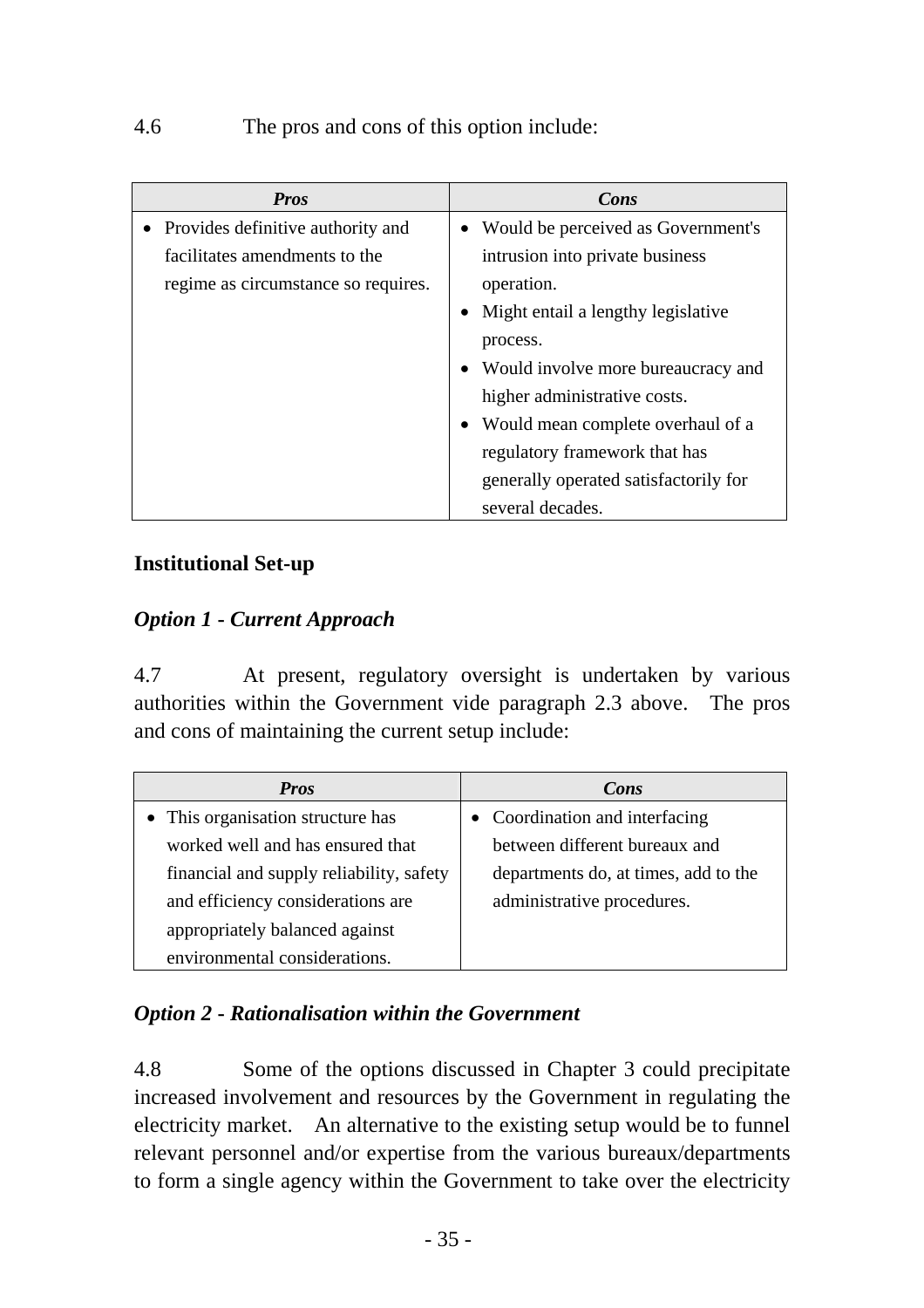supply and electricity-related environmental policies, and to execute all existing and new regulatory functions. The pros and cons of this option include:

| Pros                                 | Cons                                 |
|--------------------------------------|--------------------------------------|
| • Would provide a one-stop unit to   | • Would require reorganisation which |
| interface with the power companies,  | may necessitate legislative changes  |
| and deal with all related regulatory | and funding.                         |
| issues.                              |                                      |

## *Option 3* **-** *Separate Regulatory Authority*

4.9 Another alternative is to have the one-stop regulatory unit separated from the Government. The independent authority would be:

- established and empowered by legislation, with a governing board which represents interests of investors and consumers, to ensure independent and impartial decision making;
- responsible for executing all regulatory functions relating to the electricity market, and making recommendations to the Government on relevant policy issues; and
- funded by the Government, and/or through appropriate fees levied on the market participants.

Regulatory role being taken up by an independent authority<sup>27</sup> is found in various developed economies such as Office of Gas and Electricity Market (OFGEM) in the UK, the Federal Energy Regulatory Commission (FERC) in USA, the Ontario Energy Board (OEB) in Ontario, Canada.

 $\overline{a}$ 

 $27$  Most of these authorities regulate both the electricity and gas markets.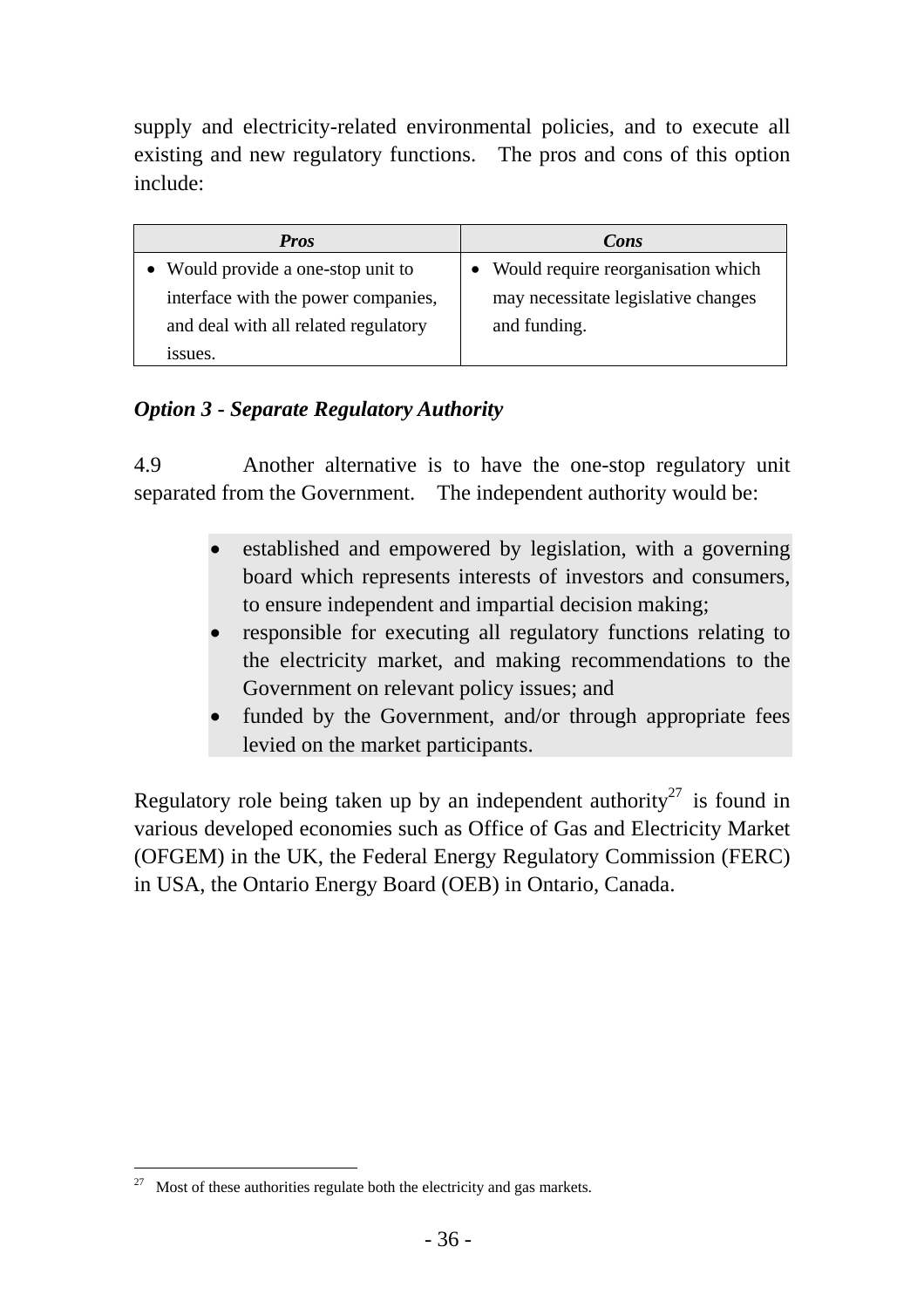### 4.10 The pros and cons of this option include:

| <b>Pros</b>                         | Cons                                  |
|-------------------------------------|---------------------------------------|
| Would provide a one-stop            | Would require reorganisation and      |
| organisation with a governing board | enlistment of new legislation and     |
| appointed to represent interests of | funding.                              |
| all stakeholders.                   | Could be perceived as the Government  |
|                                     | relinquishing its responsibilities to |
|                                     | ensure reliable, safe and reasonably  |
|                                     | priced electricity supply.            |

### **Implementation Schedule**

4.11 The expiry of the SCAs in 2008 provides an opportunity to develop an enhanced regulatory framework which should continue to provide supply reliability and safety, and optimise benefits for consumers.

4.12 Implementation of some of the options will be contingent upon certain market, legislative and administrative environments. After the next (Stage II) consultation, we will map out the broad direction for the future development of the electricity market. By then we will also draw up a development plan and appropriate transitional arrangements. On the one hand, we want to ensure that consumers continue to enjoy reliable and safe electricity supply at reasonable prices and on the other, we do not want to undermine the power companies' business efficiency and investment confidence.

- ENDS -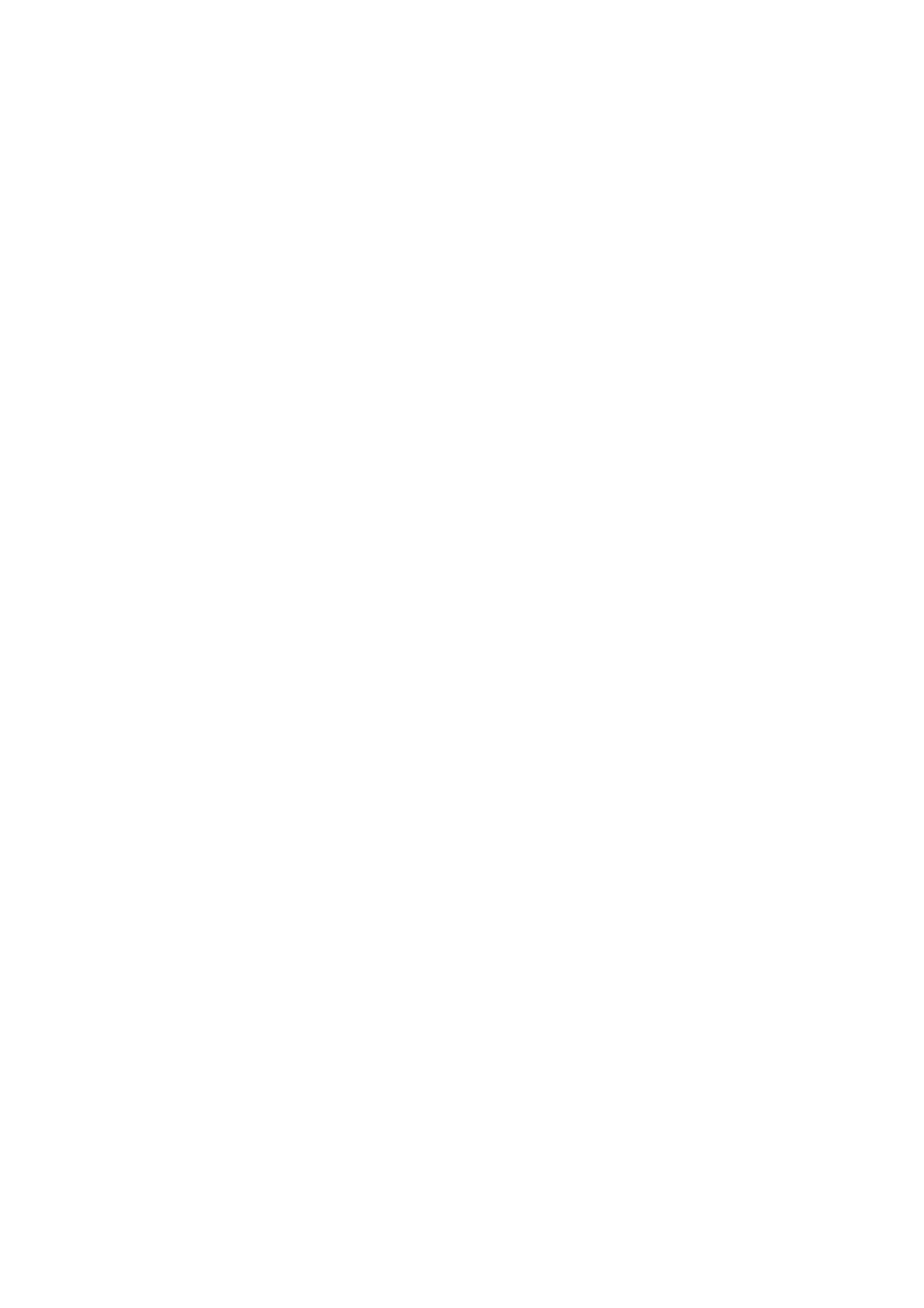## **GLOSSARY OF TERMS**

### **Average net fixed assets**

The average of opening and closing balances of the net fixed assets.

### **Average service availability index**

An electricity supply reliability indicator, showing the total customer-hours served as a percentage of the total customer-hours demanded.

### **Basic tariff**

Tariff rate calculated by dividing the total revenue from sale of electricity to consumers, excluding rebates or surcharges, by the corresponding number of electricity units sold by the power company.

### **Centrally dispatched supply sources**

Referring to generation sources controlled centrally by the system control center.

### **Cost of capital**

The cost involved in acquiring the required capital for funding a particular business, which generally reflects the market's perception of the risk associated with that business.The Weighted Average Cost of Capital (WACC) approach, which equates the rate of return to the weighted average of the costs of financing by equity and debt respectively, is commonly adopted by overseas regulators.

#### **Customer choice**

Customers can choose their electricity suppliers, usually at a price determined by the market force.

#### **Economic indicators**

Indicators, such as consumer price index (CPI) or retail price index (RPI), that reflect the economic situation.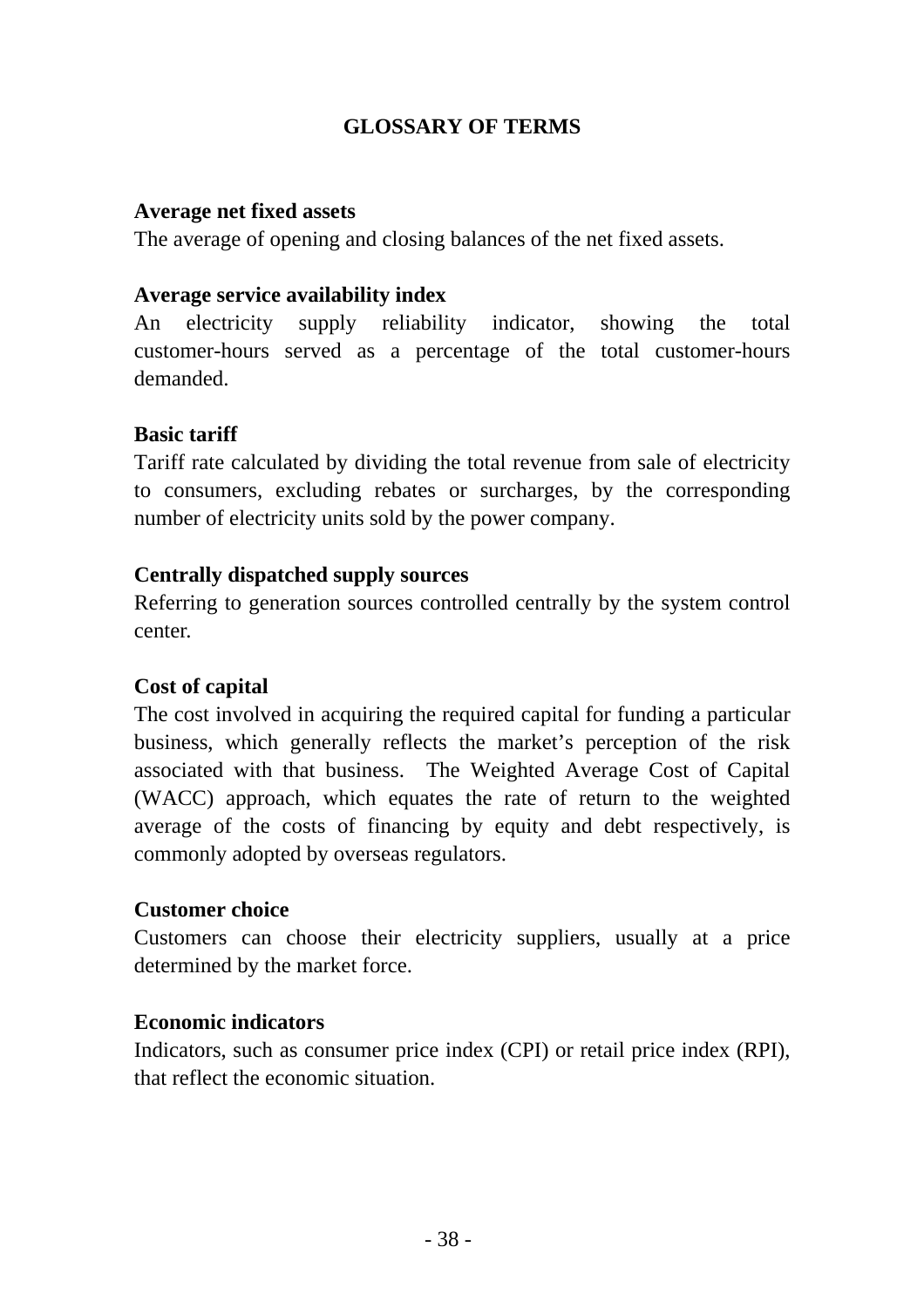### **Economic regulation**

The prices (or tariff) of electricity and/or earnings of the power companies are subject to regulatory control of the government or the regulator.

### **Economy power exchange**

In day to day operation, a power company may choose not to run its own generators that incur higher operating costs, but obtain power at a lower cost through interconnection from other power companies (which may have surplus capacity).

## **Energy-from-waste**

An alternative source of energy, whereby energy is recovered in the treatment process of the waste, such as landfill gas and thermal treatment (e.g. incineration), etc.

### **Equity**

The residual interest in the assets of an enterprise, after deducting all of its liabilities.

### **Fixed Asset**

Assets of a long-term nature such as land, buildings, supply facilities, etc*.* 

### **Financial review**

A review conducted jointly by the Government and the power company on the financial plans prepared by the power company.

### **Fossil fuels**

Including fuel sources such as coal, oil and natural gas.

### **Generation fuel mix**

Proportion of different fuels used in the generation of electricity.

### **Greenhouse gas**

Referring to gas, such as carbon dioxide, which is a major factor that contributes to global warming and related climate changes.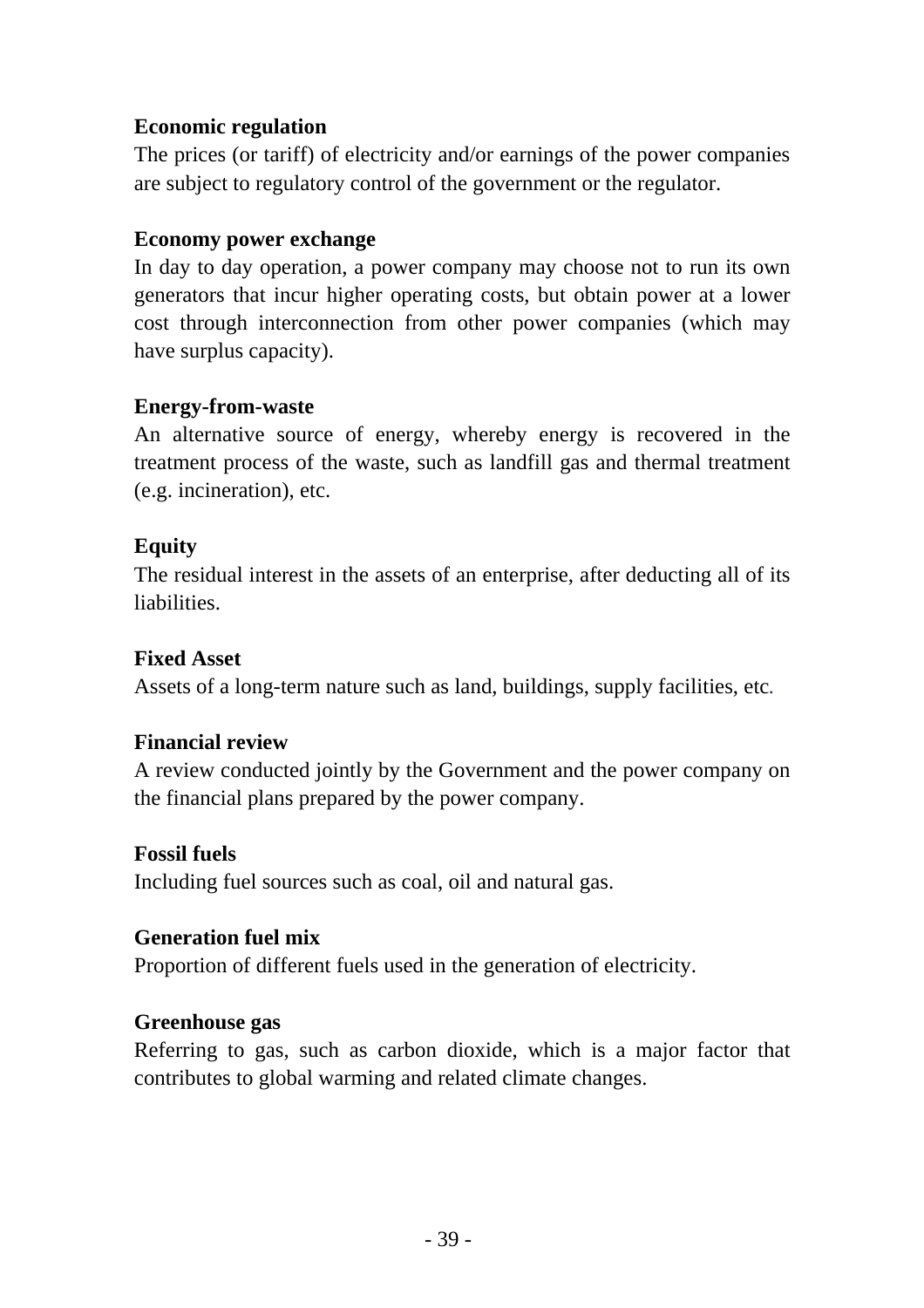### **Independent power producer**

Electricity generation business entity, which owns and operates generation facilities only, and hence needs to use the network facilities owned and operated by others to deliver the electricity generated to the customers.

#### **Installed capacities**

The sum of the capacities of all generation plants installed by a power company.

### **Interconnection**

Electrical linkage by transmission circuits between separately controlled power systems.

### **Mutual emergency support**

Sharing of reserve generation capacity between interconnected power systems in emergency situations, such as sudden outage of generators.

#### **Net fixed assets**

The cost of fixed assets net of accumulated depreciation.

#### **Network reinforcement**

Addition of new transmission circuits and associated equipment, and/or re-configuration of the existing electricity networks to increase the power transfer capacity.

### **Payback period**

The length of time required to recover the cost of an investment, usually in terms of years.

### **Performance-based ratemaking (PBR) regime**

Any rate-setting mechanism that attempts to link rewards (generally profits) to the achieving of desired results or targets. Some PBR regimes set rates or components of rates for a period of time, based on external indices rather than the utility's costs of service.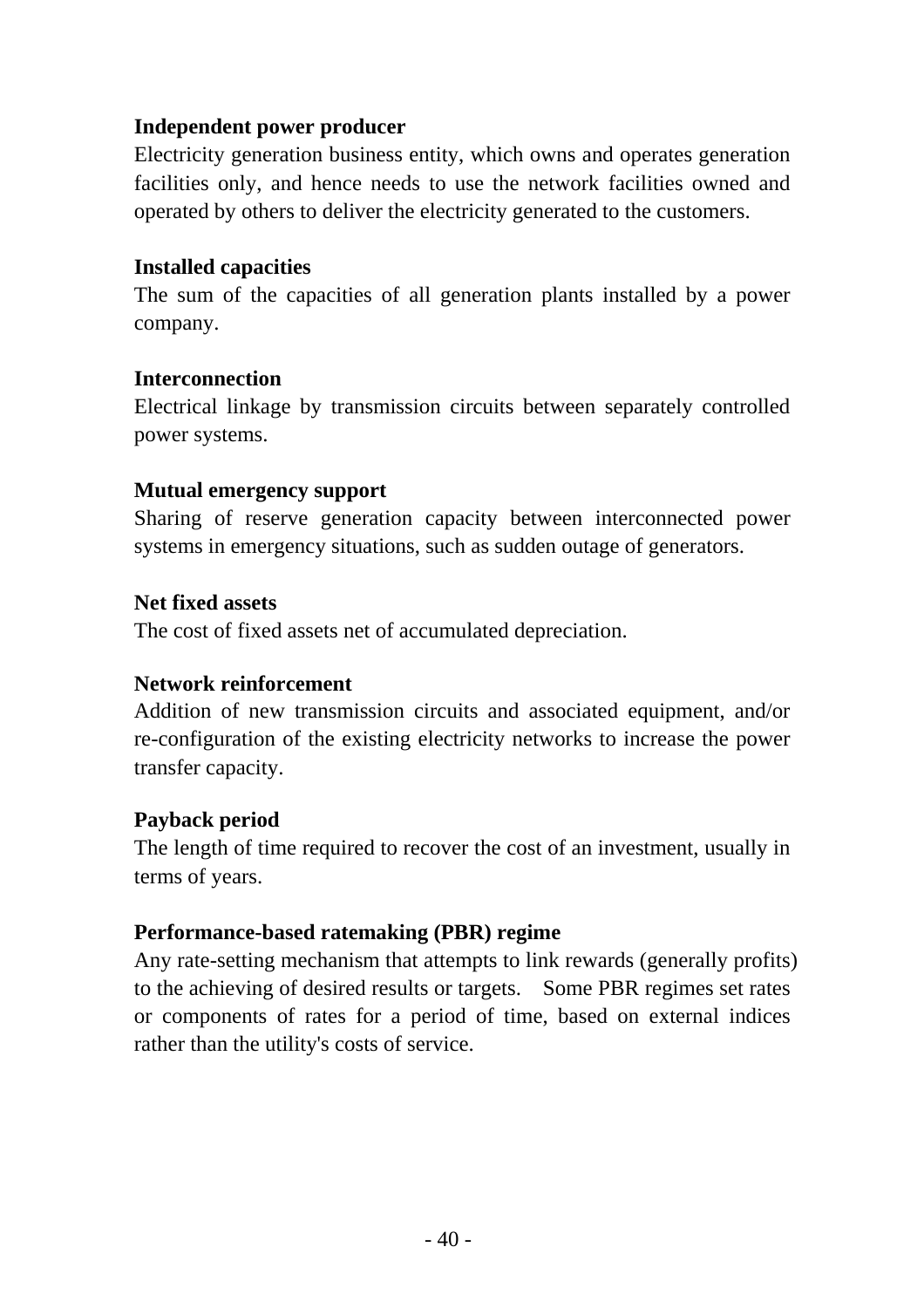### **Photovoltaic panel**

Group of modules of photovoltaic cells (devices that produce electricity from light sources) mechanically fastened together, pre-assembled and wired on a single frame, designed to serve as an installable unit for the formation of a photovoltaic array to generate electricity from sunlight.

### **Planning criteria**

A set of rules or standards adopted by the power companies in planning power system development.

### **Power grid**

Transmission and distribution networks to transmit electricity generated from power plants to customers.

### **Price/Revenue cap regime**

Under a price cap regime, the price is pre-determined over a period of time during which the annual revenue may deviate from the projected amount. Under a revenue cap regime, it is the reverse where the projected revenue is pre-determined and the price may vary.

### **Rate of return (ROR) regime**

A kind of economic regulatory regime that regulates the rate of return of the utility.

#### **Reliability standards**

Standards that stipulate the level of electricity supply system performance. Supply reliability is normally measured by the frequency, duration and magnitude of supply interruption to customers while system reliability is assessed by supply adequacy and system security.

#### **Reserve capacity**

Generation capacity above that is needed to meet the peak demand to cater for outages of generators or unexpected increase in demand.